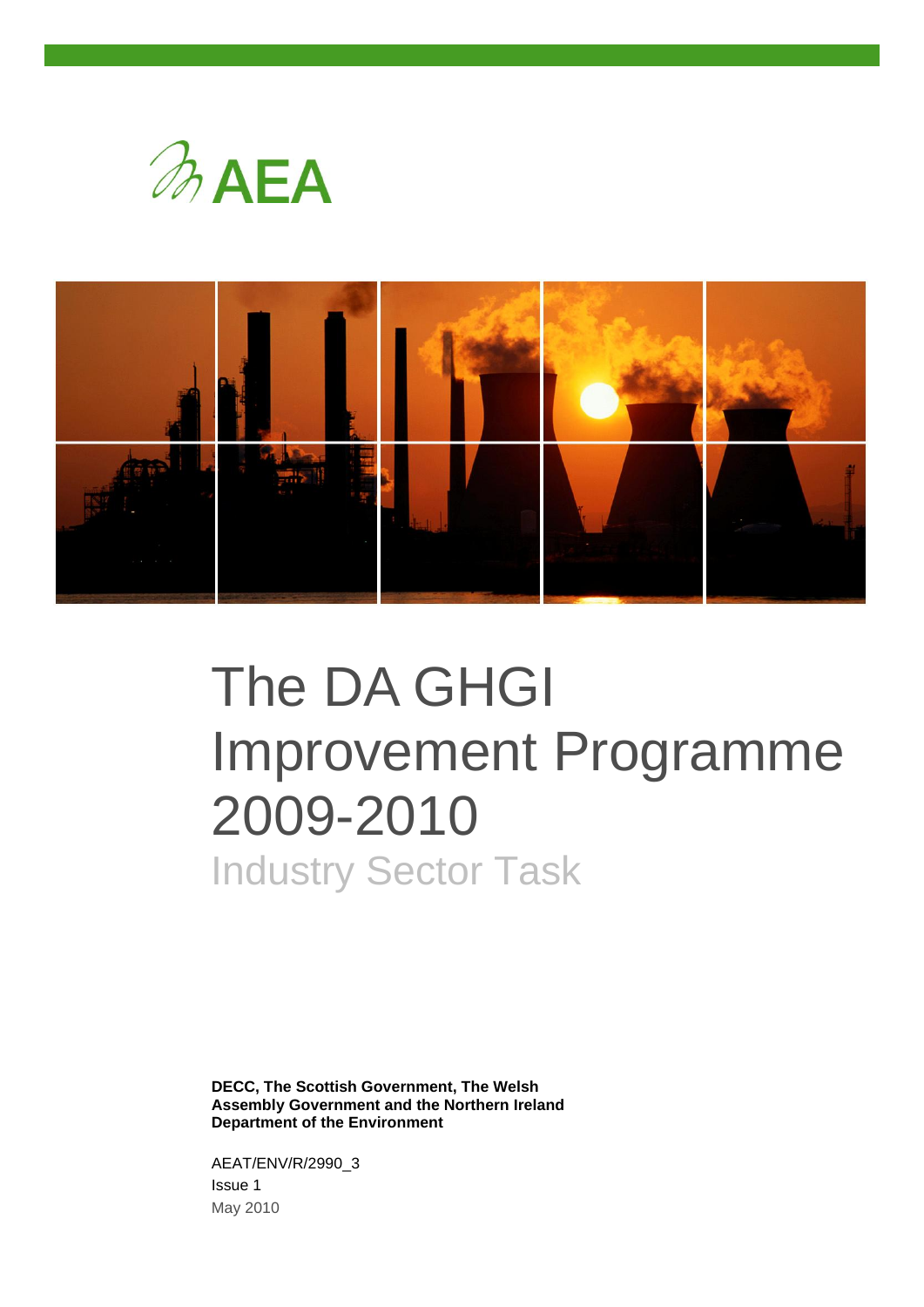| <b>Title</b>                                      | The DA GHGI Improvement Programme 2009-2010: Industry Sector Task                                                      |                                                                                             |  |  |  |
|---------------------------------------------------|------------------------------------------------------------------------------------------------------------------------|---------------------------------------------------------------------------------------------|--|--|--|
| <b>Customer</b>                                   | DECC, The Scottish Government, The Welsh Assembly Government and<br>the Northern Ireland Department of the Environment |                                                                                             |  |  |  |
| <b>Customer reference</b>                         |                                                                                                                        | NAEI Framework Agreement/DA GHGI Improvement Programme                                      |  |  |  |
| Confidentiality,<br>copyright and<br>reproduction | Crown Copyright                                                                                                        |                                                                                             |  |  |  |
| <b>File reference</b>                             | 45322/2008/CD6774/GT                                                                                                   |                                                                                             |  |  |  |
| Reference number                                  | AEAT/ENV/R/2990_3 /lssue 1                                                                                             |                                                                                             |  |  |  |
|                                                   | <b>AEA Group</b><br>329 Harwell<br>Didcot<br>Oxfordshire<br><b>OX11 0QJ</b><br>Tel.: 0870 190 6584                     | AEA is a business name of AEA Technology plc<br>AEA is certificated to ISO9001 and ISO14001 |  |  |  |
| <b>Authors</b>                                    | Name                                                                                                                   | Stuart Sneddon and Glen Thistlethwaite                                                      |  |  |  |
| <b>Approved by</b>                                | Name                                                                                                                   | Neil Passant                                                                                |  |  |  |
|                                                   | Signature                                                                                                              | Elhadue                                                                                     |  |  |  |
|                                                   | Date                                                                                                                   | 20 <sup>th</sup> May 2010                                                                   |  |  |  |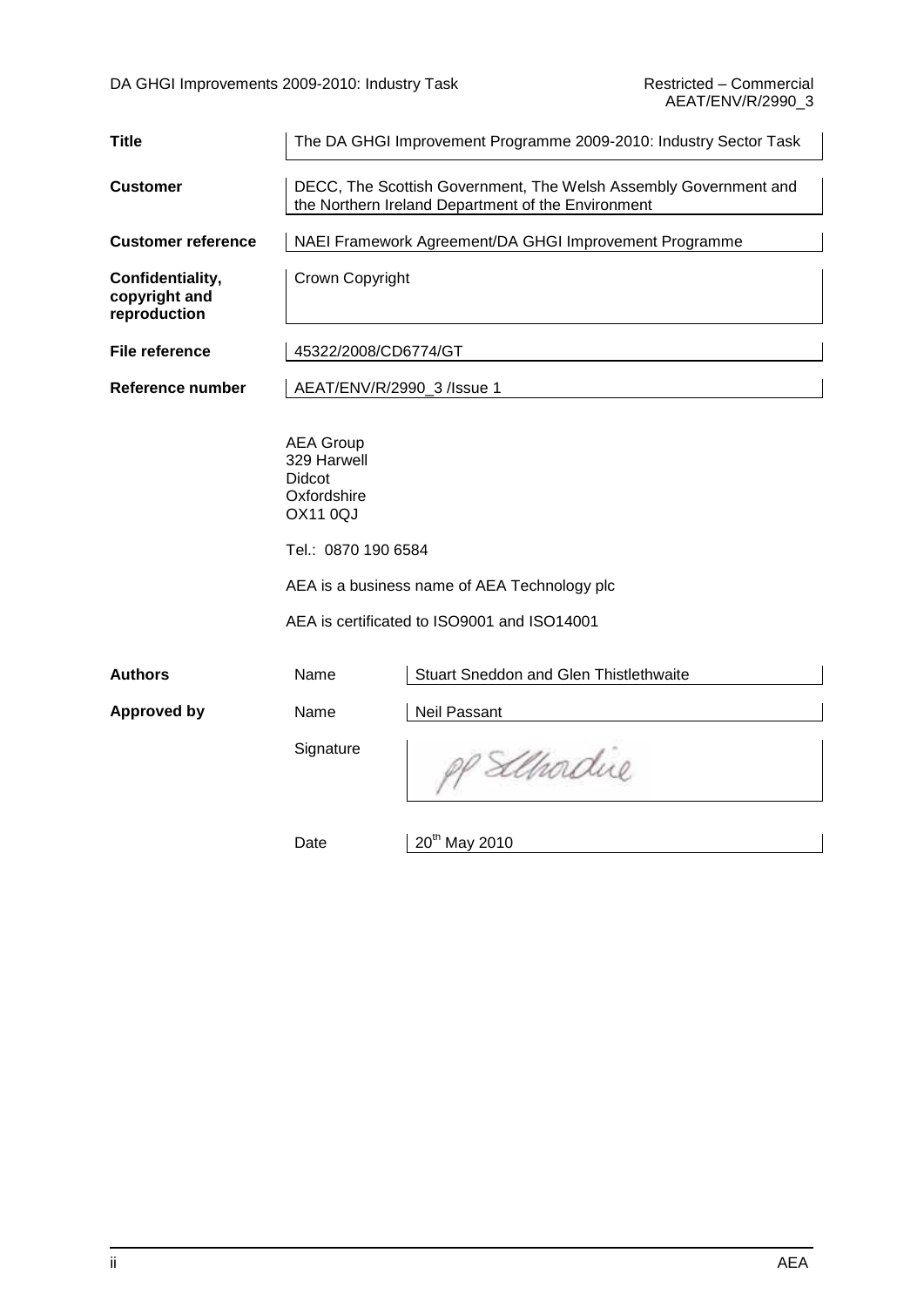## **Executive Summary**

This research has been commissioned under the UK and DA GHG inventory improvement programme, and aims to research emissions data for a group of source sectors and specific sites where uncertainties have been identified in the scope and accuracy of available source data. Primarily this research aims to review site-specific data and regulatory information, to resolve differences between GHG data reported across different emission reporting mechanisms.

The research has comprised:

- 1) Data review from different reporting mechanisms (IPPC, EU ETS and EEMS) to identify priority sites (primarily oil & gas terminals, refineries and petrochemicals), i.e. sites where large differences are evident in emissions data reported under different mechanisms, or where the scope of reporting of emissions data is uncertain;
- 2) Gathering site-specific permits and information from public registers and environmental regulators of IPPC, EU ETS and EEMS;
- 3) Site visits, meetings and email / phone consultation with industry and regulatory contacts to resolve site-specific issues;
- 4) Analysis of information to derive revisions to the data used within the UK, DA and Local Authority inventory datasets, including revisions to site allocations;
- 5) Collation of site-specific information on stack parameters to provide updates to the AEA Pollution Climate Mapping team"s stack database for a range of high-emitting sites.

The analysis of information obtained has enabled the following conclusions to be drawn:

#### *Refineries*

For refineries, emission estimates are available from IPPC and EU ETS, and also from direct consultation with the UK Petroleum Industries Association (UKPIA). EU ETS and IPPC emission estimates for 11 refineries across the UK were compared, with estimates showing good consistency for the majority of sites. Emission scope clarifications have been achieved for three refinery sites in England (North Tees, South Killingholme and Stanlow). A detailed review of the range of permits and activities across the Grangemouth refinery complex in Scotland has enabled clarification of the emission allocations between different sources; the Grangemouth complex comprises many inter-linked power, refining and petrochemical production facilities, and initial analysis had indicated that data inconsistencies may be evident, but these have now been resolved. The emission totals and allocations for the site within the NAEI programme have been resolved as a result of this work and all improvements will be integrated into the DA and Local Authority  $CO<sub>2</sub>$  emission inventories.

#### *Oil and Gas Terminals*

Comparison of the  $CO<sub>2</sub>$  emission estimates for 24 oil and gas terminals via EU ETS, IPPC and EEMS, indicated that for some sites the emissions data show good consistency, whilst for several sites there are some notable differences and patterns when the three datasets are compared.

The analysis shows that the  $CO<sub>2</sub>$  emission estimates for many terminals tend to follow some "typical" trends, as outlined below (although there are several exceptions):

$$
IPPC > EEMS > EUETS
$$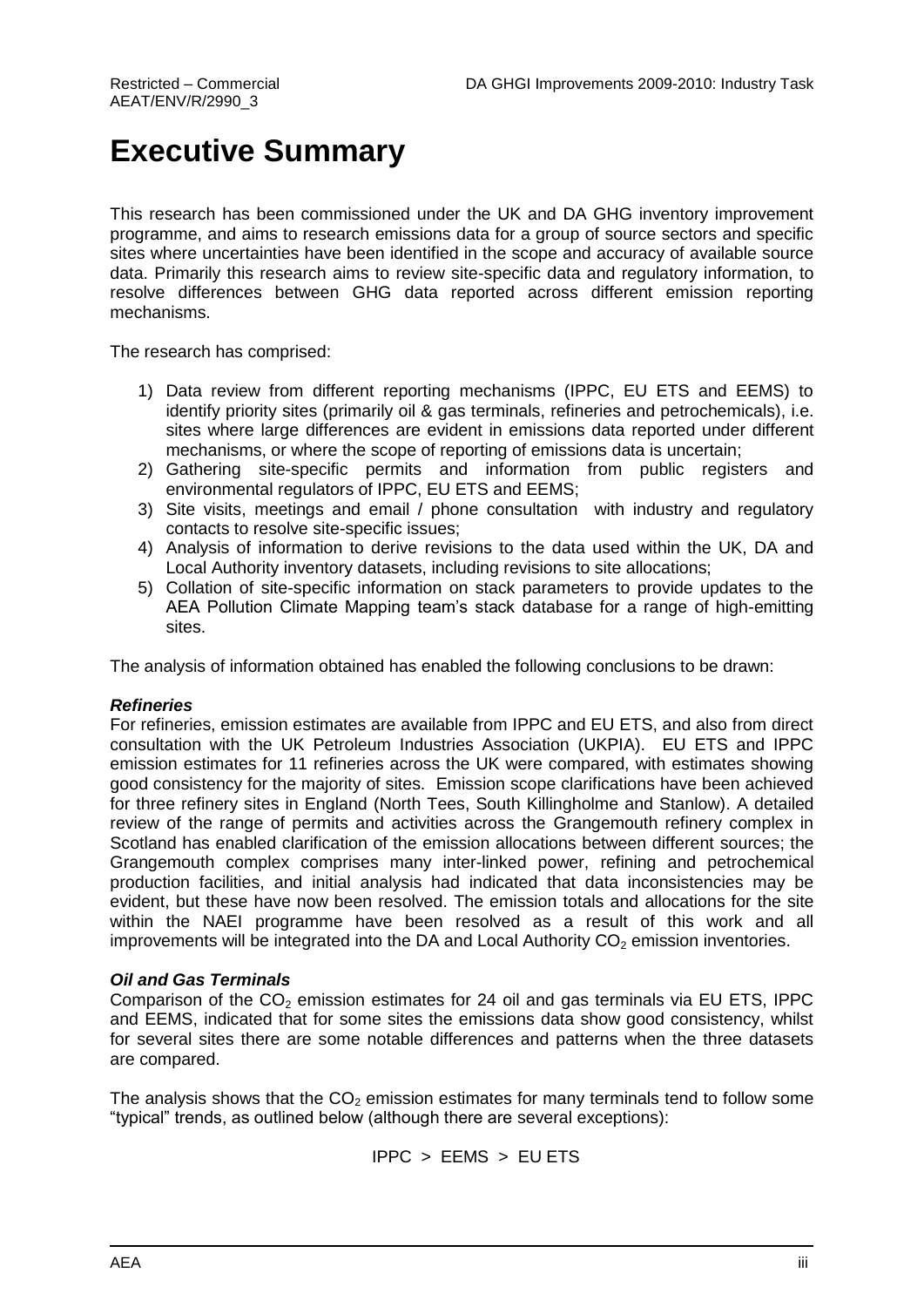DA GHGI Improvements 2009-2010: Industry Task Restricted – Commercial

Not all of the details for data inconsistencies are transparent, due to the lack of a clear scope of reporting (for EEMS, where there is no defined scope of installation) and a lack of detailed reporting (for IPPC, where all emission sources are aggregated in the published data). However, in many cases comparison of the different data sources indicates that differences in emission estimates are the result in the different scopes (emission sources) covered by the reporting mechanisms, notably the narrower scope of the EU ETS.

Sites where uncertainties remain about the reporting differences, and we await further clarifications or confirmation of our analysis findings from regulators include:

- Sullom Voe terminal
- SAGE terminal
- Kinneil terminal
- Theddlethorpe terminal

Sites where we have identified misallocations or data discrepancies within the NAEI point source work that have now been resolved include:

- BP Wytch Farm
- Interconnector Norwich
- Seal Sands terminal
- Teesside Gas Plant
- Innogy Cogen Seal Sands
- Point of Avr terminal

#### *Petrochemical and Other Sites*

In addition to refineries and oil and gas terminals, a number of petrochemical/ chemical sites were identified as a high priority for investigation due to differences in emission estimates reported via the EU ETS and IPPC. Similar to the oil and gas terminals, for some of the petrochemical sites reviewed, the differences in emission estimates are the result in the different scopes (emission sources) covered by the reporting mechanisms, notably the narrower scope of the EU ETS. In addition, the inclusion of Petrochemical "crackers" as Schedule 1 activities in Phase II of the EU ETS has been identified as accounting for the large increase in emission estimates from a number of organic chemical processing plant between 2007 and 2008.

Data discrepancies have also been resolved at two chemical sites in England (Tioxide Europe and Ineos Silica), whilst further information is awaited from Site Inspectors to resolve uncertainties at a further 5 chemical sites, all in England.

#### *Summary*

The research has enabled the AEA inventory team to resolve data discrepancies for a number of sites, and to conduct a wide-ranging quality check of several sectors where high uncertainties were evident in the GHGI datasets from different reporting mechanisms. For the majority of sites studied, the work has led to an improved understanding of site activities, design, and scope of reporting to different mechanisms. Gaps and inconsistencies in data have been resolved for a number of high emitting sites, and this will improve the accuracy of GHGI data at all spatial scales.

The research has also enabled essential updates and improvements to IPPC permit information and Pollution Climate Mapping (PCM) stack information resources to improve the air emissions modelling outputs to DECC and Defra. Notably the site information for all Northern Ireland sites regulated under IPPC and EU ETS have been obtained; these new site details will enable improved analysis of point source emissions and will provide a useful reference resource for future emissions inventory work.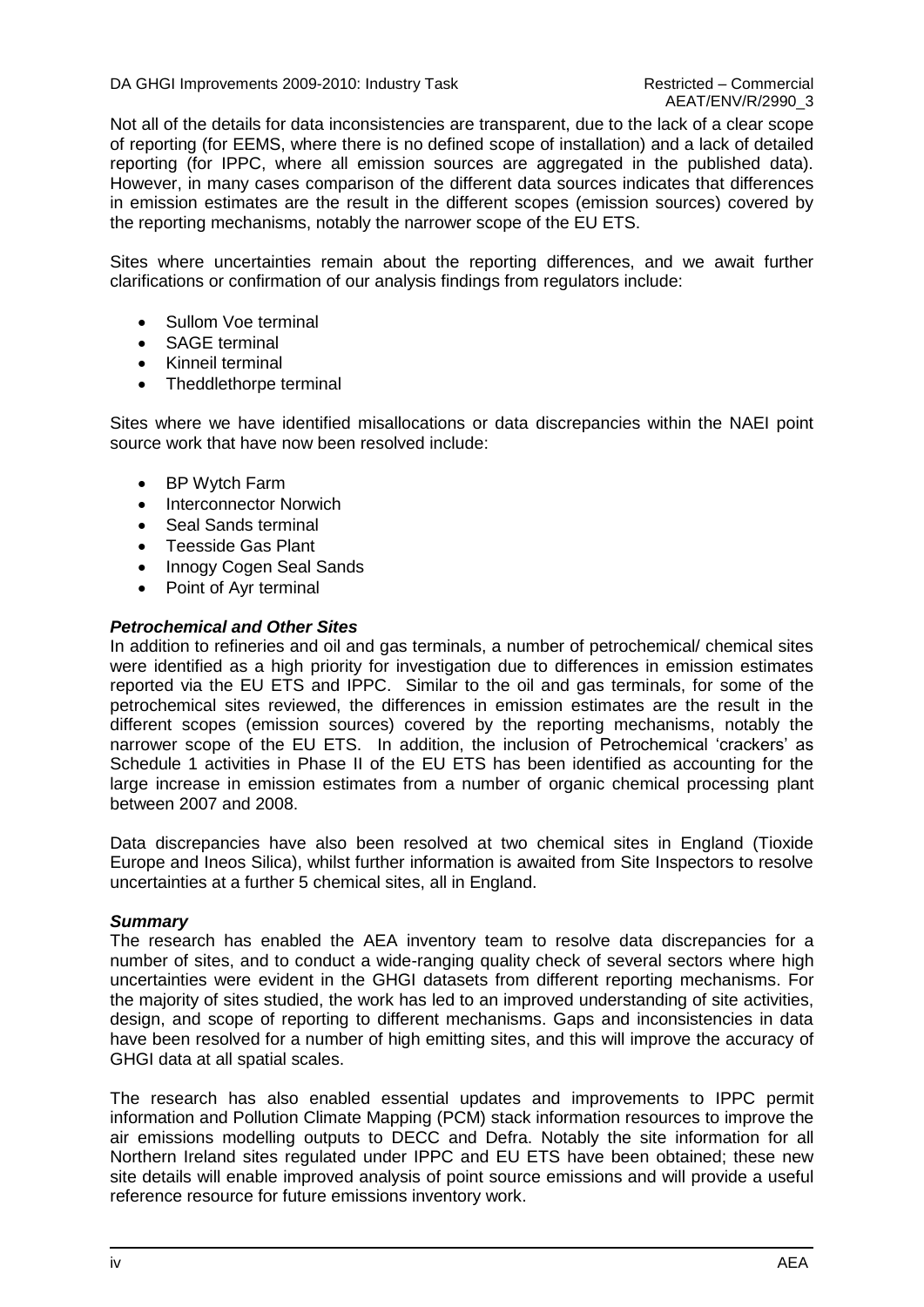AEAT/ENV/R/2990\_3

In addition, through consultation with the DECC Oil & Gas regulatory team in Aberdeen, all upstream<sup>1</sup> oil and gas sites have been allocated to either the upstream oil or the upstream gas industries. These allocations will enable future development of the detail of GHG inventory reporting in order to meet the requirements of IPCC 2006 Guidelines for national inventory reporting, and will also enable more detailed analysis of End User GHG inventories.

The difficulty in obtaining site-specific information from some sources has highlighted the need for Data Supply Agreements to be established with environmental regulators of IPPC and EU ETS in order that the UK GHGI compilation team can access permits and data more readily in future. In particular, access to the Environment Agency"s (IPPC) Permit Administration System (PAS) and the DECC EU ETS site information from the National Allocation Plans would enable further improvements to research into energy and emissions data, which in turn would facilitate improved analysis of policy options, drawing upon sitespecific information.

 1 The term "upstream" is used to indicate those installations that operate in the exploration and production sector of crude oil and gas, and includes oil and gas terminals where initial fuel processing is conducted prior to secondary fuel processing at oil refineries or gas network injection facilities.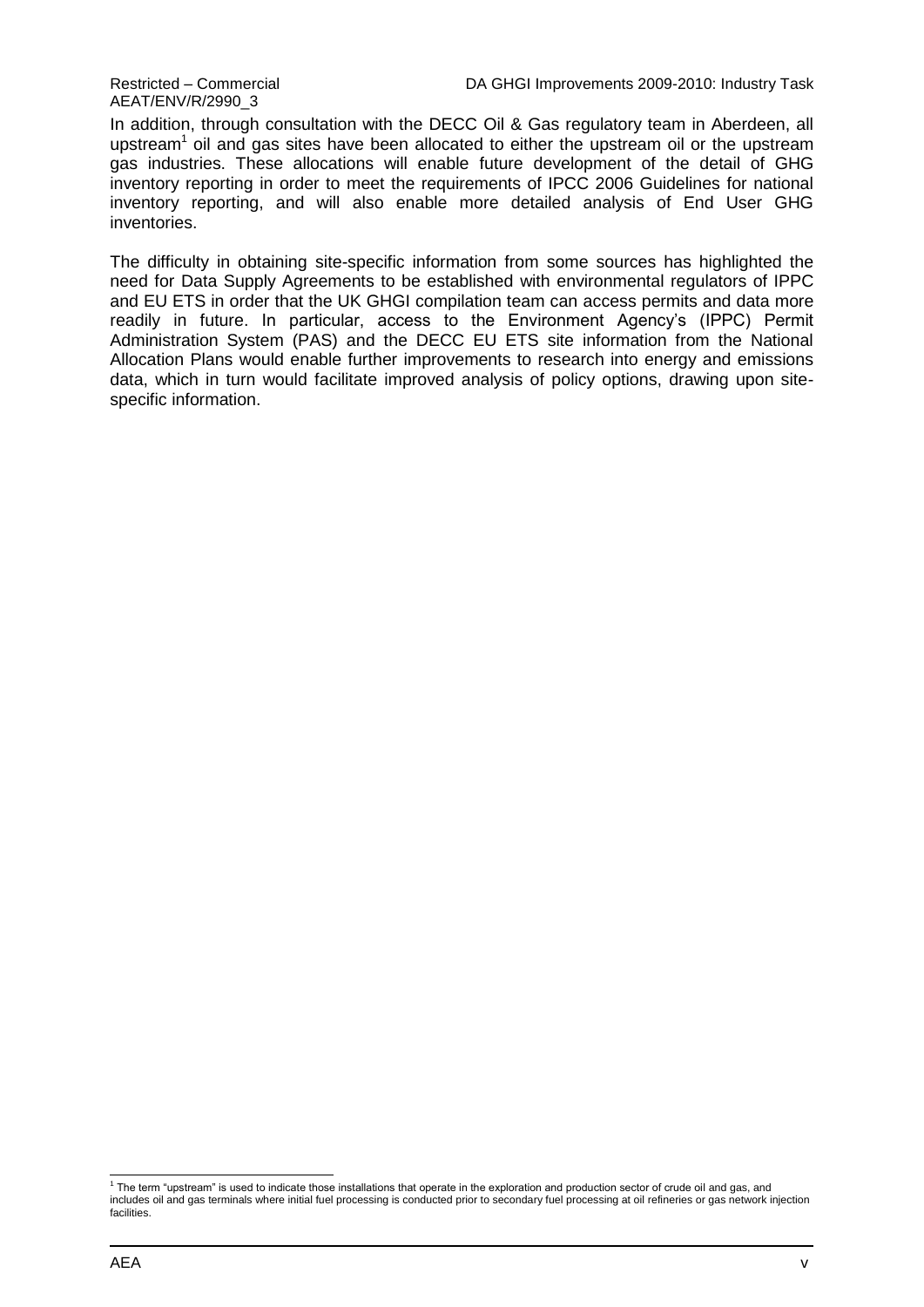## **Table of Contents**

| 1            | <b>Introduction</b> | 1                                                |                |
|--------------|---------------------|--------------------------------------------------|----------------|
|              | 1.1                 | Note on Data Disclosure                          | $\overline{2}$ |
| $\mathbf{2}$ |                     | <b>Research Approach and Information Summary</b> | 3              |
|              | 2.1                 | Research Approach                                | 3              |
|              | 2.2                 | Overview of Emission Reporting Mechanisms        | 4              |
|              | 2.3                 | <b>IPPC Permits</b>                              | 5              |
|              | 2.4                 | <b>EU ETS Site Information</b>                   | 8              |
|              | 2.5                 | <b>EEMS Site Information</b>                     | 9              |
|              | 2.6                 | <b>IPPC Application Documents</b>                | 10             |
|              | 2.7                 | Oil & Gas Industry Consultation                  | 11             |
| 3            |                     | <b>Results</b>                                   | 13             |
|              | 3.1                 | <b>Refinery Emissions</b>                        | 13             |
|              | 3.2                 | Oil & Gas Terminal Emissions                     | 16             |
|              | 3.3                 | Petrochemical and Other Installations            | 22             |
| 4            |                     | <b>Conclusions &amp; Recommendations</b>         | 25             |
|              | 4.1                 | Main Study Findings                              | 25             |
|              | 4.2                 | Additional Benefits of the Research              | 29             |
|              | 4.3                 | Recommendations                                  | 30             |
| 5            |                     | <b>Acknowledgements</b>                          | 32             |

### **Appendices**

| Appendix 1 | Oil and Gas Sites: Allocations and 2008 Emissions Summary |
|------------|-----------------------------------------------------------|
| Appendix 2 | The Scope of EU ETS                                       |
| Appendix 3 | <b>IPPC Site Information Summaries</b>                    |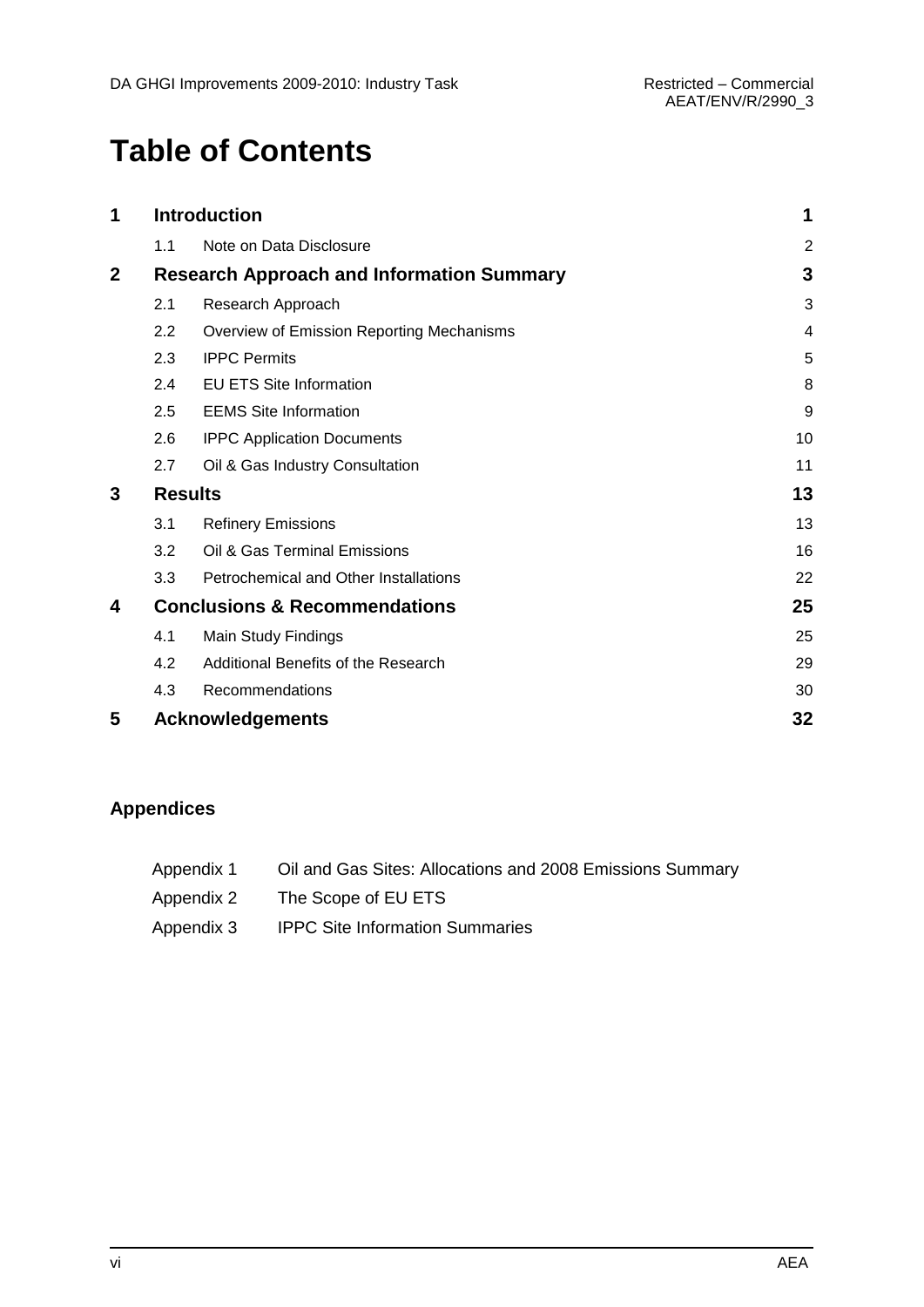## <span id="page-6-0"></span>**1 Introduction**

This research has been commissioned under the UK and Devolved Administration (DA) Greenhouse Gas (GHG) inventory improvement programme, and aims to research emissions data for a group of source sectors and specific sites where uncertainties have been identified in the scope and accuracy of available source data. Primarily this research aims to review site-specific data and regulatory information, to resolve differences between GHG data reported across different emission reporting mechanisms.

The compilation of UK, DA and Local Authority (LA) GHG emissions inventories utilises a range of available data sources on energy and emissions from different industries and sites:

- Site-specific annual  $CO<sub>2</sub>$  emission estimates are reported by operators under the EU Emissions Trading Scheme (EU ETS), regulated by the Environment Agency, Scottish Environment Protection Agency (SEPA), Northern Ireland Environment Agency (NIEA) and the Department of Energy and Climate Change (DECC) Oil & Gas team. EU ETS submissions also include details of fuel-specific quantities and qualities used on each site on an annual basis; whilst these data are not publicly available, they are used in UK and DA GHG Inventory compilation;
- Site-specific annual emission estimates of a wide range of pollutants including  $CO<sub>2</sub>$ . other Greenhouse Gases (GHGs) and air quality pollutants are reported to regulators under Integrated Pollution Prevention and Control regulations (IPPC)<sup>2</sup>, and data are publicly available from the regulator inventories such as the Pollution Inventory (PI), Scottish Pollutant Release Inventory (SPRI) and Northern Irish Inventory of Sources and Releases (ISR). For each site, an annual estimate of total emissions (i.e. from all sources and activities cited within the installation IPPC authorisation permit) for each pollutant is submitted to the environmental regulator inventories. Where a site permit may cover a range of combustion, process and other emission sources, the IPPC data are not transparent as to the split of emissions from different sources on site;
- Site-specific, source-specific annual emission estimates of  $CO<sub>2</sub>$ , CH<sub>4</sub>, N<sub>2</sub>O, NO<sub>x</sub>, CO,  $NMVOC$ ,  $SO<sub>2</sub>$  and F-gases are available from the Environmental Emissions Monitoring System (EEMS) for oil and gas installations, regulated by the DECC Oil & Gas team. This system covers emissions from offshore and onshore installations, although the onshore oil and gas terminal only report voluntarily under EEMS, as they are also regulated under IPPC and hence report their annual emissions (aggregated by site rather than by source) to the PI, SPRI and ISR;
- Further details of emission estimates used within the NAEI/GHGI are compiled through direct consultation with specific process operators and trade associations, where greater detail is needed to allocate emissions to a specific source within an installation;
- Annual energy consumption statistics are available from the EU ETS (by site, as noted above, and not in the public domain), and from national energy statistics, published in DUKES (aggregated by economic sector).

Inconsistencies are evident in emissions data reported to these different mechanisms for some industry sectors and specific sites, but the reasons for these inconsistencies are not fully understood. There is currently an uncertainty, especially regarding any overlaps or gaps in energy and emissions data reported under the different reporting mechanisms. These

 2 The IPPC Regulations are for many sites in the process of being superseded by the Environmental Permitting Regulations (EPR). In this report we have predominantly referred to "IPPC" as most of the existing permits that we have accessed are based on the IPPC regulations.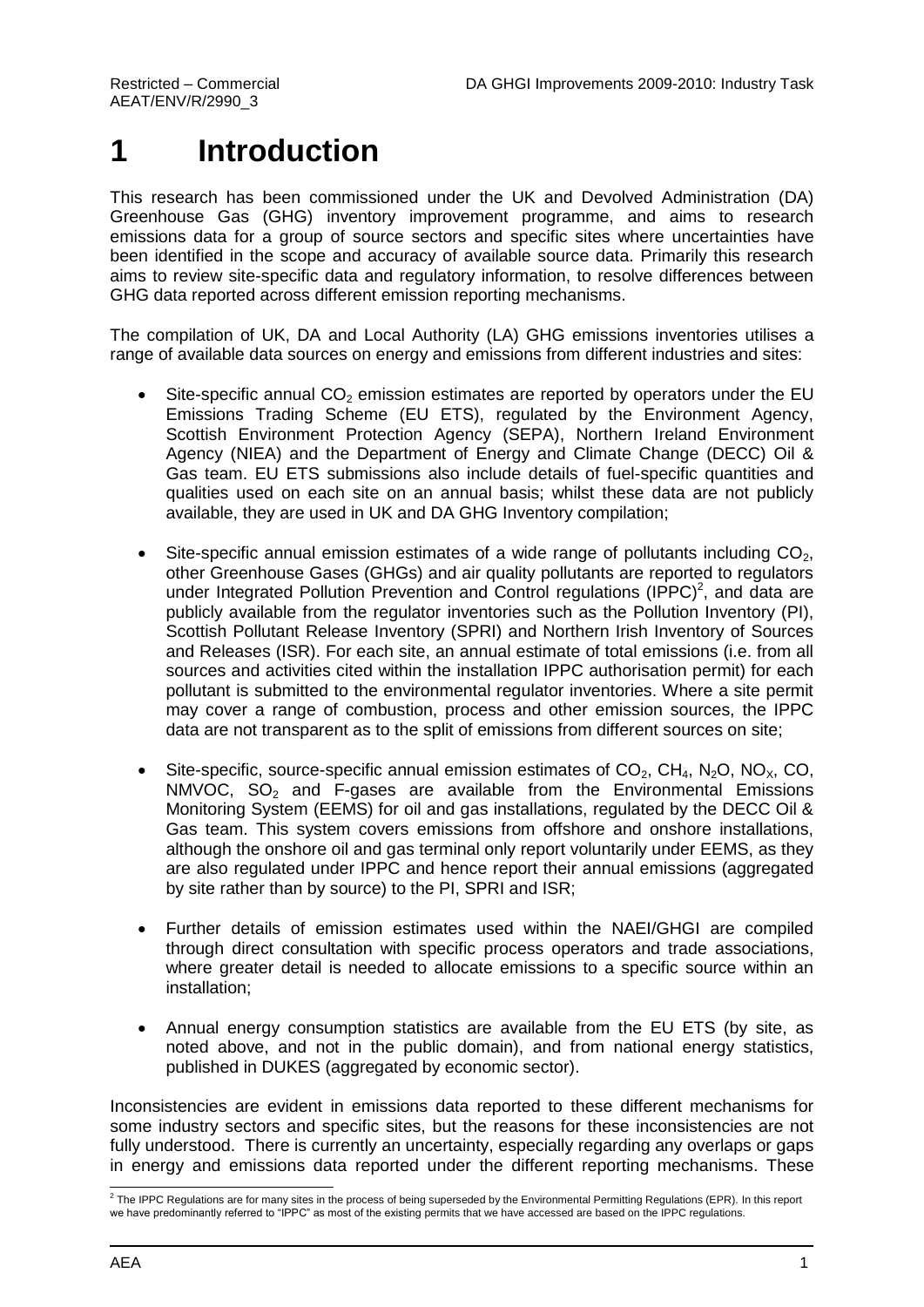uncertainties in scope of the reported data impair the accurate compilation of point source emissions data which is used to underpin DA and LA inventories; these data uncertainties for some high-emitting industrial sites will primarily affect the Scottish and English GHG inventories, and the Local Authority  $CO<sub>2</sub>$  data where the sites are located.

Since the inception of the EU ETS in 2005, the AEA inventory team has conducted limited research into the data consistency between IPPC and EU ETS, and good progress has been made to improve the understanding and inventory application of data from the iron and steel and power industries. However, for other industries such as oil and gas production, oil refining, and petrochemicals additional work is required<sup>3</sup>. This research aims to collate the necessary information to enable improvements in inventory data quality to be achieved, focusing on the oil & gas terminals and related refinery and petrochemical industry sites. IPPC permit information and energy and emissions data at the installation level from the different mechanisms of IPPC, EU ETS and EEMS has been analysed to improve the accuracy of emission estimates within UK, DA and LA emission inventories.

### <span id="page-7-0"></span>**1.1 Note on Data Disclosure**

The fuel-specific data reported by EU ETS operators and the EU ETS site scope details are not publicly available. However, this information is made available for use in the compilation of both UK energy statistics (i.e. the compilation of the Digest of UK Energy Statistics by DECC) and the UK GHG inventory (compiled by AEA under contract to DECC). There are legal mechanisms in place to secure and control the use of EU ETS data within these systems.

Due to issues of commercial confidentiality, the site-specific details from analysis of the EU ETS data cannot be presented in this report.

l

<sup>&</sup>lt;sup>3</sup> For a summary of data uncertainties, see Section 2 of the "Report on point source fuel use estimates" at [http://decc.gov.uk/en/content/cms/statistics/climate\\_change/climate\\_change.aspx](http://decc.gov.uk/en/content/cms/statistics/climate_change/climate_change.aspx)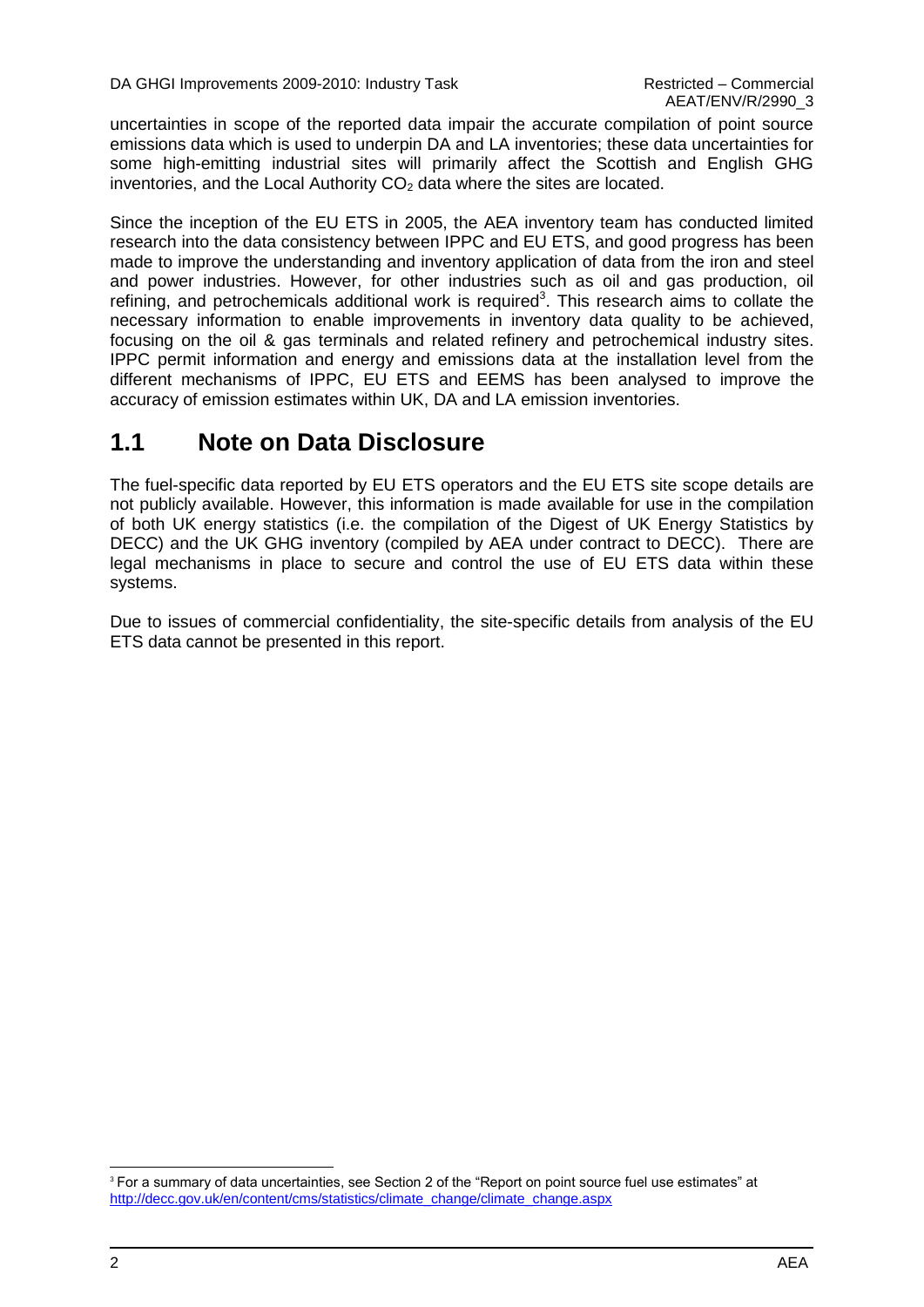## <span id="page-8-0"></span>**2 Research Approach and Information Summary**

This chapter summarises the information sources that have been collected and analysed, together with an overview of the consultation activities.

### <span id="page-8-1"></span>**2.1 Research Approach**

The study team has collected and analysed information pertinent to sites that report under the IPPC, EU ETS and EEMS mechanisms, to explore the available information on reporting scope and plant design.

The study team consulted with:

- DECC Oil & Gas, regulators for the EEMS reporting system;
- Oil & Gas UK, the trade association representing the oil and gas exploration and production industry;
- DECC EU ETS
- Environment Agency, SEPA and NIEA contacts (industry sector leads, registry staff, permit administrators for IPPC and EU ETS)
- UK Petroleum Industries Association (UKPIA) for refinery data clarifications;
- Individual site Process Engineers and Site Inspectors, to clarify specific data reporting scope details

A large part of the work has involved communication with environmental regulators, most notably the IPPC permit registry teams within local offices of the Environment Agency, SEPA and NIEA to obtain permit and application documentation through a combination of emailed electronic files and site visits to registry offices to view and scan/copy available files for specific sites.

An initial scoping analysis compared the available site  $CO<sub>2</sub>$  emissions data between IPPC, EU ETS and EEMS (for sites reporting to EEMS) to identify the priority sites where greatest data discrepancies were evident. This review of the AEA point source database helped to identify priority sites within the refinery, oil & gas terminal and co-located petrochemical sites, as well as a handful of other sites in the chemical and non-ferrous metal industries.

The AEA inventory team has used old copies of IPC and early IPPC permits as installation reference sources for a number of years, and the access to updated site records (via current IPPC permits) was necessary to enable site-specific analysis and inventory improvement to progress. The site visit to NIEA offices in Belfast enabled a comprehensive collection of the available IPPC and EU ETS permits and site records, regardless of the economic sector; within this study we have only reviewed and summarised the permits from the highestemitting sites in Northern Ireland such as the power stations and cement kilns.

The analysis has involved site-by-site comparison of reported emissions together with review of the available permits and information on emission reporting scope under IPPC, EU ETS and (for oil and gas terminals) EEMS. The use of these different data in compiling the AEA point source database has previously been based on limited information and "expert judgement"; this work has enabled the assessment of the scope of emissions data, relationships between different data reporting mechanisms and allocation of emissions to inventory sources to be based on much more detailed understanding of activities on each site.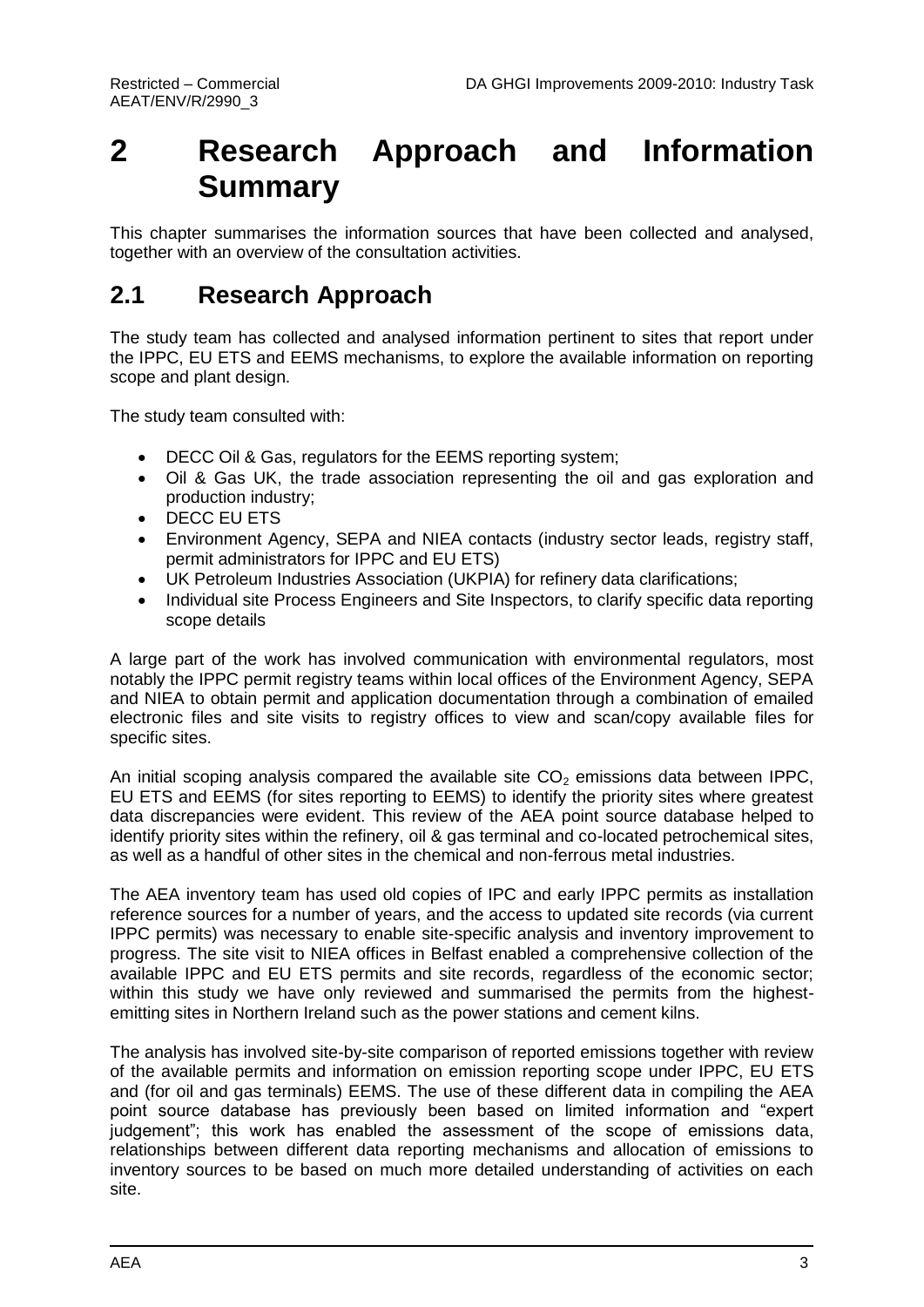DA GHGI Improvements 2009-2010: Industry Task Restricted – Commercial

Where data discrepancies could not be resolved through direct comparison of the available information, the study team has consulted with the environmental regulators for IPPC, EU ETS and EEMS to seek clarifications on correct interpretation of the data, to resolve inconsistencies and determine accurate emission allocations by site.

The aim of the analysis was to ensure that each site is correctly assigned to IPCC source sectors within the AEA point source database, understand where emissions from different sources are aggregated (e.g. where waste water treatment emissions are included within emission estimates) and minimise the risks of gaps and double-counts within emission inventories.

The information collected under this task will continue to be useful across several different areas of work under the NAEI work programme; the data gathering phase has enabled us to cost-effectively collate information that has applications across other inventory outputs such as the UK Air Accounts, mapping of emissions, energy and heat, and the Pollution and Climate Mapping research for DECC and Defra.

### <span id="page-9-0"></span>**2.2 Overview of Emission Reporting Mechanisms**

High emitting industrial sites in the UK are regulated under a range of mechanisms; annual pollutant emission estimates from such installations may be reported under Integrated Pollution Prevention and Control (IPPC) and the EU Emissions Trading Scheme (EU ETS). In addition, sites in the oil and gas exploration and production industry sector also report annual emission estimates under the Environmental Emissions Monitoring System (EEMS).

A summary of these different reporting mechanisms is shown below.

|                                               | <b>IPPC (SPRI/PI/ISR)</b>                                                                                                                                                                                                                                                                                                                        | <b>EU ETS</b>                                                                                                                                                                                                                                                                                                                                                                           | <b>EEMS</b>                                                                                                                                                                                                                                                                                                                                                                                                                           |
|-----------------------------------------------|--------------------------------------------------------------------------------------------------------------------------------------------------------------------------------------------------------------------------------------------------------------------------------------------------------------------------------------------------|-----------------------------------------------------------------------------------------------------------------------------------------------------------------------------------------------------------------------------------------------------------------------------------------------------------------------------------------------------------------------------------------|---------------------------------------------------------------------------------------------------------------------------------------------------------------------------------------------------------------------------------------------------------------------------------------------------------------------------------------------------------------------------------------------------------------------------------------|
| <b>egal</b> basis                             | IPPC Directive enabled by The<br><b>Pollution Prevention and Control</b><br>(PPC) Act 1999<br>the<br>and<br>Pollution Prevention and Control<br>(Scotland) Regulations 2000.<br>The Regulations specify the<br>types of activities covered by the<br>Regulations and the procedures<br>that must be applied when<br>regulating these activities. | UK regulations require all<br>installations carrying out any<br>activity listed in Schedule 1<br>to hold a greenhouse gas<br>emissions<br><b>The</b><br>permit.<br>conditions of the<br>permit<br>require<br>installations<br>to<br>monitor and report emissions<br>accordance<br>with<br>the<br>in<br>monitoring plan approved by<br>the regulator agencies (EA,<br>SEPA, NIEA, DECC). | No legal basis. The onshore<br>terminals report to EEMS on<br>a voluntary basis, using a<br>reporting system that has<br>been developed and used by<br>the industry over many<br>years. (Note that for offshore<br>installations, the EEMS<br>system is a mandatory<br>reporting obligation, used by<br>DECC to fulfil reporting<br>obligations under the<br><b>European Pollutant Release</b><br>and Transfer Register (E-<br>PRTR.) |
| Emissions<br>substances)<br>(reportable<br>خا | Dependant on permit conditions,<br>but may include a very wide<br>range of pollutants, often<br>including: $CO2$ , NO <sub>X</sub> , SO <sub>2</sub> , CO,<br>$PM_{10}$ , NH <sub>3</sub> , CH <sub>4</sub> , NMVOCs, N <sub>2</sub> O,<br>heavy metals, speciated VOCs,<br>fluorinated gases, PAHs, dioxins<br>and furans, HF, HCI              | $CO2$ (the scheme may be<br>expanded in future to include<br>emissions of other GHGs)                                                                                                                                                                                                                                                                                                   | $CO2$ ; CO; NO <sub>x</sub> ; SO <sub>x</sub> ; CH <sub>4</sub> ;<br>NMVOCs; CFCs; HCFCs;<br>Halons; HFCs; PFCs; and<br>$SF6$ .                                                                                                                                                                                                                                                                                                       |

#### **Table 2.2 Overview of IPPC, EU ETS and EEMS Emission Reporting Mechanisms**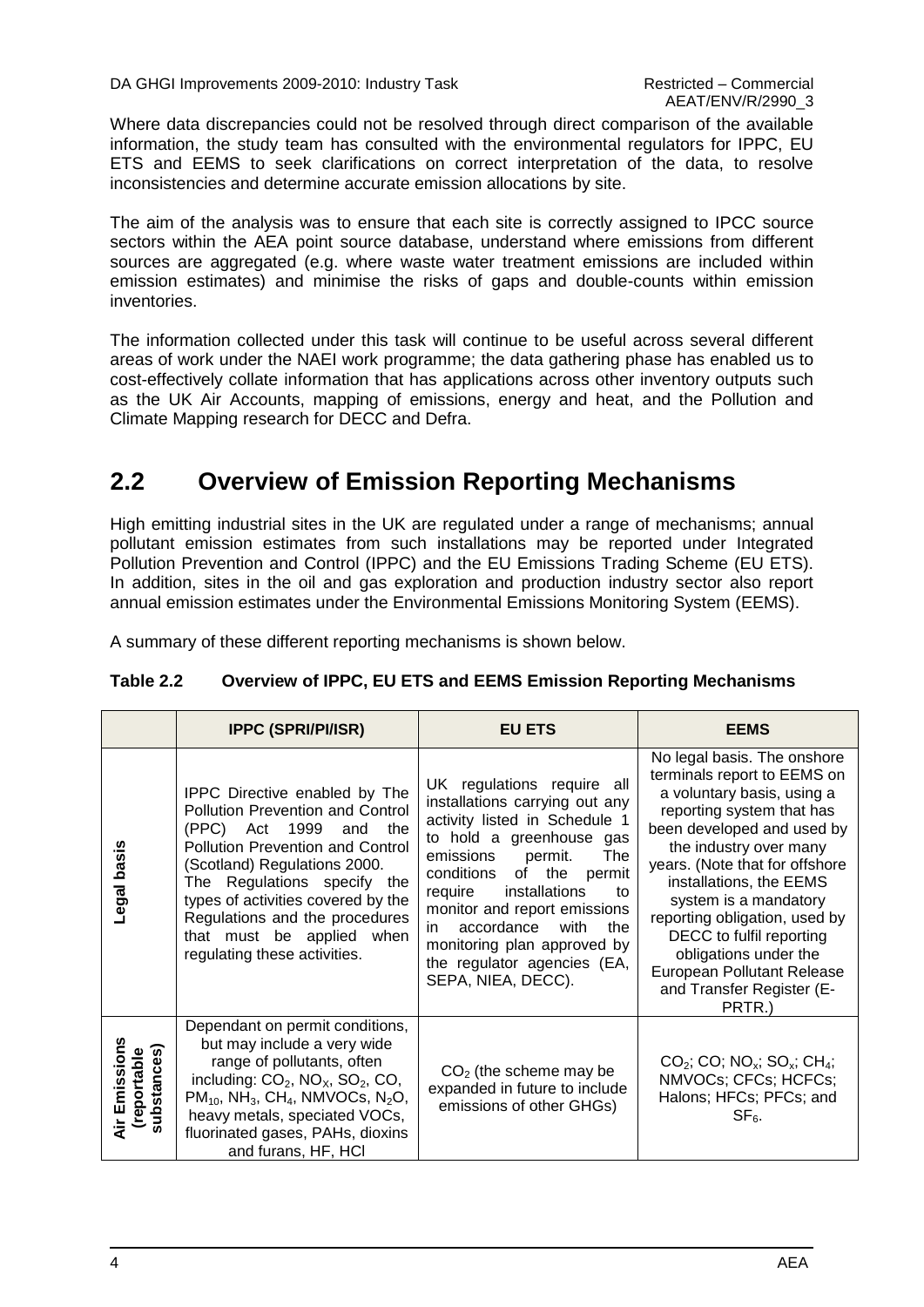|                               | <b>IPPC (SPRI/PI/ISR)</b>                                                                                                                                                                                                                                                                                             | <b>EU ETS</b>                                                                                                                                                                                                                                                                                                                                                                                                                                                                                                                                       | <b>EEMS</b>                                                                                                                                                                                                                                                                                                                                                                                                                                                        |
|-------------------------------|-----------------------------------------------------------------------------------------------------------------------------------------------------------------------------------------------------------------------------------------------------------------------------------------------------------------------|-----------------------------------------------------------------------------------------------------------------------------------------------------------------------------------------------------------------------------------------------------------------------------------------------------------------------------------------------------------------------------------------------------------------------------------------------------------------------------------------------------------------------------------------------------|--------------------------------------------------------------------------------------------------------------------------------------------------------------------------------------------------------------------------------------------------------------------------------------------------------------------------------------------------------------------------------------------------------------------------------------------------------------------|
| Other information<br>reported | Hydrocarbons flared<br>Hydrocarbons vented.                                                                                                                                                                                                                                                                           | Emissions are reported to<br>regulators on a fuel-by-fuel<br>and source-by-source basis<br>for each site, with full details<br>of fuel use, emission factors,<br>calorific values and oxidation<br>factors presented. However,<br>these details are not publicly<br>available.                                                                                                                                                                                                                                                                      | <b>Activity data:</b><br>Gas consumption;<br>Diesel consumption;<br>Fuel oil consumption;<br>Gas flaring;<br>Gas venting;<br>Direct process emissions;<br>Oil loading; Storage tanks;<br>Fugitive emissions.                                                                                                                                                                                                                                                       |
| Comments                      | Refineries, oil & gas terminals<br>and major chemical and<br>petrochemical production<br>facilities are all required to report<br>their annual emission estimates<br>to regulators under IPPC.<br>Emissions of each pollutant are<br>estimated across all sources<br>and the total submitted to a<br>public register. | All EU ETS annual emissions<br>reports, monitoring data are<br>verified by an independent,<br>accredited verifier.<br>The detailed site scope and<br>fuel data are not in the public<br>domain, although the annual<br>site emissions are published.<br>All refineries, oil & gas<br>terminals and many major<br>chemical and petrochemical<br>plant report under the EU<br>ETS. The scope of sources<br>included in EU ETS for each<br>site is determined by the<br>Schedule 1 activities, which<br>may be less than the scope<br>of IPPC or EEMS. | In the context of this study,<br>the EEMS reporting system<br>only applies to onshore oil &<br>gas terminals; refineries and<br>chemical plant do not report<br>to EEMS.<br>Where emissions are<br>reported to EEMS and under<br>EU ETS, then the same<br>emission factors are to be<br>used by operators. The<br>reporting requirements of<br>EEMS (substances,<br>thresholds) may need to be<br>extended to meet the<br>requirements of the E-PRTR<br>Regulation |

### <span id="page-10-0"></span>**2.3 IPPC Permits**

IPPC permits include a breakdown of the different emission sources on site, such as combustion units (boilers, engines), flares, vents, process activities, waste and water treatment facilities, materials storage, transfer and handling facilities. The information most commonly of interest includes the breakdown of combustion units on site, the main fuel sources used within each unit and any emissions abatement equipment information that may be included in the permit.

To understand the scope and detail of the IPPC installations is extremely useful for the development of the UK inventories, as it (i) enables inventory compilers to make more informed decisions regarding emissions data (e.g. dealing with time-series inconsistencies, making judgements on source allocation issues, assessing likely impacts of new policy initiatives / legislation), and (ii) provides evidence for dealing with enquiries from inventory review teams, for example where the completeness of the UK inventory is questioned.

IPPC permits were obtained for all of the UK oil & gas terminals and refineries as these sectors are known to exhibit variable energy and emissions data via different systems and all are major emitting sites that have a high impact on GHG and air quality pollutant emission maps and inventories. The scoping analysis also indicated a handful of priority sites within the chemical, petrochemical and non-ferrous metal sectors for which the IPPC permits were also obtained.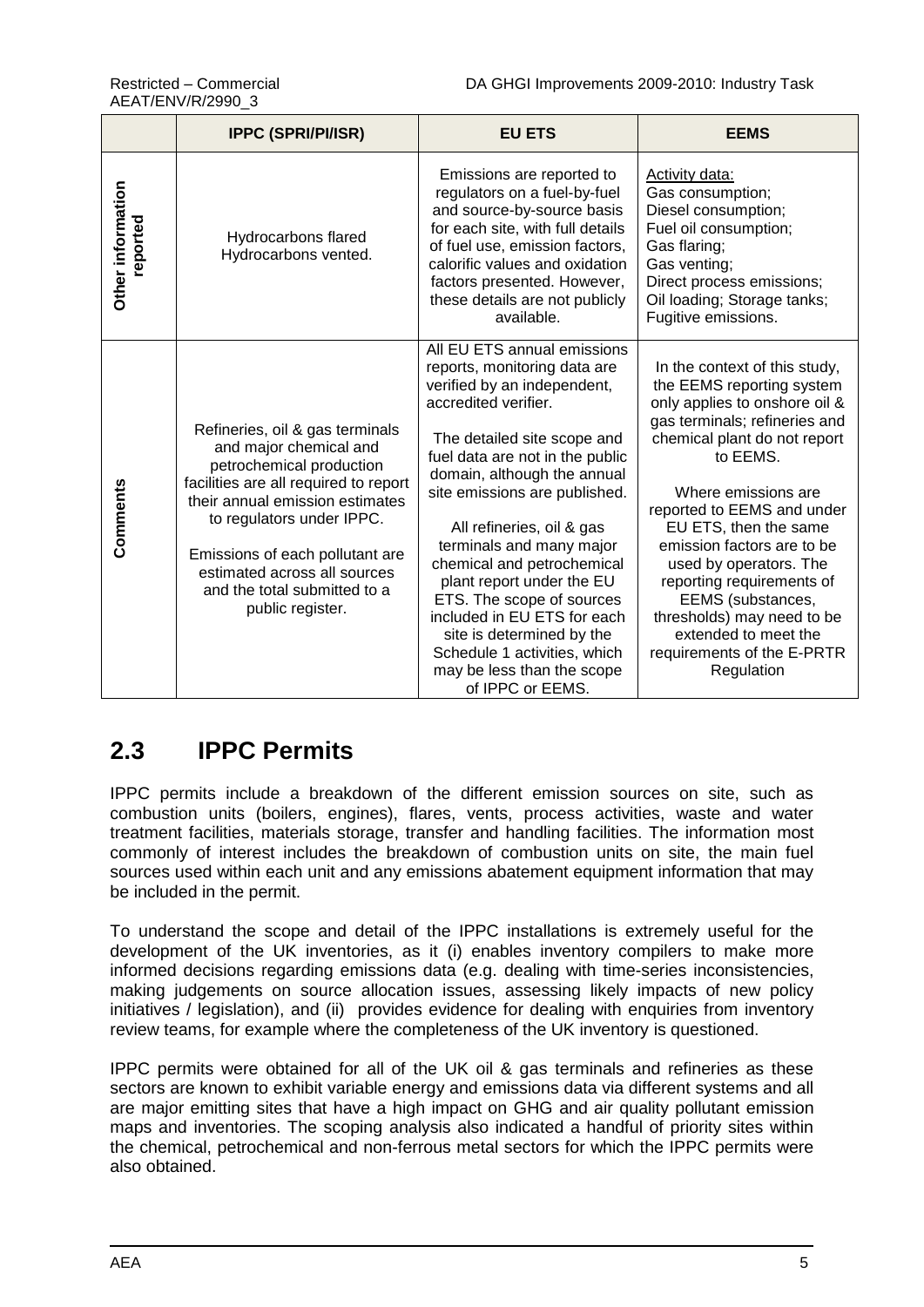The IPPC permit information has been collected for the following sites:

|  | Table 2.3.1 IPPC Documents for Sites Regulated by the Environment Agency |  |  |
|--|--------------------------------------------------------------------------|--|--|
|--|--------------------------------------------------------------------------|--|--|

| <b>Site Name</b>                                             | <b>IPPC Permit Reference</b> |
|--------------------------------------------------------------|------------------------------|
| Milford Haven Refinery, Murco Petroleum Ltd                  | AP3830XQ                     |
| Coryton Refinery, Petroplus Refining and Marketing Ltd       | <b>BP3135LK</b>              |
| Fawley Refinery, Hampshire. Esso Petroleum Company Ltd*      | <b>BR69961C</b>              |
| Lindsey Oil Refinery Total UK Ltd *                          | <b>UP3430LQ</b>              |
| Eastham Refinery, Wirral.*                                   | <b>BS5215IZ</b>              |
| Petroplus Refining Teeside                                   | <b>NP3733LM</b>              |
| Stanlow Manufacturing Complex*                               | <b>NP3237LS</b>              |
| Chevron, Pembroke Refinery*                                  | QP3033LW                     |
| Harwich Refinery (Colchester Essex)*                         | <b>NP3139LM</b>              |
| ConocoPhillips Ltd Humber Refinery                           | <b>UP3230LR</b>              |
| Point of Ayr Terminal: BHP Billiton Petroleum Ltd*           | ZP3331LM                     |
| Easington Gas Terminal: Centrica Storage Limited (Yorkshire) | AP3833LW                     |
| Eastern Bacton Gas Terminal Shell UK Ltd                     | <b>NP3637SW</b>              |
| Central Bacton Gas Terminal, Perenco UK Ltd                  | PP3633LM                     |
| ConocoPhillips (UK) Limited, Theddlethorpe Gas Terminal*     | LP3933LX                     |
| Barrow Gas Terminals - North, South & Rivers.                | BX1675IT/V002                |
| ConocoPhilips Oil Stabilisation Terminal                     | <b>NP3033LN</b>              |
| Dimlington Gas Terminal                                      | QP3133LR                     |
| Petroplus Tankstorage Milford Haven Limited                  | <b>BK1341</b>                |
| BP Chemicals, Saltend, Hull                                  | <b>BJ8162IR</b>              |
| Hunstman Petrochemicals (Winton Olefins Installation)        | <b>BS3590IE</b>              |
| <b>BASF Seal Sands</b>                                       | <b>BU2527IB</b>              |
| Tioxide Europe Ltd, Grimsby                                  | <b>NP3438SE</b>              |
| Ineos Silicas, Warrington                                    | RP3233GW / BM0354IP          |
| BP Wytch Farm Gathering Station and Wellsites                | CP3039MV                     |

#### **Table 2.3.2 IPPC Documents for Sites Regulated by SEPA**

| <b>Site Name</b>                              | <b>IPPC Permit Reference</b> |
|-----------------------------------------------|------------------------------|
| Ineos Manufacturing Scotland Ltd, Grangemouth | PPC/A/1013141                |
| Nynas Dundee                                  | PPC/A/1013015                |
| Fortum, Grangemouth CHP, Stirlingshire        | PPC/A/1013071                |
| Fortum, Sullom Voe*                           | PPC/A/1013522                |
| Shell UK St Fergus Gas Plant, Aberdeenshire*  | PPC/A/1013096                |
| Shell UK Mossmoran                            | PPC/A/1013495                |
| Total E&P, St Fergus, Aberdeenshire*          | PPC/A/1012811                |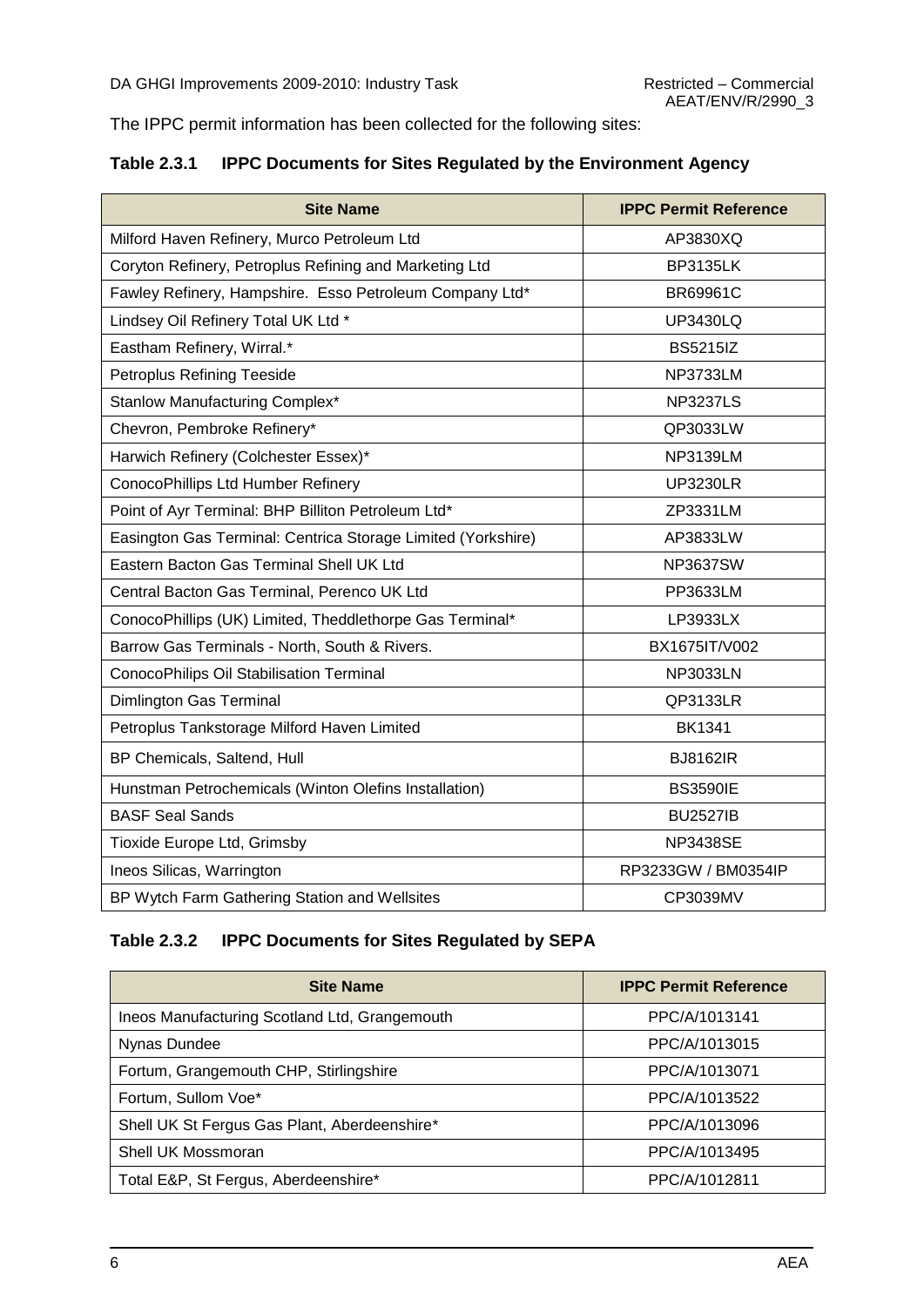## AEAT/ENV/R/2990\_3

| <b>Site Name</b>                                     | <b>IPPC Permit Reference</b> |  |  |
|------------------------------------------------------|------------------------------|--|--|
| National Grid St Fergus, Aberdeenshire*              | PPC/A/1013002                |  |  |
| Goldeneye, Shell, St Fergus Gas plant, Aberdeenshire | PPC/N/20014                  |  |  |
| SAGE Terminal St Fergus, Peterhead*                  | PPC/A/1000158                |  |  |
| Cruden Bay Oil reception facility*                   | PPC/A/1013111                |  |  |
| Talisman Nigg*                                       | PPC/A/1012611                |  |  |
| Talisman Energy, Flotta Oil terminal*                | PPC/A/1012610                |  |  |
| Shell Gas Ltd, Cowdenbeath, Fife (NGL Plant)*        | PPC/E/30082                  |  |  |
| <b>GE Plastics ABS Ltd</b>                           | PPC/A/1008676                |  |  |
| Kemfine Ltd, Grangemouth                             | PPC/A/1008834                |  |  |

#### **Table 2.3.3 IPPC Documents for Sites Regulated by the NIEA**

| <b>Site Name</b>             | <b>IPPC Permit Reference</b> |  |
|------------------------------|------------------------------|--|
| Quinn Glass*                 | P0053/04A                    |  |
| Lafarge Cement*              | P0052/04A                    |  |
| Premier Power, Ballylumford* | P0125/06A                    |  |
| AES Kilroot Power*           | P0120/06A                    |  |
| Coolkeeragh ESB*             | P0126/06A                    |  |
| Invista Textiles, Maydown*   | P0129/06A                    |  |
| Quinn Cement (Gortmullan)*   | P0054/04A                    |  |
| Balcas Timber Ltd*           | P0131/06A                    |  |

All of these IPPC permit documents were reviewed and summary information tabulated, to determine:

- Scope of licenses, combustion unit information (thermal capacity, fuel types, abatement), other process unit information (design and capacity);
- Range of permitted activities on site to assess the aggregation of source emissions within PI/SPRI/ISR emissions data, to enable comparison against EU ETS and EEMS data;
- Available information on permit variations or planned changes to plant design in future;

In addition to obtaining the IPPC permit information, where possible the study team also researched other studies available from the public registers; these included a small number of local air quality impact risk assessment reports and emission modelling studies for some of the Scottish oil & gas terminals. Unfortunately these documents are not always readily accessible, and may be held within large paper-based filing systems from IPPC applications.

*[Those sites for which supplementary information has been obtained from the public register have been marked with an asterisk (\*) in Tables 2.3.1 to 2.3.3.]*

A summary of site details from IPPC permits and supplementary information is presented in Appendix 3.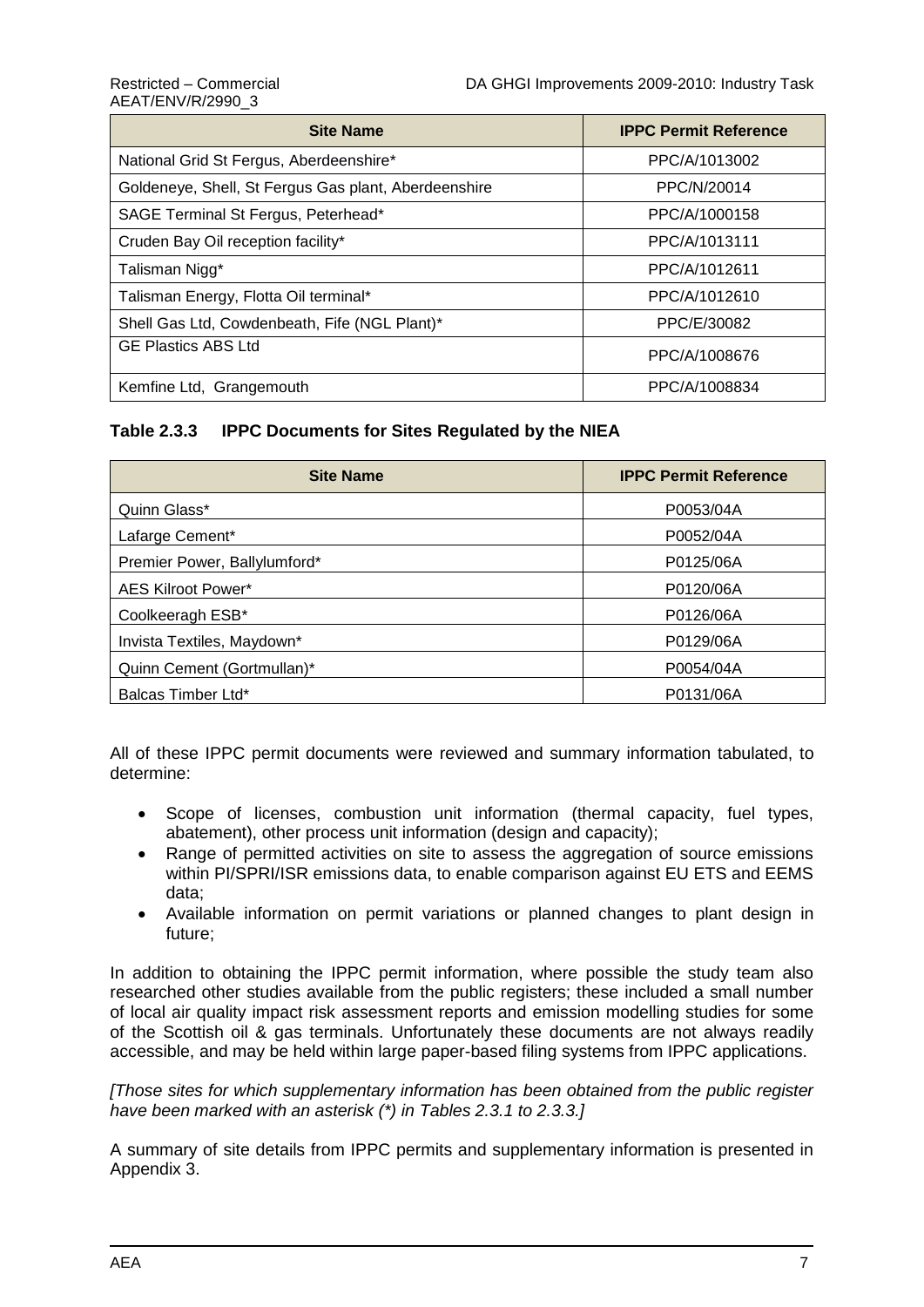### <span id="page-13-0"></span>**2.4 EU ETS Site Information**

Through consultation with the EU ETS regulatory teams in the Environment Agency, SEPA and NIEA, we have obtained site-specific summaries of the scope of EU ETS reporting. EU ETS information has been collected for all EU ETS installations regulated by the EA and NIEA, and for a list of priority sites regulated by SEPA. The EU ETS information from the regulators is less consistent and comprehensive than the IPPC permits; the study team approached the DECC EU ETS team for more detailed National Allocation Plan documentation, but data confidentiality issues could not be resolved in time to provide data for this research.

The EU ETS site descriptions are not publicly available documents, and the information provided does not follow a prescribed format. Typically the information includes a summary of the thermal capacity of combustion units, fuel types and an insight into any process sources of  $CO<sub>2</sub>$  included under the scheme. For some sites the descriptions summarise the sources included under EU ETS and present a direct comparison against IPPC permits, citing emission points and units that are excluded from EU ETS but within IPPC.

In addition to obtaining the EU ETS site summary information, several site-specific issues were resolved in consultation with the regulatory teams. Site commissioning dates and other operational information were provided, and a number of data reporting inconsistencies (i.e. within the detailed EU ETS energy and emissions data used in inventory analysis – not related to scope of reporting) were resolved.

The scope of emissions reported under EU ETS is outlined in Appendix 2; for many sites, the scope of EU ETS sources does not include all emission sources that are regulated and reported under IPPC or EEMS. There are defined activities under EU ETS Schedule 1 that must be included within the trading scheme, which includes combustion sources and other processes that emit CO<sub>2</sub>. The EU ETS Phase I ran from 2005 to 2007, and Phase II started in 2008. In Phase II, the UK Government expanded the scope of EU ETS activities, and this affects the data reported by oil & gas installations and petrochemical installations being considered in this study.

#### **EU ETS Expansion in Phase II**

[Reference: *"EU Emissions Trading Scheme Phase II (2008-2012), Expansion – Explanatory Note" Defra (March 2006)]*

In Phase I, the EU ETS Directive was interpreted differently by Member States, especially regarding reporting scope; notably, Member States adopted different definitions of a "combustion installation" activity. As a result, the EU Commission sought greater harmonisation of scope in Phase II.

In Phase I, the UK Government adopted the "medium" definition of a combustion installation (i.e. "*a stationary technical unit that burns fuel for the production of an energy product which could be electricity, heat or mechanical power*") whilst other Member States interpreted the term more broadly.

Therefore for Phase II (2008-2012) the UK Government has broadened the scope to implement a more harmonised approach with other Member States. This expansion of the scope of the Scheme covers additional carbon dioxide emissions from various industry sectors including: glass, mineral wool, gypsum, **flaring from offshore oil and gas production, petrochemicals (crackers)**, carbon black, and integrated steelworks.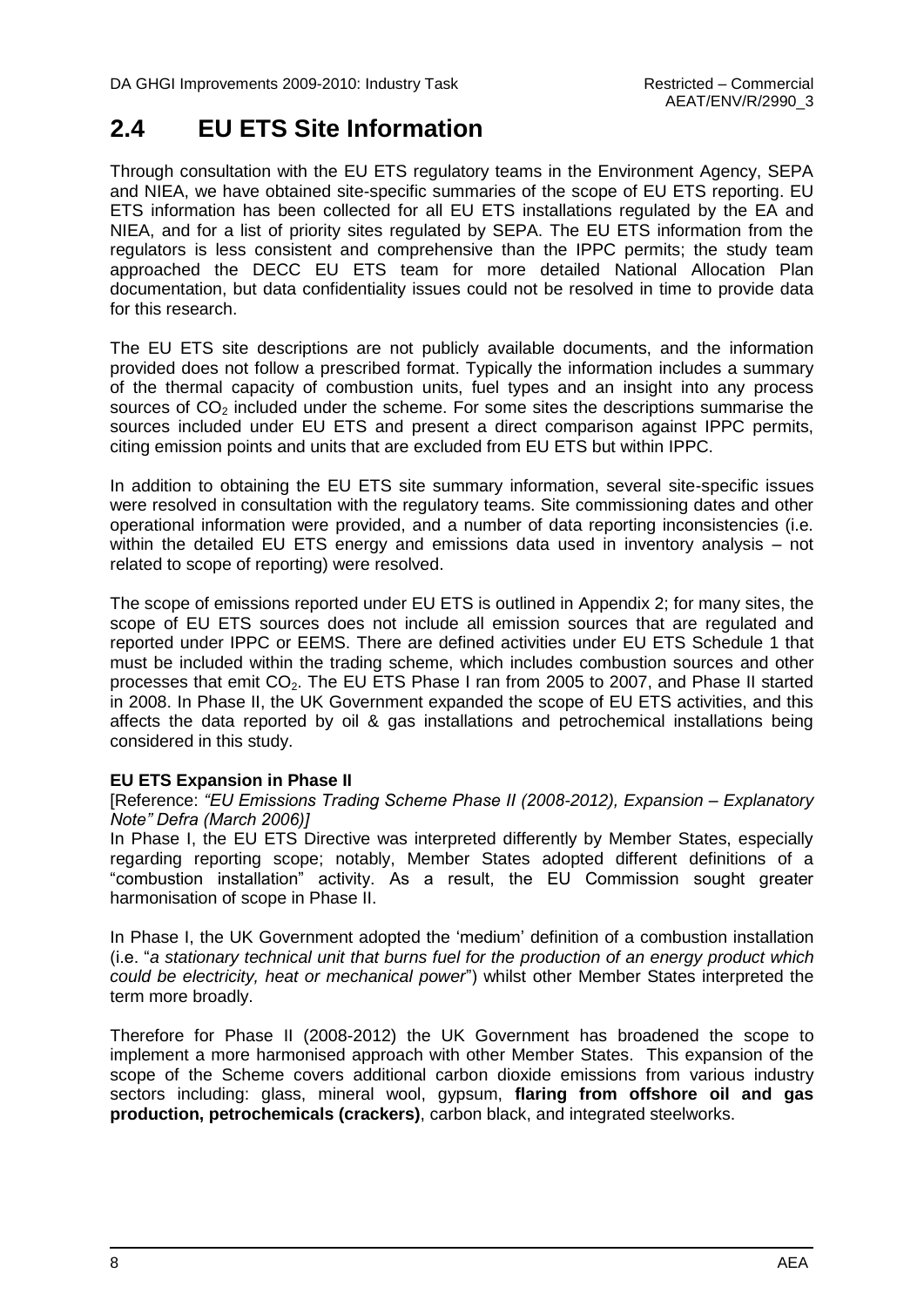AEAT/ENV/R/2990\_3

#### *Oil & Gas Flaring*

In Phase I, the offshore oil and gas industry was regulated by the EU ETS due to the combustion installations (gas turbines, diesel engines and fired heaters) that power the production of oil and gas. Around 90 offshore installations and 20 terminals were included in Phase I, and their total  $CO<sub>2</sub>$  emissions from Schedule 1 sources were approximately  $20$  MtCO<sub>2</sub> per annum.

In Phase II, the scope has been extended to cover emissions from:

- *• "Continuous flaring of purge gases and vapours;*
- *• Periodic routine flaring from pipeline and platform blowdown;*
- *• Emergency flaring during system trips, well blowouts;*
- *• Gas disposal where there is no outlet for the gas, or where waste processing gases must be disposed;*
- *• Flaring of gases produced during exploration drilling."*

The expansion of the EU ETS scope covers installations that carry out flaring in association with offshore oil and gas production according to the following definition:

*"The combustion of materials derived from the exploration, appraisal, production, storage and processing of offshore oil and gas (including imported oil and gas stored in offshore reservoirs), for purposes other than energy production, where such activities are undertaken at offshore oil and gas facilities or onshore oil and gas reception terminals that are designated combustion installations with a rated thermal input exceeding 20 MW".*

This extension to scope has affected the reported EU ETS  $CO<sub>2</sub>$  emissions from nearly all of the oil & gas terminals.

#### *Petrochemicals (Crackers)*

In the petrochemical sector, the UK Government has followed European Commission's guidance and has focussed on combustion emissions from crackers, implementing an expansion to scope of EU ETS in Phase II that is based on production thresholds:

*"Combustion emissions from chemical installations with processes designed for the production on an industrial scale, either individually or in combination, of propylene and ethylene. Within this, "industrial scale" is the product output of at least 50 ktpa."*

This extension to scope has had a marked impact on the reported EU ETS  $CO<sub>2</sub>$  emissions from Olefin manufacturing plant in the UK, where emissions from the furnaces that fire cracker units have been added to the scope between 2007 and 2008. (See the Results chapter for site-specific information.)

### <span id="page-14-0"></span>**2.5 EEMS Site Information**

The EEMS reporting system does not include site-specific permits with defined emission points, but guidance to operators and the structure of the reporting system provides details of the scope of emissions reported by each installation. The reporting system provides a detailed breakdown of emissions by source type, including separate annual estimates for emissions from:

- Gas combustion
- Diesel combustion
- Fuel Oil Combustion
- Flaring
- Venting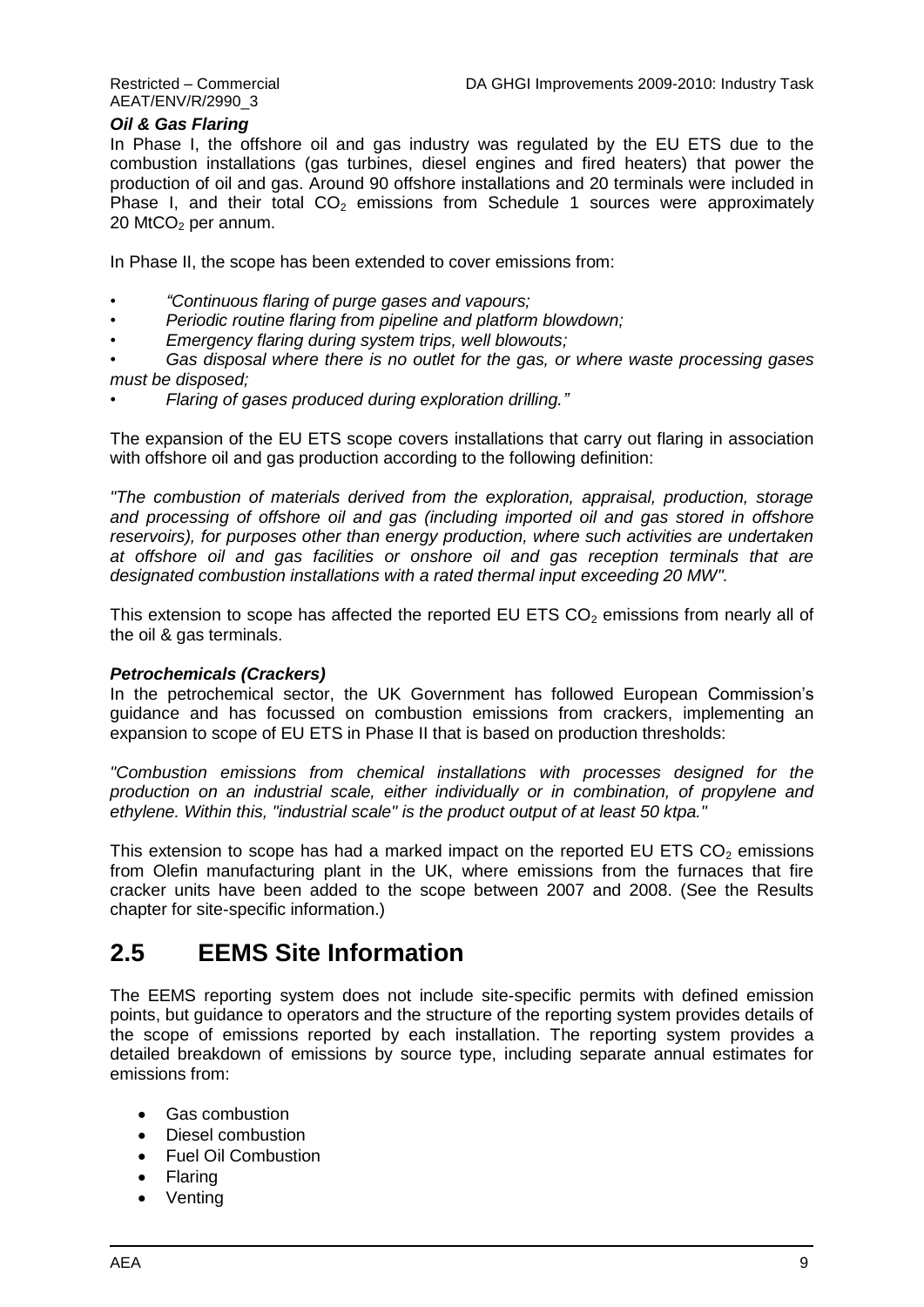- Direct Processes (e.g. acid gas stripping)
- **•** Fugitives
- Oil loading / unloading
- Well Testing
- Other sources

It should be noted that there is no legal requirement for mandatory reporting under EEMS by the onshore oil & gas terminals, but since 1998 all terminals have undertaken to report voluntarily through this system, in addition to their regulatory reporting under IPPC to the Environment Agency or SEPA.

Guidance developed by DECC and Oil and Gas UK outlines the sampling, monitoring and reporting requirements. Each installation submits an annual report of all atmospheric emissions from: (i) production of oil and gas from offshore reservoirs (including loading operations), (ii) onshore terminals engaged in processing/storing/loading, and (iii) exploration and development drilling rigs.

The EEMS methodology applies emission factors to process information covering: (i) fuel consumption (in process turbines, engines, heaters), (ii) flaring and venting activities, (iii) tanker loading volumes, and (iv) other sources such as fugitive emission estimates and process sources. The EEMS estimation calculations may use generic emission factors developed by Oil and Gas UK, but installation-specific factors should be used in place of the default factors, in line with specific EU ETS consent requirements.

The more detailed source-specific emissions reporting of EEMS, compared to the IPPC system (through which all sources on site are aggregated for each pollutant within the annual emission submissions) is much more useful and transparent for the purposes of emissions inventory reporting to IPCC guidelines, as required in the UK and DA GHGI.

However, it is the IPPC and EU ETS datasets that are mandatory, regulated annual emissions reporting systems which have been developed and resourced to incorporate specific data quality assurance systems (managed by the EA and SEPA).

The breakdown of EEMS emissions data is useful to allow comparison between EU ETS and IPPC annual emission estimates, where the scope of reporting under each system can be aligned with the detailed split provided by EEMS. For example, until 2007 the oil & gas terminals were included within EU ETS, but the scope of data reporting was limited to combustion sources (such as boilers and engines fired on gas or diesel). For Phase II of the EU ETS, from 2008 onwards, the scope of reporting was extended to include gas flaring emissions at oil & gas terminals. Within this study, the EEMS data has been useful to analyse the site-specific EU ETS changes in scope, and to help identify where the main differences in scope may lie between EU ETS and IPPC, to supplement the information available from the IPPC and EU ETS site descriptions.

### <span id="page-15-0"></span>**2.6 IPPC Application Documents**

In addition to obtaining site IPPC permit authorisation information (which typically includes a summary of the main emission source on site), the study team has also accessed IPPC permit *application* documents wherever possible, as these documents typically contain the more detailed site plan and physical details of the stack emission points (e.g. stack height, diameter, flue gas temperature, grid references). These detailed data are used to inform the Pollutant Climate Mapping (PCM) work under research programmes such as the NAEI. In many cases the access to these detailed data have been very limited since the inception of IPPC and hence these updates to the PCM site data records is extremely useful to enable an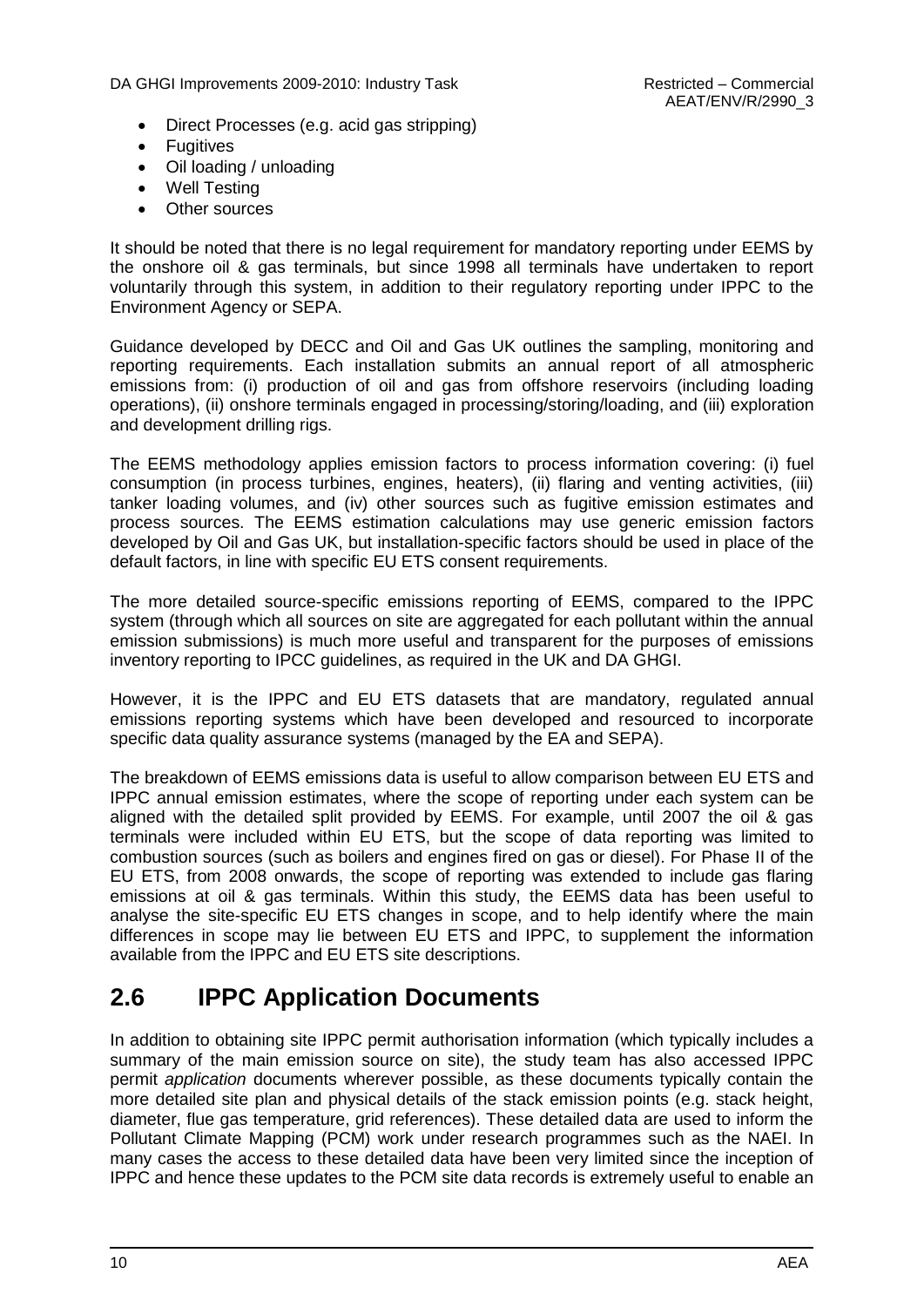update to emission modelling for the sites in question, all of which are major point source emission sources for a wide range of GHGs and air quality pollutants (such as  $NO<sub>x</sub>$ ).

Unfortunately the IPPC permit application files are frequently only available in paper format and are a sub-set of large site files on the IPPC public registers, and hence it is often timeconsuming to access and identify the key data. For some sites within England and Wales, the local registry teams were able to collate these data on our behalf, but for many other sites this was not possible and site visits to registries were conducted to obtain the information for priority sites. IPPC permit application information on stack parameters and other site-specific details have been collected for the following sites:

- Stanlow Manufacturing Complex
- Chevron, Pembroke Refinery
- Harwich Refinery (Colchester Essex)
- Lindsey Oil Refinery Total UK Ltd
- Eastham Refinery, Wirral
- Fawley Refinery, Hampshire. Esso Petroleum Company Ltd
- Point of Ayr Terminal: BHP Billiton Petroleum Ltd
- Fortum, Sullom Voe
- Shell UK St Fergus Gas Plant, Aberdeenshire
- Total E&P, St Fergus, Aberdeenshire
- National Grid St Fergus, Aberdeenshire
- SAGE Terminal St Fergus, Peterhead
- Cruden Bay Oil reception facility
- Talisman Energy, Flotta Oil terminal
- Kemfine Ltd
- GE Plastics (ABS) Ltd
- Quinn Glass
- Lafarge Cement
- Premier Power, Ballylumford
- AES Kilroot Power
- Coolkeeragh ESB
- Invista Textiles, Maydown
- Quinn Cement (Gortmullan)
- Balcas Timber Ltd
- Mov Park Ltd Craigavon
- Ulster Farm By-Products Ltd Glenavy

The collection of this detailed site-specific information has enabled the NAEI team to improve data resources across a range of applications for Government research under the NAEI inventory, mapping and modelling programme. This is quite a resource-intensive process, but through this research we have gained a valuable insight into the development of electronic permitting information systems within the environmental regulatory agencies in the UK, and are now better-equipped to take forward further focussed research where information gaps are evident for key sites or sectors.

### <span id="page-16-0"></span>**2.7 Oil & Gas Industry Consultation**

The study team has consulted with DECC Oil and Gas (the industry regulator) and Oil & Gas UK (the industry trade association) to determine current information on data reporting by offshore oil & gas sites and onshore terminals. Previous work by Oil & Gas UK presents a top-level overview of the data reporting requirements, but no detailed scope of data reporting is available for each site that reports under EEMS; there is industry guidance on data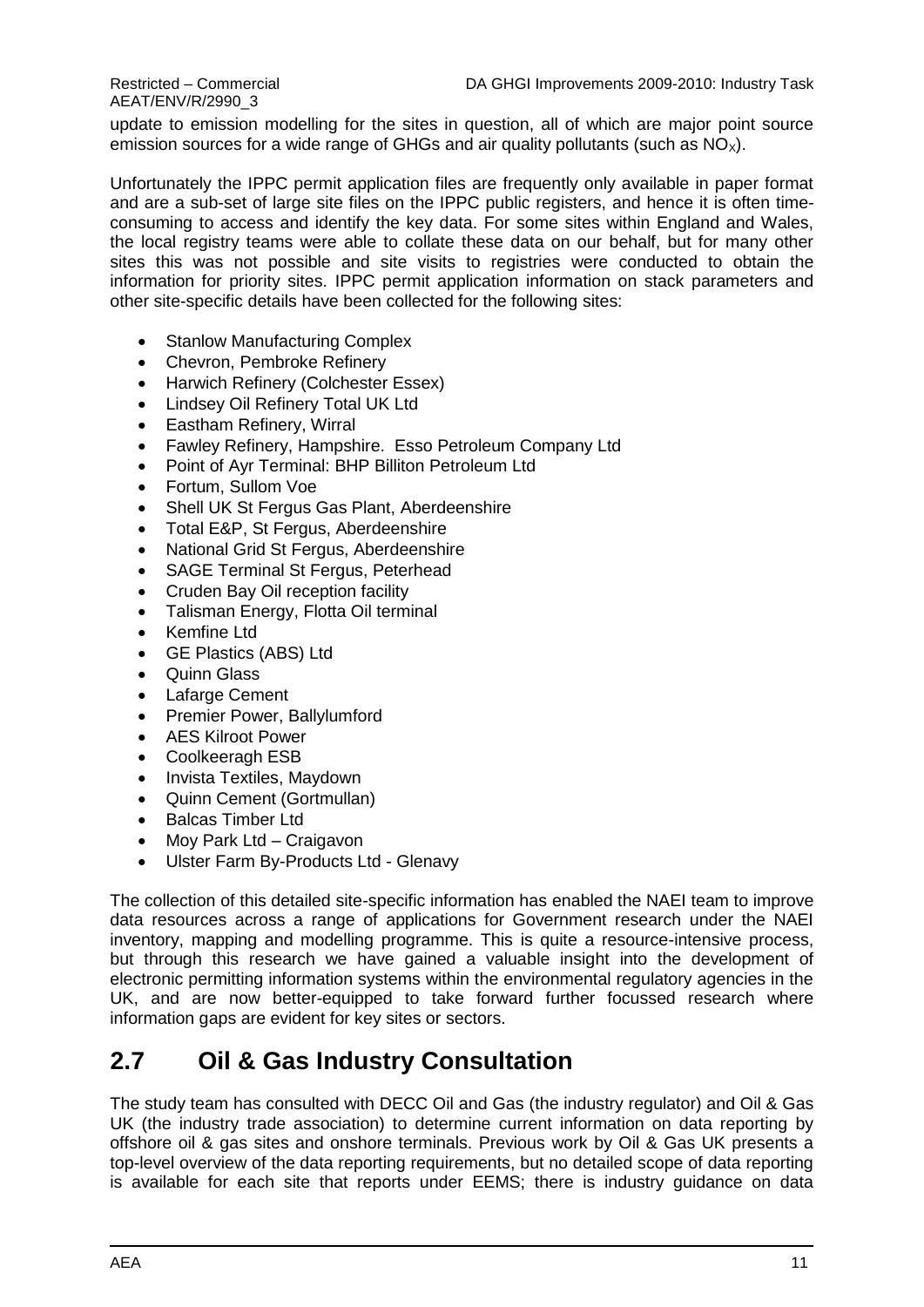estimation (to ensure consistency of data reporting by oil & gas installation operators) and the reporting is checked by DECC each year.

Reporting to EEMS by Oil & Gas terminals has been a contentious issue in recent years, as it is perceived as duplication of effort with significant overlap in terms of data reporting under IPPC. However, so far all terminals continue to report (voluntarily) to EEMS. The data in EEMS are presented in a source-specific format which enables some degree of analysis of scope of reporting, but there are no plant-specific or stack-specific references in the dataset and hence comparison against IPPC scope is not straightforward.

Unfortunately, no previous industry research was identified that compared the emissions data reported for specific sites via IPPC, EU ETS and EEMS.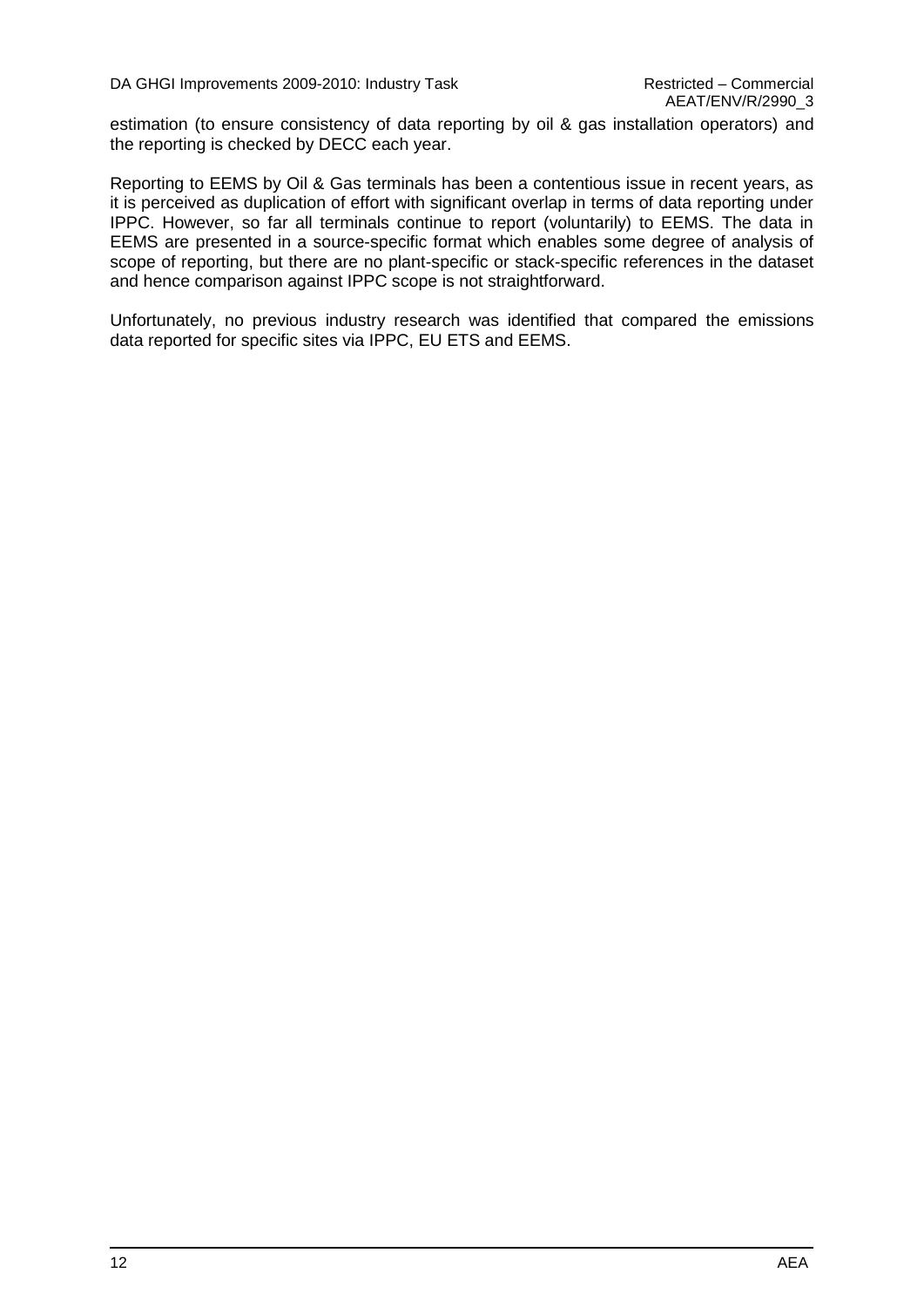## <span id="page-18-0"></span>**3 Results**

*[Note that due to data disclosure issues, there are limitations to the detail of information that can be presented within this report.]*

### <span id="page-18-1"></span>**3.1 Refinery Emissions**

Emissions from refineries are a large contributor to total GHG emissions in England, Wales and Scotland. In 2007, refinery GHG emissions accounted for 2% of England emissions, 3.5% of Scotland emissions and 6.7% of Wales emissions.

Refinery emission estimates are available from IPPC and EU ETS, and in addition to these sources of information the AEA inventory team consults directly with the refinery trade association, the UK Petroleum Industries Association (UKPIA) to obtain more detailed breakdowns of refinery emissions, to enable inventory estimates to be presented separately for combustion sources and process sources.

The emissions data show good consistency for most sites, as the table below shows:

| Installation       | <b>IPPC Reference</b> | Year | Pollutant               | <b>IPPC Emission (kg)</b> | <b>EU ETS Emission (kg)</b> | <b>IPPC/EUETS</b> |
|--------------------|-----------------------|------|-------------------------|---------------------------|-----------------------------|-------------------|
| Grangemouth        | PPC/A/1013141         | 2007 | $CO2$ total             | 2,240,443,000             | 1,574,638,000               | 1.42              |
| Dundee             | PPC/A/1013015         | 2007 | $CO2$ total             | 25,583,000                | 25,093,000                  | 1.02              |
| Milford Haven      | AP3830XQ              | 2007 | $CO2$ total             | 1,209,000,000             | 1,208,529,340               | 1.00              |
| Harwich            | <b>NP3139LM</b>       | 2007 | $CO2$ total             | 22,000,000                | 22,138,420                  | 0.99              |
| Stanlow            | <b>NP3237LS</b>       | 2007 | $CO2$ thermal           | 2,896,000,000             | 2,700,933,000               | 1.09              |
|                    |                       |      | $CO2$ chemical          | 35,200,000                |                             |                   |
| Pembroke           | QP3033LW              | 2007 | $CO2$ thermal           | 1,590,000,000             | 2,450,798,000               | 1.00              |
| Pembroke           | QP3033LW              | 2007 | $CO2$ chemical          | 860,000,000               |                             |                   |
| South Killingholme | <b>UP3230LR</b>       | 2007 | $CO2$ thermal           | 1,403,000,000             | 2,141,980,878               | 1.00              |
|                    |                       |      | $CO2$ chemical          | 738,000,000               |                             |                   |
| <b>North Tees</b>  | <b>NP3733LM</b>       | 2007 | $CO2$ total             | 247,993,000               | 261,290,000                 | 0.95              |
| Coryton            | <b>BP3135LK</b>       | 2007 | $CO2$ total             | 1,930,000,000             | 1,926,271,000               | 1.00              |
| Fawley             | <b>BR6996IC</b>       | 2007 | $CO2$ total             | 3,016,000,000             | 3,017,467,300               | 1.00              |
| Killingholme       | <b>UP3430LQ</b>       | 2007 | $CO2$ total             | 1,765,000,000             | 1,765,327,600               | 1.00              |
| Grangemouth        | PPC/A/1013141         | 2008 | $CO2$ total             | 3,437,163,300             | 1,692,244,778               | 2.03              |
| Dundee             | PPC/A/1013015         | 2008 | $CO2$ total             | 24,474,000                | 24,741,714                  | 0.99              |
| Milford Haven      | AP3830XQ              | 2008 | $CO2$ total             | 1,133,000,000             | 1,118,104,391               | 1.01              |
| Harwich            | <b>NP3139LM</b>       | 2008 | $CO2$ total             | 24,300,000                | 24,304,508                  | 1.00              |
| Stanlow            | <b>NP3237LS</b>       | 2008 | $CO2$ total             | 2,940,000,000             | 2,739,957,000               | 1.07              |
| Pembroke           | QP3033LW              | 2008 | CO <sub>2</sub> thermal | 1,570,000,000             | 2,212,998,892               | 1.00              |
|                    |                       |      | $CO2$ chemical          | 643,000,000               |                             |                   |
| South Killingholme | <b>UP3230LR</b>       | 2008 | $CO2$ thermal           | 1,298,000,000             | 1,883,315,795               | 1.07              |
|                    |                       |      | $CO2$ chemical          | 722,000,000               |                             |                   |
| <b>North Tees</b>  | <b>NP3733LM</b>       | 2008 | $CO2$ total             | 215,529,000               | 215,729,927                 | 1.00              |
| Coryton            | <b>BP3135LK</b>       | 2008 | $CO2$ total             | 1,888,000,000             | 1,884,672,712               | 1.00              |
| Fawley             | <b>BR6996IC</b>       | 2008 | $CO2$ total             | 3,044,000,000             | 3,036,256,699               | 1.00              |
| Killingholme       | <b>UP3430LQ</b>       | 2008 | $CO2$ total             | 1,733,000,000             | 1,727,934,591               | 1.00              |

**Table 3.1 UK Refinery CO<sup>2</sup> Emissions: IPPC and EU ETS in 2007 and 2008**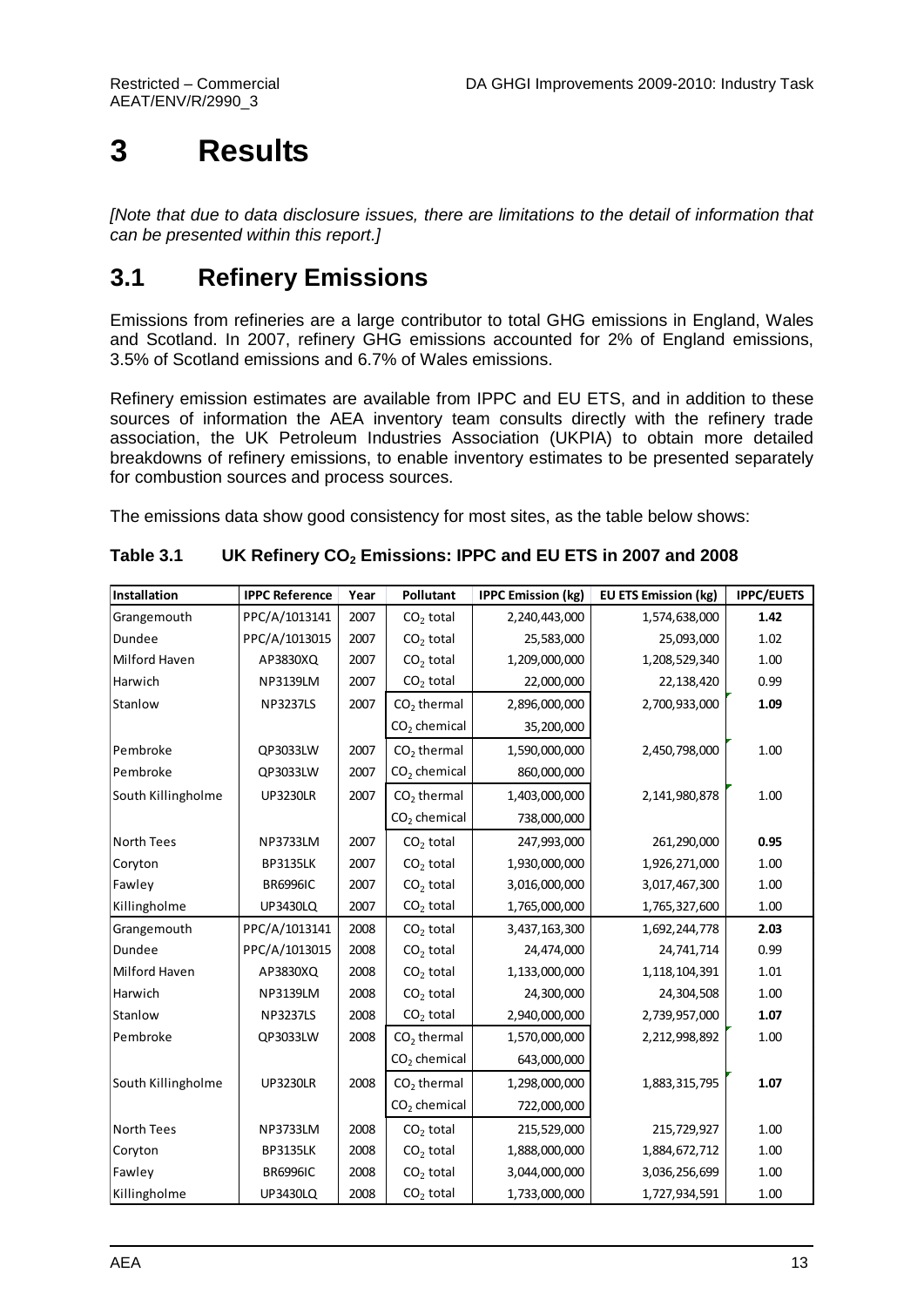For the majority of sites during 2007 and 2008, the IPCC and EU ETS emissions data show very close consistency. The exceptions are:

#### *2007 North Tees*

- UKPIA data are consistent with the EU ETS data, and higher than the IPPC data;
- The EU ETS data are subject to independent verification; the process operator has also confirmed via UKPIA that carbon emissions data for North Tees were revised subsequent to reporting to the PI and so the PI figure is considered less reliable;
- There are no reporting scope uncertainties to resolve, and the AEA point source database should apply the EU ETS estimates for  $CO<sub>2</sub>$  emission estimates for this site.

#### *2008 South Killingholme*

- The UKPIA data are consistent with the EU ETS data. IPPC data are 7% higher than EU ETS data (136kt  $CO<sub>2</sub>$  difference, less than 0.1% of England emissions);
- $\bullet$  The site IPPC permit does include some sources of CO<sub>2</sub> that are excluded from the EU ETS scope of scheduled activities, such as an activated sludge biological effluent treatment plant, although these are not likely to emit large amounts of  $CO<sub>2</sub>$ .
- The IPPC data may be an over-estimate, and the AEA point source analysis uses the EU ETS (and UKPIA) emissions data.

#### *2007 and 2008 Stanlow*

- The UKPIA data are consistent with the EU ETS data for 2007, but are slightly lower than the EU ETS data in 2008. For the combustion and refinery process emissions of  $CO<sub>2</sub>$ , therefore, the EU ETS data are considered to be the most likely to be accurate given the third-party verification requirements under the ETS. IPPC data are 7-9% higher than the EU ETS data (200kt  $CO<sub>2</sub>$  difference, less than 0.1% of England emissions);
- The IPPC permit outlines a number of organic chemical manufacturing activities (and related process heaters) on site, which are outside of the scope of the EU ETS schedule for the installation and operated by Shell Chemicals UK. Hence the difference between the EU ETS and IPPC emissions estimates should be allocated to these organic chemical manufacturing sources within the GHGI and AEA point source database; the most appropriate NAEI source is "Other Industrial combustion" as the process heaters are the most likely source. The process operator has confirmed via UKPIA that the difference between carbon emissions reported under EU ETS and IPPC is due to the inclusion of the emissions from chemical processes in the PI data.

#### *2007 and 2008 Grangemouth*

 The Grangemouth site includes a wide range of different operational units with separate IPPC and EU ETS permits. Whilst initial comparisons of IPPC and EUETS data appeared to indicate some large data differences, subsequent analysis of data from individual units on the installation enables good data consistency to be derived. The table below summarises the sites included under EU ETS at Grangemouth:

| <b>EU ETS Reference</b> | Plant ID | SourceNo Operator |                                         | Site                                  |
|-------------------------|----------|-------------------|-----------------------------------------|---------------------------------------|
| SEPA ETS 10003          | 9005     | 29                | Fortum E&P UK Plc                       | Grangemouth CHP                       |
| SEPA ETS 10009          | 11476    | 29                | Polimeri Europa UK Ltd                  | Grangemouth (Chemical site boilers)   |
| SEPA_ETS_10014          | n/a      | 29                | Rohm & Haas                             | Grangemouth (Chemical site boilers)   |
| SEPA ETS 10027          | 9018     | 29                | Kemfine Ltd                             | Grangemouth (Chemical site CHP plant) |
| <b>SEPA ETS 10035</b>   | 9021     | 37                | Ineos Manufacturing Scotland Ltd        | <b>Grangemouth Refinery</b>           |
| SEPA ETS 10036          | 9022     | 29                | <b>Ineos Manufacturing Scotland Ltd</b> | Grangemouth Power Station             |
| <b>SEPA ETS 10037</b>   | 9023     | 29                | <b>Ineos Manufacturing Scotland Ltd</b> | <b>Grangemouth Olefins</b>            |
| SEPA ETS 10039          | 9024     | 29                | <b>GE / SABIC Plastics</b>              | Grangemouth (Plastics manufacture)    |
| SEPA ETS 10046          | 11129    | 26                | BP Exploration Operating Co Ltd         | Grangemouth (Kinneil Terminal)        |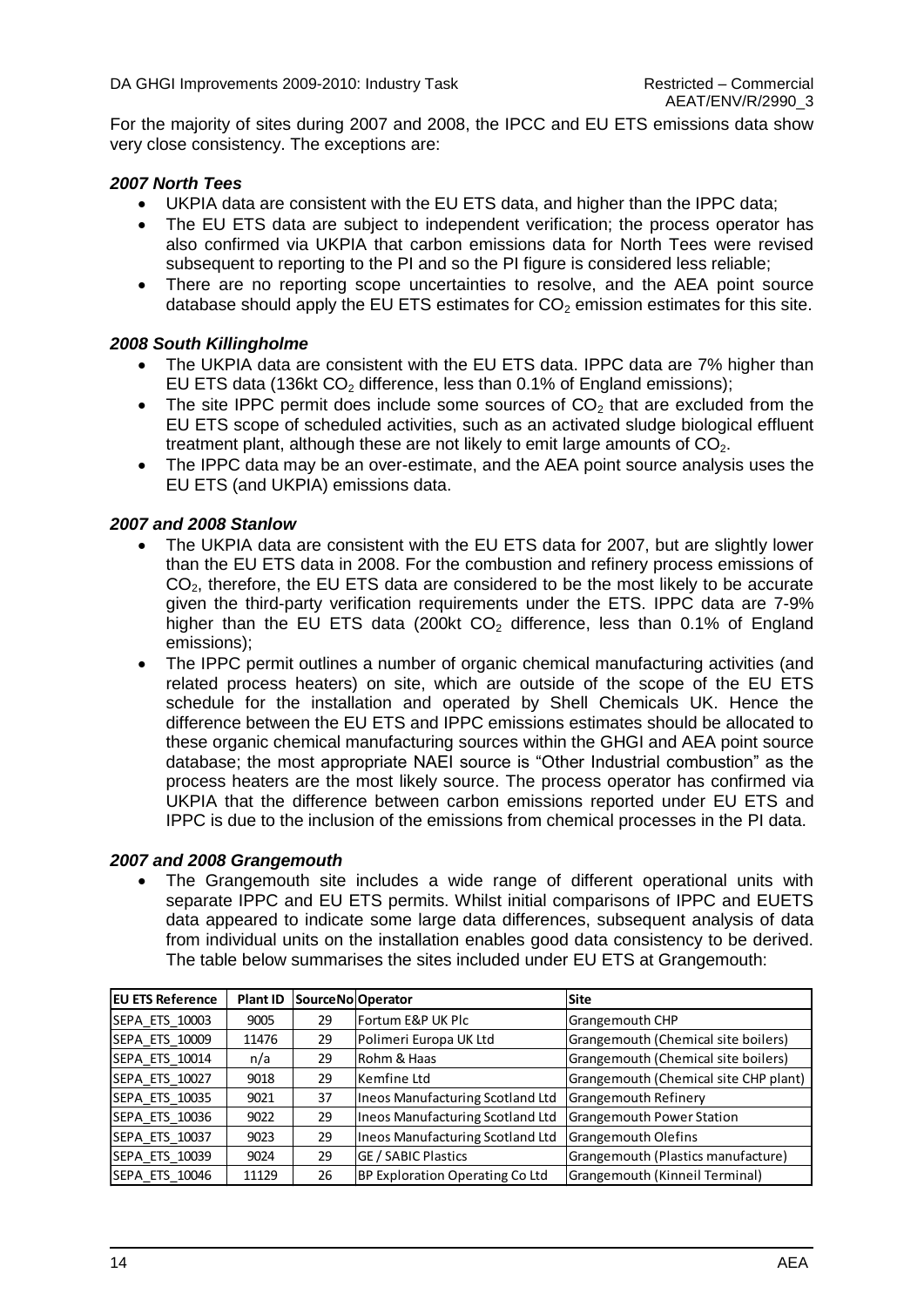AEAT/ENV/R/2990\_3

- The four chemical sites (Polimera, Rohm and Haas, Kemfine and SABIC plastics) raise no significant data concerns. The Polimera and Kemfine sites show good consistency in emissions between SPRI and EU ETS, whilst the other two sites are small emitters and do not appear in both EU ETS and SPRI in any year.
- The other sites are higher GHG emitters and are integrated in their operations on the Grangemouth petrochemical complex.

| <b>EU ETS Reference</b> | Operator                                | Year | <b>SPRI kt CO2</b> | <b>EU ETS ktCO2</b> | <b>IPPC/EU ETS</b> |
|-------------------------|-----------------------------------------|------|--------------------|---------------------|--------------------|
| SEPA ETS 10003          | Fortum E&P UK Plc                       | 2005 | 708                | 707.5               | 100%               |
|                         | <b>CHP</b>                              | 2006 | 745.4              | 745.4               | 100%               |
|                         |                                         | 2007 | 723.4              | 723.4               | 100%               |
|                         |                                         | 2008 | 647.3              | 647.3               | 100%               |
| SEPA_ETS_10035          | Ineos Manufacturing Scotland Ltd        | 2005 | 2403               | 1607.9              | 100%               |
|                         | Refinery                                | 2006 | 2208               | 1450                | 100%               |
|                         |                                         | 2007 | 2240               | 1574.6              | 100%               |
|                         |                                         | 2008 | 3437               | 1692.2              | 146%               |
| SEPA ETS 10036          | <b>Ineos Manufacturing Scotland Ltd</b> | 2005 |                    | 794.9               |                    |
|                         | <b>Power Station</b>                    | 2006 |                    | 751                 |                    |
|                         |                                         | 2007 |                    | 665.4               |                    |
|                         |                                         | 2008 |                    | 657                 |                    |
| SEPA ETS 10037          | <b>Ineos Manufacturing Scotland Ltd</b> | 2005 | 1317               | 259.7               | 507%               |
|                         | Olefins                                 | 2006 | 1118               | 255.9               | 437%               |
|                         |                                         | 2007 | 1063.5             | 227.3               | 468%               |
|                         |                                         | 2008 | nd                 | 948.5               |                    |
| SEPA ETS 10046          | BP Exploration Operating Co Ltd         | 2005 | 421                | nd                  |                    |
|                         | Kinneil Terminal                        | 2006 | 384.9              | nd                  |                    |
|                         |                                         | 2007 | 498                | 273.5               | 182%               |
|                         |                                         | 2008 | 387.8              | 387.8               | 100%               |

• The Fortum E&P CHP plant emissions are identical in SPRI and EU ETS.

- The Kinneil Terminal emissions are identical in SPRI and EU ETS in 2008, but the EU ETS data are lower in 2007. The scope of EU ETS reporting for oil and gas terminals increased between 2007 and 2008 to include flaring sources, so the 2007 data for the Kinneil terminal exclude flaring emissions.
- UKPIA have confirmed that the emissions data that they supply for the Grangemouth refinery corresponds to two EU ETS installations ("Grangemouth Refinery" and "Grangemouth Power Station") and that this is also the basis for reporting in SPRI. Once this is taken into account, then the data show 100% consistency for the years 2005-2007. However, in 2008 the SPRI emissions data increase and there is no longer consistency with EU ETS emissions data. SEPA have confirmed that SPRI data in 2008 also cover the chemicals manufacturing processes operated on the Ineos Grangemouth site, which also explains why the Olefin site does not report any emissions in 2008. Therefore, for 2008, the SPRI emissions data includes all of the Ineos plant, i.e. the refinery, power station and olefin plant (all are covered by the same IPPC authorisation - PPC/A/1013141). The sum of the EU ETS data for these three sites in 2008 comes to 96% of the reported SPRI total from Ineos. The reasons for this difference are likely to be due to differences in scope for the Olefins plant; sources such as flaring related to chemical production are excluded from EU ETS until Phase III.
- The Ineos Olefin plant EU ETS emissions are consistently much lower than the SPRI data for 2005 to 2007. The installation produces ethylene and its derivatives for the petrochemicals market, and the  $CO<sub>2</sub>$  sources on site include thermal cracking processes to produce ethylene, numerous flares, and a number of boilers. The higher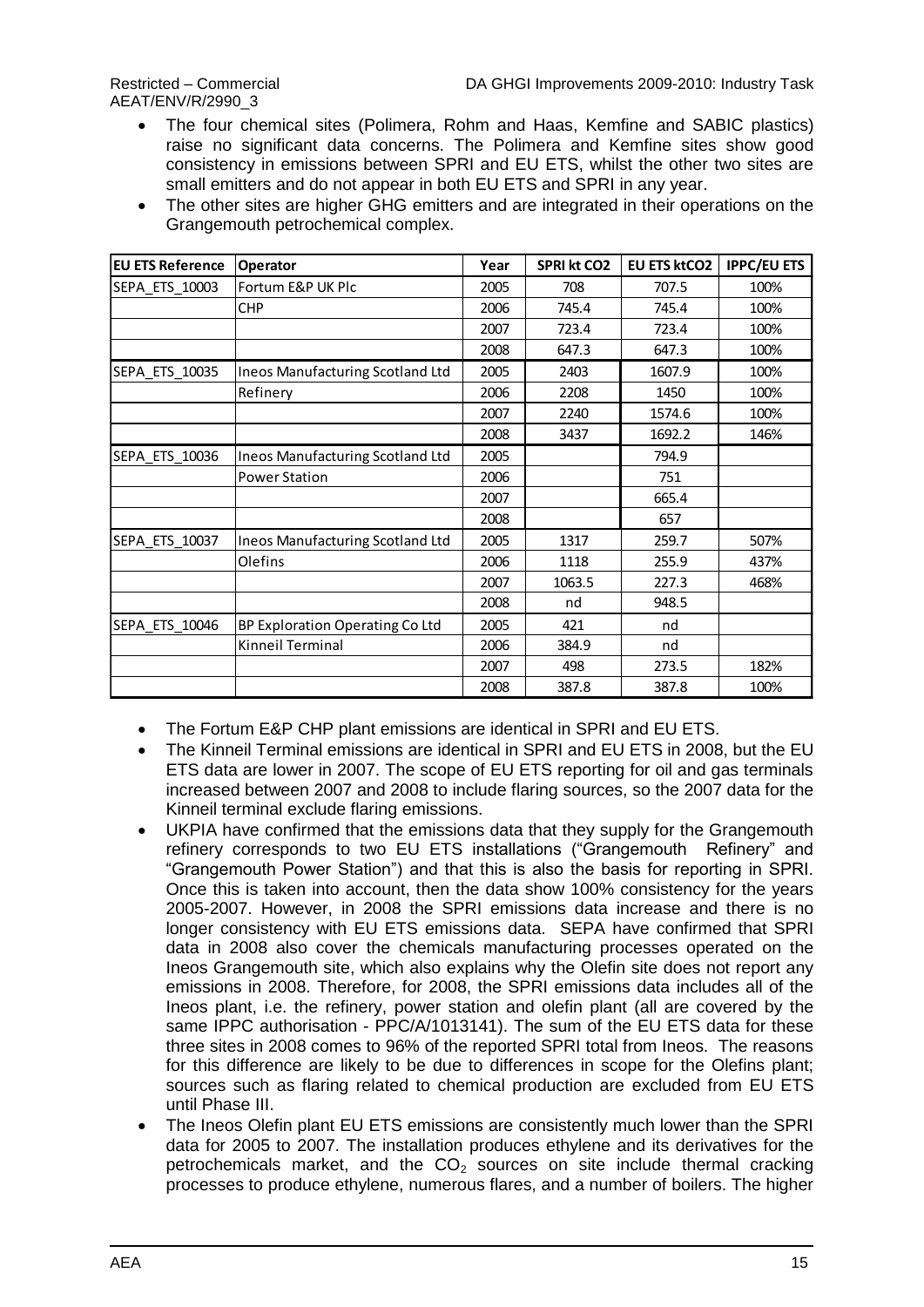emissions in SPRI will include all of these sources, whereas the EU ETS installation will include only those emissions from the boilers.

- In the case of 2008 data, there is a considerably smaller difference between the SPRI emission, and the combined EU ETS emission for the refinery, power station, and olefins plant. The decreased difference between SPRI and EU ETS data (compared with 2005-2007) is because the EU ETS permit should now cover the furnaces in the Olefins plant, as well as the boilers. The residual difference between SPRI and EU ETS is therefore likely to represent the emissions from the flares alone.
- The above analysis seems robust, given the data available. However, we are engaging in further consultation with the SEPA Process Engineer to verify that our analysis is correct and to ensure the most appropriate allocation of emissions within the NAEI.

### <span id="page-21-0"></span>**3.2 Oil & Gas Terminal Emissions**

Emissions from oil and gas terminals are a large contributor to total GHG emissions in some parts of the UK, most notably in Scotland where in 2007 the oil and gas terminals accounted for nearly 5% of total emissions. In England and Wales the overall significance is less, at under 1%.

Oil and gas terminal emission estimates are available from IPPC, EEMS and EU ETS. The EEMS data are not a mandatory reporting requirement for the onshore terminal operators; the detailed breakdown of emissions by source within the EEMS dataset enables inventory estimates to be presented separately for sources such as gas combustion, flaring, venting, direct process emissions, oil loading / unloading and fugitives.

For some sites the emissions data show good consistency, whereas for others there are some notable patterns when the three datasets are compared. Not all of the details for data inconsistencies are fully transparent, due to the lack of a clear scope of reporting (for EEMS, where there is no defined list of sources) and a lack of detailed reporting (for IPPC, where all emission sources are aggregated in the published data).

The analysis shows that for a given site, the  $CO<sub>2</sub>$  emission estimates tend to follow some "typical" trends, as outlined below (although there are many exceptions to these trends):

#### **1) IPPC > EEMS > EU ETS**

*[The EU ETS data is expected to be the smallest number, as the scope of EU ETS is typically narrower than the other two mechanisms. The link between IPPC and EEMS is typically less clear as the scope and detail of reporting is limited.]*

#### **2) 2007 EU ETS = 2007 EEMS Fuel Combustion emissions 2008 EU ETS = 2008 EEMS Fuel Combustion PLUS Flaring emissions**

*[The scope of EU ETS for oil & gas installations was expanded between 2007 and 2008. Initially the EU ETS only covered combustion activities, but in Phase II from 2008 onwards the gas flaring emissions are also included within EU ETS.]*

The table below summarises the analysis of emissions data for the UK oil and gas terminals.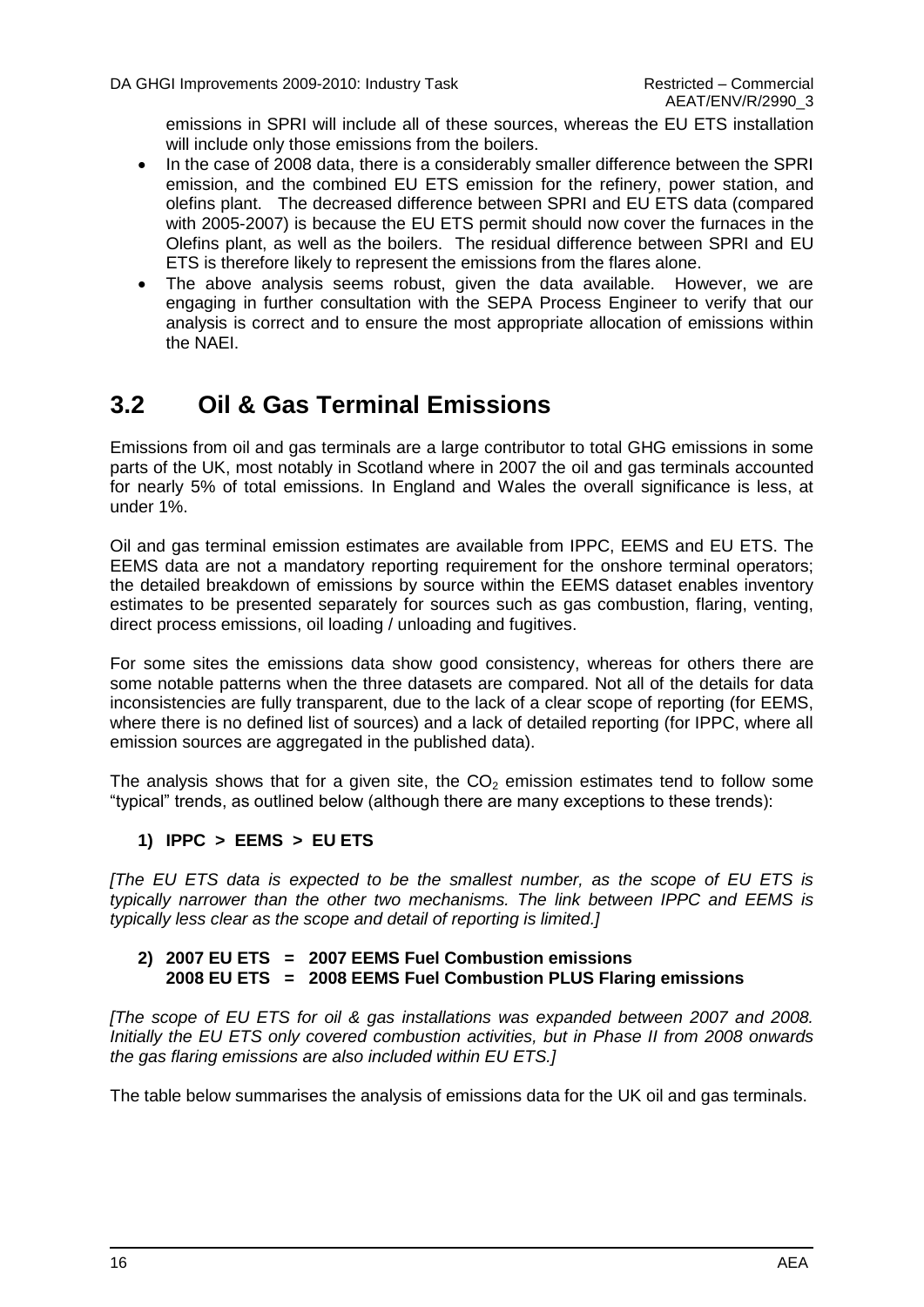#### **Table 3.1.1 UK Oil & Gas CO<sup>2</sup> Emissions: IPPC, EEMS and EU ETS in 2007**

| Year | <b>InstallationName</b>                      | SPRI or PI CO2<br>(kg) | <b>EU ETS CO2</b><br>(kg) | <b>EEMS total CO2</b><br>(kg) | <b>EEMS</b><br>combustion | <b>EEMS flaring</b>      | <b>EEMS Other</b>        | <b>IPPC/EU</b><br><b>ETS</b> | <b>EEMS</b><br>(combustion) /<br><b>EUETS</b> | IPPC/<br><b>EEMS</b> |
|------|----------------------------------------------|------------------------|---------------------------|-------------------------------|---------------------------|--------------------------|--------------------------|------------------------------|-----------------------------------------------|----------------------|
| 2007 | Talisman Energy (UK) Ltd - Flotta            | 196,274,330            | 167,175,000               | 195,865,760                   | 167,976,650               | 27,768,260               | 120,850                  | 117%                         | 100%                                          | 100%                 |
| 2007 | Talisman Energy (UK) Ltd - Nigg Bay          | 10,384,400             | 7,801,000                 | 10,332,530                    | 7,873,600                 | 2,458,930                |                          | 133%                         | 101%                                          | 101%                 |
| 2007 | BP Exploration Co Ltd - Kinneil              | 498,000,000            | 273,531,000               | 491,885,300                   | 310,598,300               | 181,287,000              | $\overline{a}$           | 182%                         | 114%                                          | 101%                 |
| 2007 | Shell UK Ltd - Cowdenbeath                   | 163,612,900            | 154,270,000               | 156,393,440                   | 154,538,500               | 1,854,940                | $\overline{\phantom{a}}$ | 106%                         | 100%                                          | 105%                 |
| 2007 | Shell UK Ltd - St Fergus                     | 312,429,620            | 295,868,000               | 320,917,070                   | 319,547,910               | 1,328,870                | 40,290                   | 106%                         | 108%                                          | 97%                  |
| 2007 | ExxonMobil - SAGE                            | 549,427,000            | 194,238,000               | 611, 673, 740                 | 196, 354, 640             | 32,994,340               | 382,324,760              | 283%                         | 101%                                          | 90%                  |
| 2007 | Total E & P Ltd - St Fergus                  | 80,227,116             | 59,786,000                | 80,039,670                    | 60,022,610                | 20,005,400               | 11,660                   | 134%                         | 100%                                          | 100%                 |
| 2007 | Interconnector (UK) Ltd - Norwich            | 84,539,000             | 84,539,000                |                               |                           |                          |                          | 100%                         |                                               |                      |
| 2007 | Centrica Storage Ltd - Easington Terminal    | 90,794,000             | 87,851,510                | 88,940,850                    | 88,272,220                | 668,630                  | $\overline{\phantom{0}}$ | 103%                         | 100%                                          | 102%                 |
| 2007 | Hydrocarbon Resources - Barrow-In-Furness    | 326,857,000            | 215,693,000               | 320, 355, 040                 | 212,382,610               | 10,661,280               | 97,311,150               | 152%                         | 98%                                           | 102%                 |
| 2007 | BP Exploration Operating Co Ltd - Wytch Farm | 87,497,150             | 42,438,020                | 78,761,863                    | 60,459,490                | 18,293,130               | 9,243                    | 206%                         | 142%                                          | 111%                 |
| 2007 | BP Exploration Operating Co Ltd - CATS       | 43,876,000             | 34,087,380                | 47,831,000                    | 34,088,000                | 13,743,000               |                          | 129%                         | 100%                                          | 92%                  |
| 2007 | BP Exploration Operating Co Ltd - Sullom Voe | 100,400,000            | (no data)                 | 340,643,000                   | 240,932,000               | 99,711,000               | $\overline{\phantom{m}}$ | 40%                          | 97%                                           | 29%                  |
| 2007 | Fortum O&M Ltd - Sullom Voe (power station)  | (no data)              | 249,601,000               |                               |                           |                          |                          |                              |                                               |                      |
| 2007 | ConocoPhillips (UK) Ltd - Theddlethorpe      | 180,000,000            | 81, 154, 333              | 141,347,947                   | 81,298,430                | 59,974,990               | 74,527                   | 222%                         | 100%                                          | 127%                 |
| 2007 | ConocoPhillips - Seal Sands                  | 360,197,000            | 172,873,000               | 390, 367, 940                 | 349,284,080               | 41,083,860               | $\overline{\phantom{a}}$ | 208%                         | 202%                                          | 92%                  |
| 2007 | px (TGPP) - Teesside Gas Plant               | 47,887,000             | 45,518,000                |                               |                           |                          |                          | 105%                         |                                               |                      |
| 2007 | Star Energy UK Onshore Ltd - Humbly Grove    | 25,107,308             | 21,748,183                |                               |                           |                          |                          | 115%                         |                                               |                      |
| 2007 | Shell UK Ltd - Bacton                        | 25,754,000             | 17,461,637                | 36,414,290                    | 36,412,120                | $\overline{\phantom{a}}$ | 2,170                    | 147%                         | 209%                                          | 71%                  |
| 2007 | Perenco UK Ltd - Bacton                      | 4,590,000              | 4,359,016                 | 5,021,177                     | 5,020,320                 | $\overline{\phantom{a}}$ | 857                      | 105%                         | 115%                                          | 91%                  |
| 2007 | BP Exploration Operating Co Ltd - Dimlington | 71,417,000             | 67,063,700                | 67,080,560                    | 67,079,000                |                          | 1,560                    | 106%                         | 100%                                          | 106%                 |
| 2007 | Innogy Cogen Ltd - Seal Sands                | 210,129,000            | 209,032,568               |                               |                           |                          |                          | 101%                         |                                               |                      |
| 2007 | Tullow Oil UK Ltd - Bacton Gas Terminal      | 151,766,000            | 149,954,000               | 151,689,630                   | 150,632,430               | 1,054,140                | 3,060                    | 101%                         | 100%                                          | 100%                 |
| 2007 | BHP Billiton - Point of Ayr Terminal         | 70,833,000             | 53,683,667                | 69,827,894                    | 52,947,840                | 931,370                  | 15,948,684               | 132%                         | 99%                                           | 101%                 |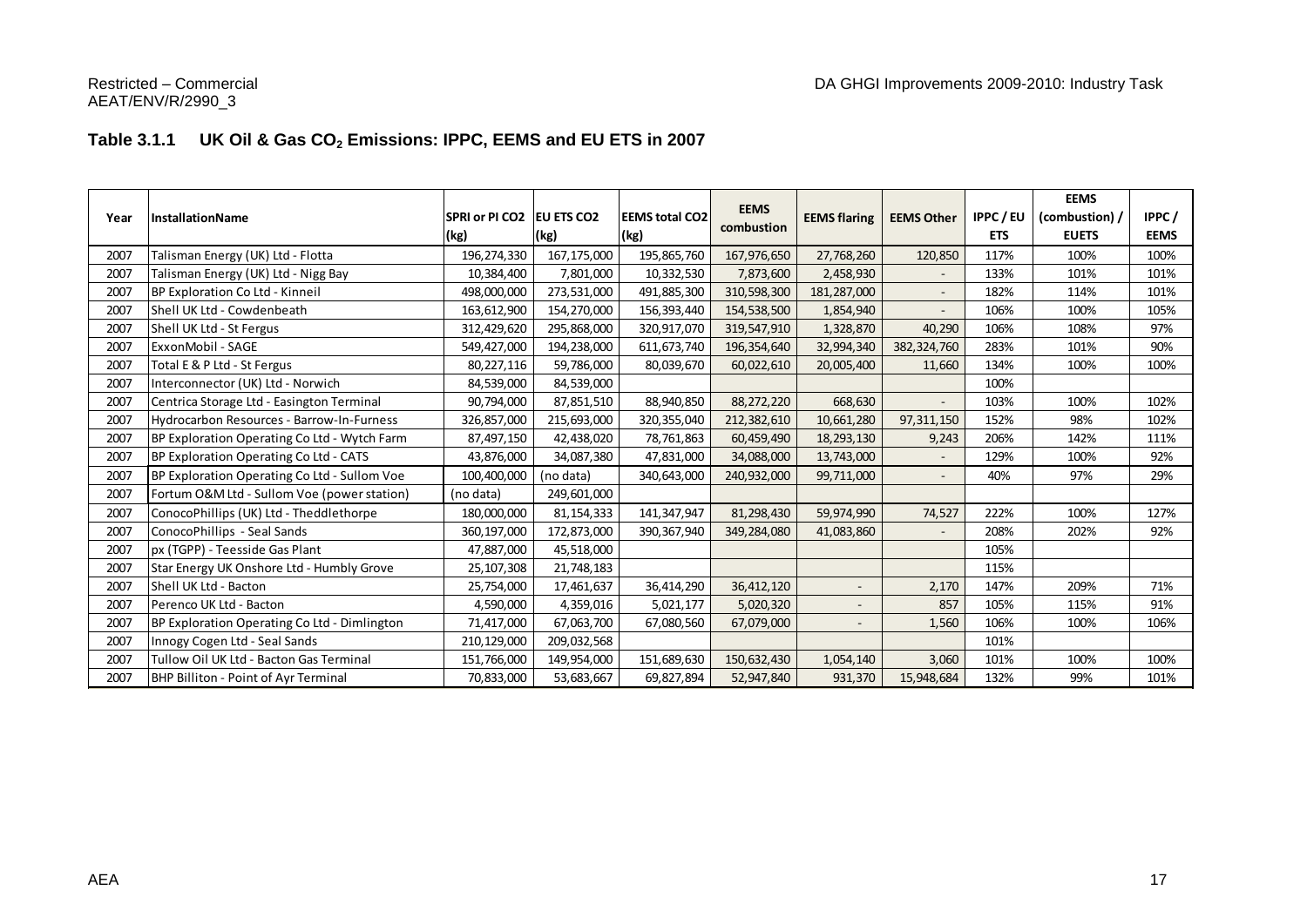#### **Table 3.1.2 UK Oil & Gas CO<sup>2</sup> Emissions: IPPC, EEMS and EU ETS in 2008**

| Year | <b>InstallationName</b>                      | SPRI or PI CO2<br>(kg) | EU ETS CO2<br>(kg) | <b>EEMS total CO2</b><br>(kg) | <b>EEMS</b><br>combustion | <b>EEMS flaring</b> | <b>EEMS Other</b> | <b>IPPC/EU</b><br><b>ETS</b> | <b>EEMS</b><br>(combustion<br>and flaring) /<br><b>EUETS</b> | IPPC/<br><b>EEMS</b> |
|------|----------------------------------------------|------------------------|--------------------|-------------------------------|---------------------------|---------------------|-------------------|------------------------------|--------------------------------------------------------------|----------------------|
| 2008 | Talisman Energy (UK) Ltd - Flotta            | 242,212,019            | 244,825,993        | 241, 147, 590                 | 190,352,030               | 50,656,340          | 139,220           | 99%                          | 98%                                                          | 100%                 |
| 2008 | BP Exploration Co Ltd - Kinneil              | 387,758,000            | 387,758,405        | 475,939,530                   | 294,652,530               | 181,287,000         |                   | 100%                         | 123%                                                         | 81%                  |
| 2008 | Shell UK Ltd - Cowdenbeath                   | 182,028,600            | 176,834,215        | 182,240,400                   | 179,936,530               | 2,303,870           | $\sim$            | 103%                         | 103%                                                         | 100%                 |
| 2008 | Shell UK Ltd - St Fergus                     | 328,959,000            | 324,498,894        | 335,661,500                   | 333,050,810               | 2,565,100           | 45,590            | 101%                         | 103%                                                         | 98%                  |
| 2008 | ExxonMobil - SAGE                            | 146,134,000            | 473,094,200        | 435,289,460                   | 179,466,080               | 23,500,340          | 232,323,040       | 31%                          | 43%                                                          | 34%                  |
| 2008 | Total E & P Ltd - St Fergus                  | 70,759,144             | 70,744,064         | 67,349,950                    | 51,486,390                | 15,848,050          | 15,510            | 100%                         | 95%                                                          | 105%                 |
| 2008 | Interconnector (UK) Ltd - Norwich            | 79,900,000             | 79,874,409         |                               |                           |                     |                   | 100%                         |                                                              |                      |
| 2008 | BP Exploration Ltd - Sullom Voe              | 260,000,000            | 257,596,314        | 382,220,760                   | 253,362,400               | 128,855,090         | 3,270             | 101%                         | 148%                                                         | 68%                  |
| 2008 | Gassco AS - Easington                        | 36,395,000             | 28,471,558         |                               |                           |                     |                   | 128%                         |                                                              |                      |
| 2008 | Centrica Storage Ltd - Easington Terminal    | 105,843,000            | 109, 163, 345      | 109,052,070                   | 108,287,500               | 749,750             | 14,820            | 97%                          | 100%                                                         | 97%                  |
| 2008 | Hydrocarbon Resources - Barrow-In-Furness    | 353,357,000            | 256,924,746        | 347,979,150                   | 243,420,370               | 9,845,820           | 94,712,960        | 138%                         | 99%                                                          | 102%                 |
| 2008 | BP Exploration Operating Co Ltd - Wytch Farm | 75,550,900             | 72,736,106         | 72,745,353                    | 42,314,540                | 30,421,570          | 9,243             | 104%                         | 100%                                                         | 104%                 |
| 2008 | BP Exploration Operating Co Ltd - CATS       | 44,362,000             | 44,575,836         | 45,413,000                    | 37,480,000                | 7,933,000           |                   | 100%                         | 102%                                                         | 98%                  |
| 2008 | BP Exploration Operating Co Ltd - Sullom Voe | 124,100,000            | (no data)          | 382,220,000                   | 253,362,000               | 128,855,000         | 3,000             | 149%                         | 148%                                                         | 100%                 |
| 2008 | Fortum O&M Ltd - Sullom Voe (power station)  | 260,000,000            | 257,596,314        |                               |                           |                     |                   |                              |                                                              |                      |
| 2008 | ConocoPhillips (UK) Ltd - Theddlethorpe      | 190,000,000            | 174,284,000        | 171,917,967                   | 107,489,640               | 64,376,130          | 52,197            | 109%                         | 99%                                                          | 111%                 |
| 2008 | ConocoPhillips - Seal Sands                  | 370,324,000            | 238,681,117        | 358, 335, 510                 | 324,428,240               | 33,907,270          |                   | 155%                         | 150%                                                         | 103%                 |
| 2008 | px (TGPP) - Teesside Gas Plant               | 46,527,000             | 50,195,121         |                               |                           |                     |                   | 93%                          |                                                              |                      |
| 2008 | Star Energy UK Onshore Ltd - Humbly Grove    | 43,840,720             | 10,411,792         |                               |                           |                     |                   | 421%                         |                                                              |                      |
| 2008 | Shell UK Ltd - Bacton                        | 29,052,000             | 17,657,458         | 30,153,980                    | 30, 150, 130              | $\blacksquare$      | 3,850             | 165%                         | 171%                                                         | 96%                  |
| 2008 | BP Exploration Operating Co Ltd - Dimlington | 87,944,000             | 69,523,611         | 75,331,800                    | 75,010,400                | 320,400             | 1,000             | 126%                         | 108%                                                         | 117%                 |
| 2008 | Innogy Cogen Ltd - Seal Sands                | 214,126,000            | 213,881,664        |                               |                           |                     |                   | 100%                         |                                                              |                      |
| 2008 | Tullow Oil UK Ltd - Bacton Gas Terminal      | 146,855,000            | 145,816,279        | 147,338,307                   | 146,270,699               | 1,064,548           | 3,060             | 101%                         | 101%                                                         | 100%                 |
| 2008 | <b>BHP Billiton - Point of Ayr Terminal</b>  | 63,156,000             | 47,871,733         | 60,400,804                    | 44,065,310                | 1,050,810           | 15,284,684        | 132%                         | 94%                                                          | 105%                 |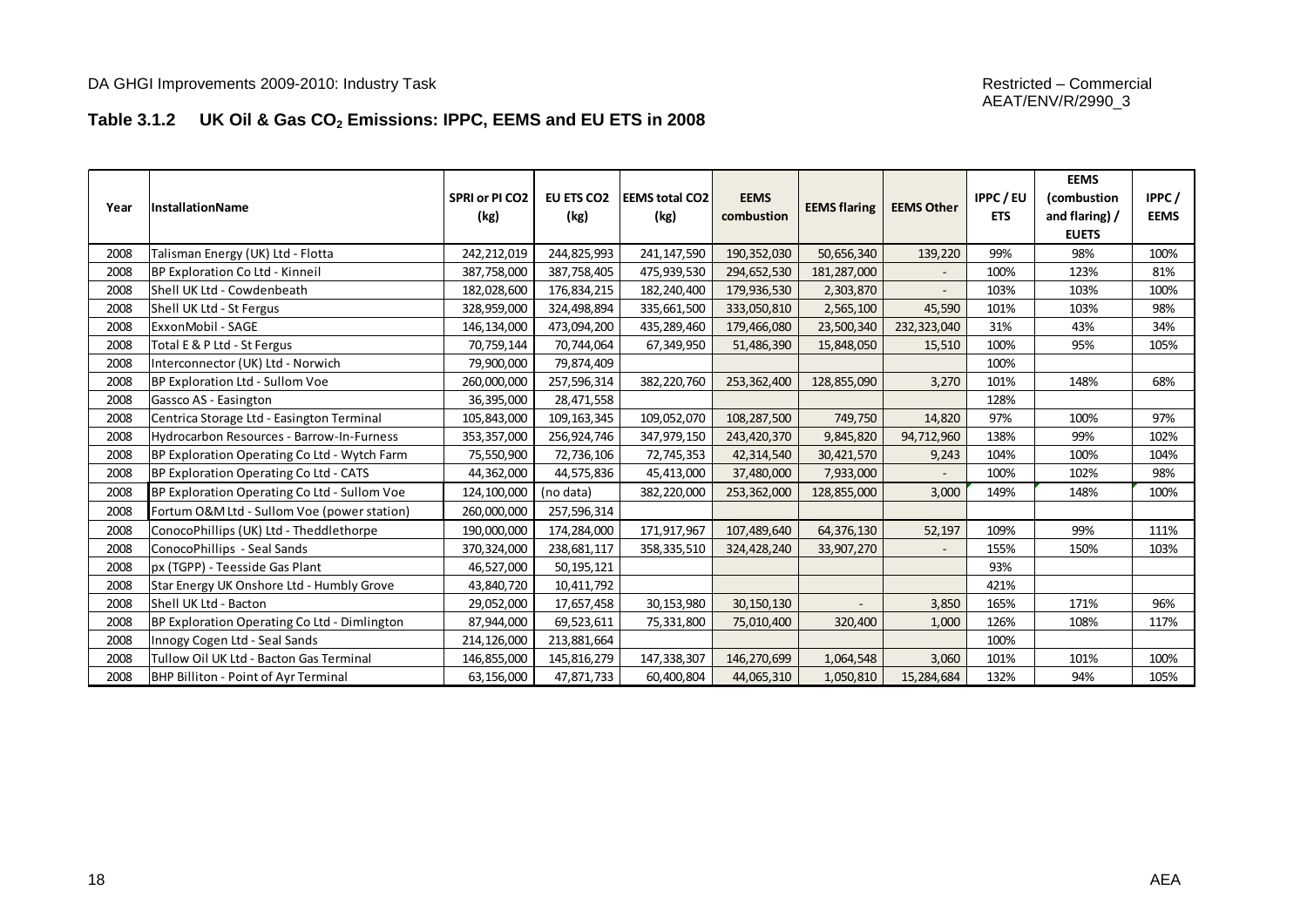### **3.2.1 Oil and Gas Terminal Site-Specific Analysis**

| <b>Site</b>                      | <b>Emissions Data Analysis</b>                                                          |
|----------------------------------|-----------------------------------------------------------------------------------------|
| <b>Talisman</b>                  | 2007: IPPC=EEMS>EU ETS. EU ETS = (EEMS Combustion).                                     |
| <b>Flotta</b>                    | 2008: Very close consistency between the three datasets, with EU ETS fractionally       |
|                                  | higher than the other two. IPPC = $EEMS$ .                                              |
|                                  |                                                                                         |
|                                  | No uncertainties over scope, or source allocation due to EEMS detail.                   |
|                                  | EU ETS slightly higher, perhaps due to use of site-specific EF.                         |
| <b>Talisman</b>                  | 2007: IPPC=EEMS>EU ETS. EU ETS = (EEMS Combustion).                                     |
| <b>Nigg Bay</b>                  | (no 2008 data)                                                                          |
|                                  |                                                                                         |
|                                  | No uncertainties over scope, or source allocation due to EEMS detail.                   |
| <b>BP</b>                        | 2007: IPPC = EEMS > EU ETS, and EU ETS = (EEMS gas use only).                           |
| <b>Kinneil</b>                   | 2008: EEMS > IPPC = EU ETS. EEMS (combustion and flaring) > EU ETS                      |
|                                  |                                                                                         |
|                                  | In both years there is poor correlation between the EU ETS and the expected             |
|                                  | components of EEMS, with EEMS data 23% higher in 2008 (88kt CO <sub>2</sub> difference, |
|                                  | approx. 0.2% of Scotland total), although in 2007 the EEMS gas use emissions            |
|                                  | data are very close to the EU ETS total. The SEPA information on EU ETS scope           |
|                                  | does not resolve this discrepancy. The Process Engineer site has been contacted         |
|                                  | and we await information.                                                               |
| <b>Shell</b>                     | 2007: IPPC>EEMS>EU ETS. EU ETS = (EEMS Combustion).                                     |
| Cowdenbeath                      | 2008: IPPC=EEMS>EU ETS. EEMS (combustion and flaring) > EU ETS                          |
|                                  |                                                                                         |
|                                  | Close consistency in 2007, with a slightly higher IPPC emission. In 2008, though,       |
|                                  | the IPPC and EEMS data are identical whilst the EU ETS data are lower than the          |
|                                  | EEMS combustion and flaring data (or even the EEMS combustion data alone).              |
|                                  | This may indicate a revision to EF used in the 2008 EU ETS data. The differences        |
|                                  | are not very large, so this will be reviewed in the 2009 dataset.                       |
| <b>Shell</b><br><b>St Fergus</b> | 2007 and 2008: EEMS>IPPC>EU ETS, but all data quite close.                              |
|                                  | Identical data trends in both years. Also in both years the EU ETS data is slightly     |
|                                  | lower than the expected components of EEMS. Differences are low, so no further          |
|                                  | action required. Assume small scope differences with EEMS having the most               |
|                                  | complete coverage.                                                                      |
| <b>ExxonMobil</b>                | 2007: EEMS>IPPC>>EU ETS. EU ETS = (EEMS Combustion).                                    |
| <b>SAGE</b>                      | 2008: EU ETS>EEMS>>IPPC.                                                                |
|                                  |                                                                                         |
|                                  | The 2007 data show reasonable correlation, although the SPRI data is around 10%         |
|                                  | lower than the EEMS data. The EU ETS data are very consistent with the EEMS             |
|                                  | combustion data. However the 2008 data show very poor correlation. The SPRI             |
|                                  | $CO2$ data in 2008 look very low (289kt $CO2$ or 0.5% of the Scotland GHG               |
|                                  | emissions, and 70% lower than the EU ETS data for the site and much lower than          |
|                                  | in the SPRI in previous years). The SEPA Process Engineer has been contacted to         |
|                                  | review the data, as there are such large inconsistencies evident.                       |
|                                  | Carbon dioxide emissions arise from heaters, boilers and incinerators in the            |
|                                  | separations and treatment trains, and from gas flaring, and all these sources may       |
|                                  | be within the EU ETS and IPPC scope. Also noted in the SPRI data is a very large        |
|                                  | decrease in $NO_x$ emissions between 2006 and 2007 (629t to 175t, then 147t in          |
|                                  | 2008).                                                                                  |
|                                  |                                                                                         |
| <b>Total E&amp;P</b>             | 2007: IPPC=EEMS>EU ETS. EU ETS = (EEMS combustion).                                     |
| <b>St Fergus</b>                 | 2008: IPPC = EU ETS > EEMS. Very close consistency across all data.                     |
|                                  |                                                                                         |
|                                  | The data illustrates the increase in scope of EU ETS. EEMS data is fractionally         |
|                                  | lower in 2008, perhaps due to use of site-specific EF in EU ETS. No uncertainties       |
|                                  | over scope or source allocation due to EEMS detail.                                     |
|                                  |                                                                                         |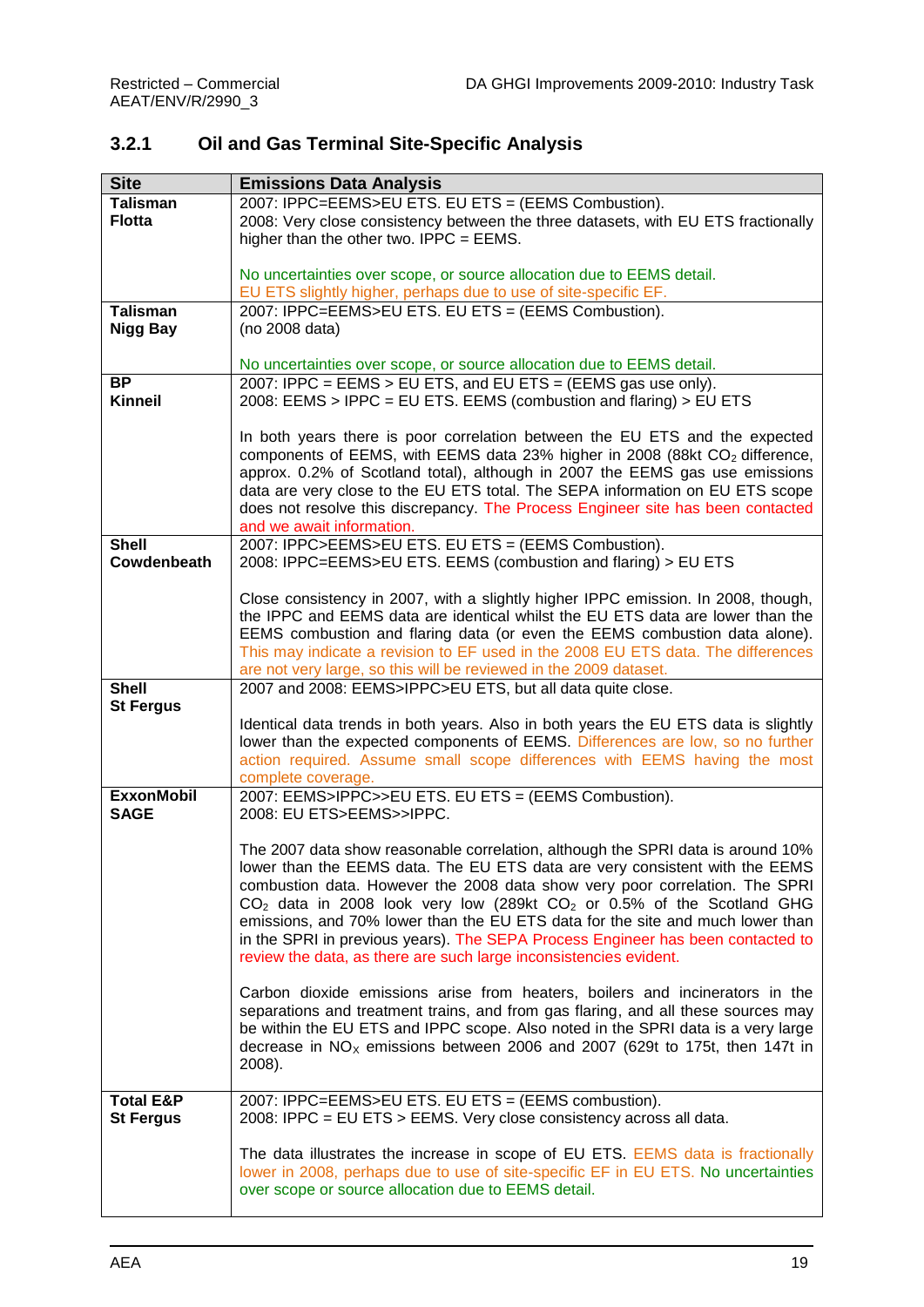| <b>Site</b>                         | <b>Emissions Data Analysis</b>                                                                                                                                           |
|-------------------------------------|--------------------------------------------------------------------------------------------------------------------------------------------------------------------------|
| Interconnector                      | 2007 and 2008: IPPC = EU ETS. No EEMS data.                                                                                                                              |
| <b>Norwich</b>                      |                                                                                                                                                                          |
|                                     | No EEMS data. Propose review of source allocation in NAEI, to gas industry.=                                                                                             |
| <b>Centrica</b><br><b>Easington</b> | 2007: IPPC>EEMS>EU ETS. EU ETS = EEMS (combustion). All data very close.<br>2008: EEMS=EU ETS>IPPC.                                                                      |
|                                     |                                                                                                                                                                          |
|                                     | Very close consistency between all data in both years. 2008 IPPC data assumed to                                                                                         |
|                                     | be fractionally under-reported, as the EEMS and EU ETS data are almost exact.                                                                                            |
|                                     | No uncertainties over scope, or source allocation due to EEMS detail.                                                                                                    |
| Hydrocarbon<br><b>Resources</b>     | 2007: IPPC>EEMS>EU ETS. EU ETS = EEMS (combustion).<br>2008: IPPC>EEMS>EU ETS. EU ETS = EEMS (combustion and flaring).                                                   |
| <b>Barrow-in-</b>                   |                                                                                                                                                                          |
| <b>Furness</b>                      | Very close consistency between the IPPC and EEMS data, and the EU ETS data                                                                                               |
|                                     | are very consistent with the EEMS components as expected in each year.<br>No uncertainties over scope, or source allocation due to EEMS detail.                          |
| <b>BP</b>                           | 2007: IPPC>EEMS>EU ETS. EU ETS lower than EEMS combustion.                                                                                                               |
| <b>Wytch Farm</b>                   | 2008: IPPC>EEMS=EU ETS.                                                                                                                                                  |
|                                     |                                                                                                                                                                          |
|                                     | In 2008, IPPC data 4% higher than the others, otherwise consistent. 2007 data very<br>inconsistent across all data. No information from permits to indicate why scope of |
|                                     | reporting different. The differences are not very large, so this will be reviewed in the                                                                                 |
|                                     | 2009 dataset. Remove duplicate entry within NAEI point source DB for 2007.                                                                                               |
| <b>BP</b>                           | 2007: EEMS>IPPC>EU ETS. EU ETS = EEMS (combustion).                                                                                                                      |
| <b>CATS</b>                         | 2008: EEMS=EU ETS=IPPC.                                                                                                                                                  |
|                                     | The EEMS and EU ETS data are exactly consistent in 2007, and suspect IPPC                                                                                                |
|                                     | data is an under-report. 2008 data are all very closely consistent. No uncertainties                                                                                     |
|                                     | over scope or source allocation due to EEMS detail.                                                                                                                      |
| <b>BP</b>                           | At the Sullom Voe terminal, Fortum O&M operate the on-site power station, and                                                                                            |
| <b>Sullom Voe</b>                   | separate emissions data appear to be submitted to the SPRI from the two sites, but                                                                                       |
|                                     | the reporting is inconsistent. The data for the two sites have been analysed                                                                                             |
| (including<br>Fortum                | together.                                                                                                                                                                |
| <b>O&amp;M</b><br>site)             | In 2008, the sum of the IPPC data are very consistent with the total EEMS data                                                                                           |
|                                     | (which is reported as "BP Sullom Voe"). In 2007 there are no emissions data in the                                                                                       |
|                                     | SPRI for the power station, which could constitute a 250kt $CO2$ gap, or 0.5% of the                                                                                     |
|                                     | Scotland total GHGI. In both years, there are no EU ETS data for the refinery.                                                                                           |
|                                     | These issues have been raised with the site Process Engineer at SEPA. We                                                                                                 |
|                                     | currently assume that the EEMS data provide the most comprehensive summary of                                                                                            |
|                                     | total site emissions. There is good consistency in EEMS data going back to 2005.                                                                                         |
|                                     | Within the NAEI point source database, the site allocations to NAEI sourcecodes<br>need revision.                                                                        |
| <b>ConocoPhillips</b>               | 2007: IPPC>EEMS>EU ETS. EU ETS = EEMS (combustion).                                                                                                                      |
| <b>Theddlethorpe</b>                | 2008: IPPC>EU ETS>EEMS. (EU ETS only fractionally higher than EEMS.)                                                                                                     |
|                                     |                                                                                                                                                                          |
|                                     | In both years, there is very close consistency between the EU ETS and EEMS                                                                                               |
|                                     | data, when the scope of EU ETS reporting is considered. However, the IPPC data<br>are higher than EEMS by 18kt $CO_2$ (11%) in 2008 and 39kt $CO_2$ (27%) in 2007;       |
|                                     | both of these difference are less than 0.1% of the England inventory total. Within                                                                                       |
|                                     | the EU ETS and IPPC scope descriptions, the overall thermal capacity of the                                                                                              |
|                                     | combustion units is very close, but the IPPC permit includes other units such as                                                                                         |
|                                     | offgas compressors and ground flares which could be a reason for the difference.                                                                                         |
|                                     | The Environment Agency has been approached for further insight into possible                                                                                             |
|                                     | IPPC emission sources excluded from EEMS and EU ETS.                                                                                                                     |
| <b>ConocoPhillips</b>               | 2007: EEMS>IPPC>>EU ETS. EU ETS << EEMS (combustion).                                                                                                                    |
| <b>Seal Sands</b>                   | 2008: IPPC>EU ETS>>EEMS. EU ETS << EEMS (combustion and flaring).                                                                                                        |
|                                     | There is no clear consistency in the data; the EU ETS emissions data for the site in                                                                                     |
|                                     | 2007 and 2008 are much lower than the EEMS data of emissions from gas use,                                                                                               |
|                                     | and IPPC emission estimates. In 2008, the IPPC data are 4% higher than the                                                                                               |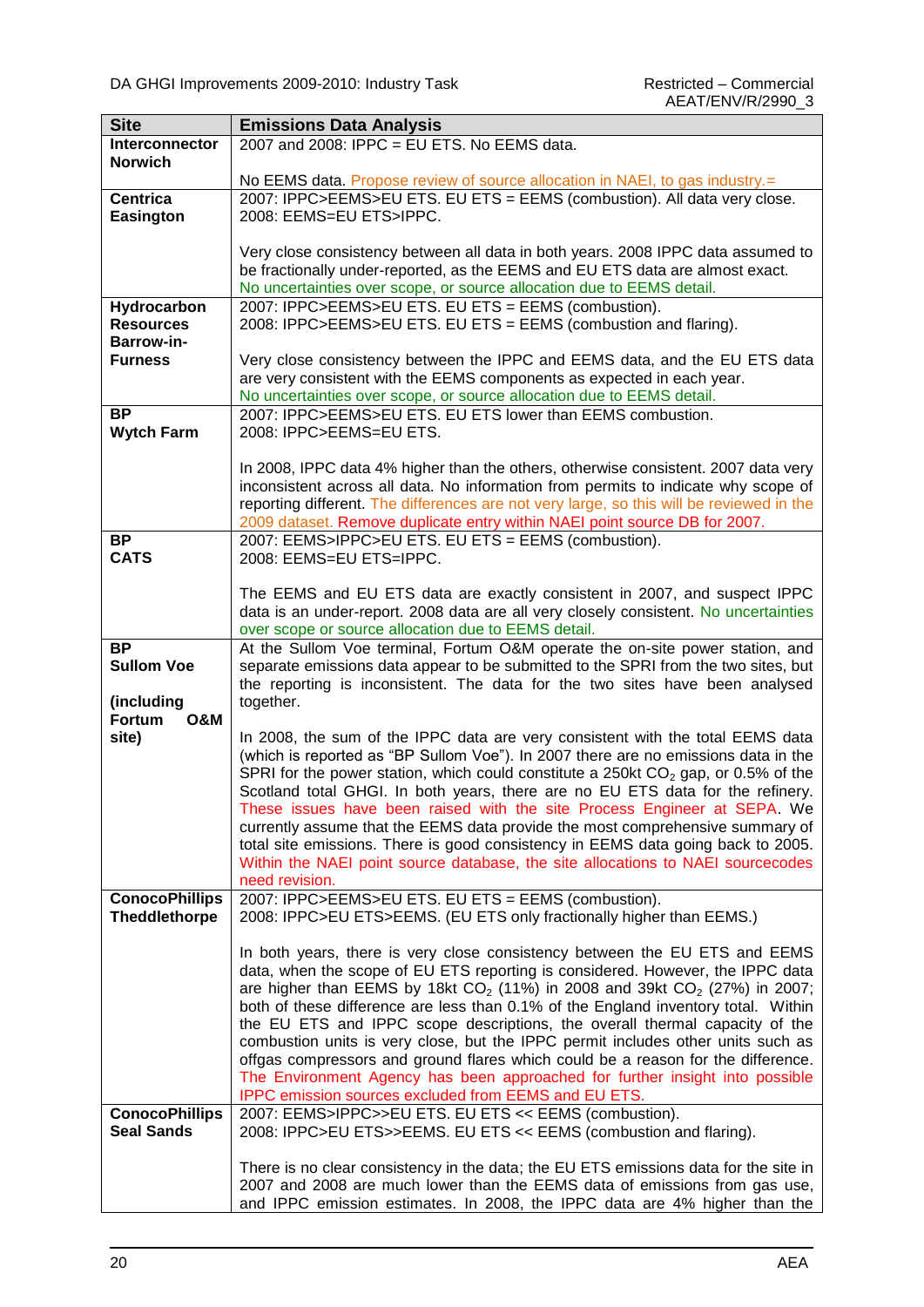| <b>Site</b>                   | <b>Emissions Data Analysis</b>                                                                                          |
|-------------------------------|-------------------------------------------------------------------------------------------------------------------------|
|                               | EEMS data, but in 2007 the EEMS data are much higher than the IPPC data. The                                            |
|                               | site distils oil and natural gas liquids to produce stabilised crude oil, ethane,                                       |
|                               | propane, iso and normal butane product streams. Boilers, turbines and generators                                        |
|                               | on site have a combined thermal input capacity of 415MW. There are also several                                         |
|                               | flares and a $CO2$ source as a by-product, removed from the incoming fluids. The                                        |
|                               | scope of emission sources reported at the site under IPPC is broader than that                                          |
|                               | under the EU ETS, and includes the combustion of waste by-products, chemical                                            |
|                               | $CO2$ generation, around 240MWth reboiler units and emissions from waste water                                          |
|                               | treatment. It is assumed that these sources must account for the huge disparity in                                      |
|                               | the data. This has been confirmed by the Site Inspector; the reboiler units are the                                     |
|                               | main additional source of emissions.                                                                                    |
| Px (TGPP)                     | 2007: IPPC>EU ETS. No EEMS data.                                                                                        |
| <b>Teesside</b><br><b>Gas</b> | 2008: EU ETS>IPPC. No EEMS data.                                                                                        |
| <b>Plant</b>                  |                                                                                                                         |
|                               | EU ETS data higher than IPPC in 2008; suspect IPPC under-report. Small data                                             |
|                               | differences. No EEMS data. Review the source allocation in NAEI, to gas industry.                                       |
| <b>Star Energy</b>            | 2007 and 2008: IPPC>EU ETS. No EEMS data.                                                                               |
| <b>Humbly Grove</b>           |                                                                                                                         |
|                               | Low emissions, so not a high priority, but very different data in 2007 and 2008.                                        |
|                               | IPPC data doubles between 2007 and 2008, whereas EU ETS halves. In 2007,                                                |
|                               | there is close consistency between the data, but the 2008 data are very different.                                      |
| <b>Shell</b>                  | 2007 and 2008: EEMS>IPPC>EU ETS.                                                                                        |
| <b>Bacton</b>                 |                                                                                                                         |
|                               | EEMS and IPPC data are very close in 2008, whilst there is a 30% difference in                                          |
|                               | 2007. The EU ETS data are very similar in both 2007 and 2008, and around half of                                        |
|                               | the total EEMS combustion data. The site processes natural gas and associated                                           |
|                               | liquids, and CO <sub>2</sub> emissions arise from combustion processes (combined 58MWth                                 |
|                               | capacity) and venting gas. Other sources in the IPPC scope include a thermal                                            |
|                               | oxidiser, effluent treatment and gas compressors (70MWth). Non-ETS emissions                                            |
|                               | are assumed to be from these non-combustion process sources.                                                            |
| <b>Perenco</b>                | Very low emissions.                                                                                                     |
| <b>Bacton</b>                 |                                                                                                                         |
| <b>BP</b>                     | 2007: IPPC>EEMS=EU ETS.                                                                                                 |
| <b>Dimlington</b>             | 2008: IPPC>EEMS>EU ETS. EU ETS <eems (combustion="" and="" flaring).<="" th=""></eems>                                  |
|                               |                                                                                                                         |
|                               | There is close consistency in 2007, with 6% higher emissions in IPPC, but in 2008                                       |
|                               | the differences are greater. There are several combustion processes on site,                                            |
|                               | including gas turbine compressors rated at around 100MWth in total. The IPPC                                            |
|                               | scope includes additional process sources such as gas-fired heaters to regenerate                                       |
|                               | glycol and a thermal oxidiser to abate NMVOCs, and it is assumed that these                                             |
|                               | sources account for the higher IPPC data. The 2008 inconsistency between EEMS                                           |
|                               | and EU ETS will be reviewed in the 2009 dataset.                                                                        |
| <b>Innogy Cogen</b>           | 2007 and 2008: IPPC = EU ETS. No EEMS data.                                                                             |
| <b>Seal Sands</b>             |                                                                                                                         |
|                               | Data fully consistent, but no EEMS data. Revise source allocation in the NAEI to                                        |
|                               | "Other industrial combustion", rather than the oil and gas sector.                                                      |
| <b>Tullow</b>                 | 2007: IPPC=EEMS>EU ETS. EU ETS consistent with EEMS (combustion).                                                       |
| <b>Bacton</b>                 | 2008: EEMS>IPPC>EU ETS. EU ETS <eems (combustion="" and="" flaring)<="" th=""></eems>                                   |
|                               |                                                                                                                         |
|                               | All data show good consistency, although the EU ETS data in 2008 are slightly                                           |
|                               | lower than the sum of EEMS combustion and flaring processes. Minor issue.                                               |
|                               | No uncertainties over scope or source allocation due to EEMS detail.                                                    |
| <b>BHP Billiton</b>           | 2007: IPPC=EEMS>EU ETS. EU ETS=EEMS (combustion).                                                                       |
| <b>Point of Ayr</b>           | 2008: IPPC>EEMS>EU ETS. EU ETS>EEMS (combustion and flaring)                                                            |
|                               |                                                                                                                         |
|                               | Note high "EEMS other" emissions, due to thermal oxidiser. EU ETS data in 2008                                          |
|                               | are higher than the EEMS data for combustion and flaring, which suggests an                                             |
|                               | under-report in EEMS. EU ETS plus "EEMS Other" gives exactly the IPPC data.                                             |
|                               | No uncertainties over scope or source allocation due to EEMS detail. Revise 2008<br>EEMS data to match EU ETS and IPPC. |
|                               |                                                                                                                         |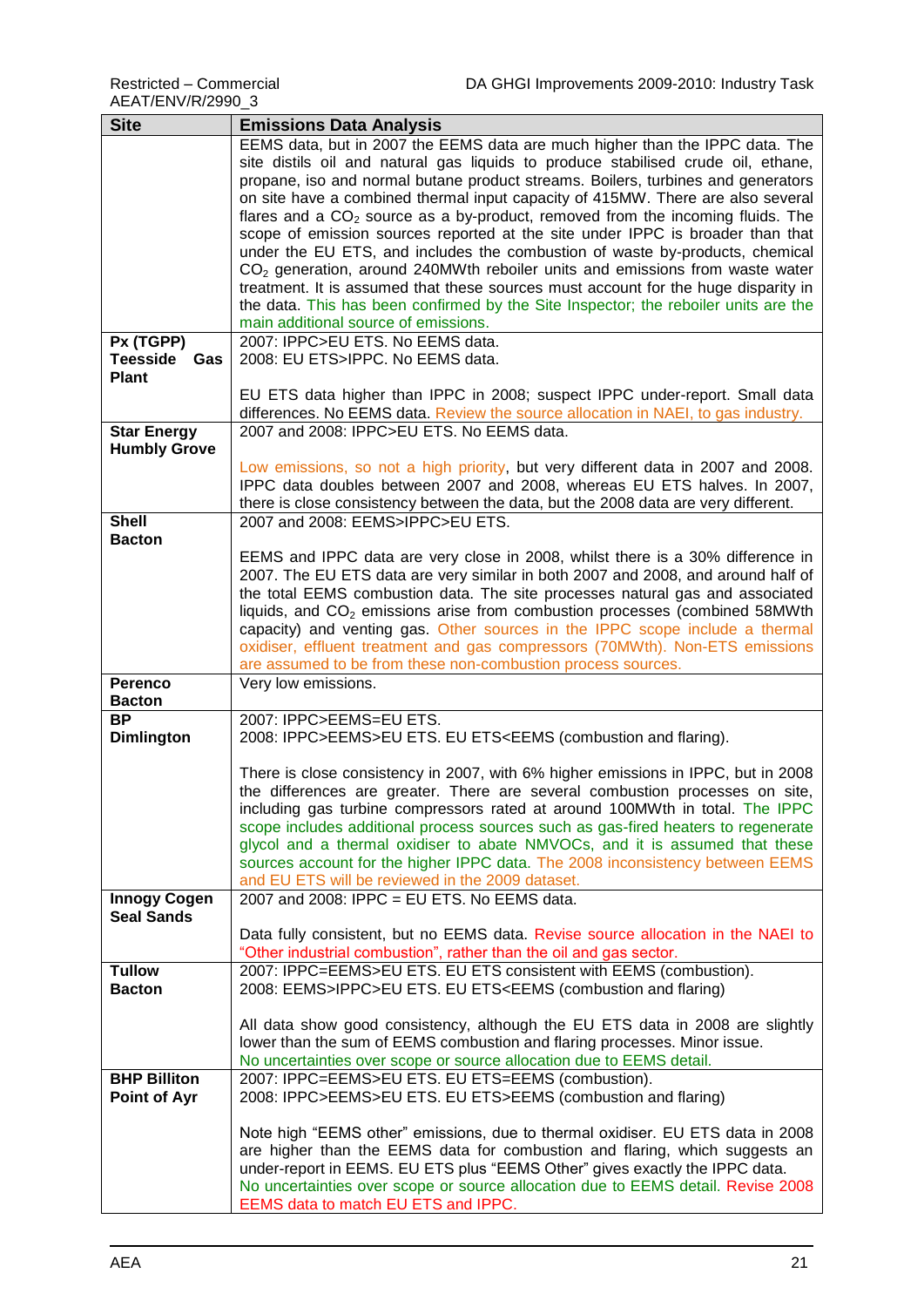### <span id="page-27-0"></span>**3.3 Petrochemical and Other Installations**

A number of other sites have been identified from the initial scoping exercise as high priorities to understand the difference in scope and reporting of emissions between EU ETS and IPPC. In some cases, very large differences in  $CO<sub>2</sub>$  emissions are reported, and therefore it is important to quality check the data to research any possible mis-reports.

| Year | <b>Operator</b>               | lSite               | <b>IPPC</b><br>Permit | РT<br>(kg CO2) | <b>EUETS</b><br>(kg CO2) | PI/<br><b>EUETS</b> |
|------|-------------------------------|---------------------|-----------------------|----------------|--------------------------|---------------------|
| 2008 | <b>BP Chemicals</b>           | Saltend Acety       | <b>BJ8162IR</b>       | 374,390,000    | 115,910,161              | 323%                |
| 2008 | l Hunstman Petrochemil Wilton |                     | <b>BS3590IE</b>       | 939,000,000    | 803,469,391              | 117%                |
| 2008 | Elementis Chromium            | <b>Eaglescliffe</b> | <b>BL2025IW</b>       | 94,290,000     | 12,461,058               | 757%                |
| 2008 | <b>IBASF</b>                  | <b>Seal Sands</b>   | <b>BU2527IB</b>       | 528,000,000    | 138,539,380              | 381%                |
| 2008 | Ineos Silicas                 | Warrington          | <b>BM0354IP</b>       | 83,290,000     | 24,779,681               | 336%                |
| 2008 | <b>IPPG Industries</b>        | <b>Wigan</b>        | <b>BR5213IG</b>       | 13,540,000     | 34,701,333               | 39%                 |

#### *BP Chemicals, Saltend Acetyls*

The site includes boilers (fired on natural gas and other site-generated fuels) that generate steam to support chemical manufacturing processes of organic chemicals, including acetic acid, acetic anhydride, formic acid, propionic acid, acetone, ethyl acetate, vinyl acetate, ammonia and eythylene vinyl alcohol co-polymer. In addition, the site is supplied with steam and power from a 1200MWe Combined Cycle Gas Turbine power station from an adjacent site (Saltend Cogeneration Company Limited), which is not included in the site scope.

Vinyl Acetate Monomer is produced by the exothermic reaction between ethylene, acetic acid and oxygen in a fluidised bed reactor. Carbon dioxide is one of the components of the product mixture leaving the reactor and is removed and vented to atmosphere. The chemical process source of  $CO<sub>2</sub>$  is included in IPPC data but is not thought to be in the scope of the EU ETS data; in some years there is a specific line in the Pollution Inventory for "chemical  $CO<sub>2</sub>$ ", which varies between 20-70 ktCO<sub>2</sub> in recent years. Since 2006, the PI data are consistently 350-400 ktCO<sub>2</sub>, whereas the EU ETS data are consistently around 110-115  $ktCO<sub>2</sub>$ . It is assumed, therefore, that there must be other boilers directly supporting non-ETS activities on site that contribute to the IPPC  $CO<sub>2</sub>$  emissions data, to make up the rest of the difference from the EU ETS data. This is our current assumption, but the Site Inspector has also been contacted and we await any further clarifications.

#### *Hunstman Petrochemicals (Wilton Olefins Installation)*

There are large differences in the  $CO<sub>2</sub>$  emissions data from IPPC and EU ETS for 2007 and 2008 indicating differences in reporting scope via these two mechanisms.

The main production plant is Olefins, a large cracker, mostly using naphtha as a feedstock, and producing a variety of aliphatic and aromatic hydrocarbons products which are the feedstocks for other plants on and off the Wilton Site. Average annual production is around 1,250,000 tonnes of primary products (ethylene and propylene) with around another 1,000,000 tonnes of co-products (predominantly gasoline and mixed C4s) and materials recycled fore use as fuel (methane). The production process uses high temperature furnaces to break down feedstocks into products which are then separated and purified using distillation. The site also includes above ground storage for liquid and gas products, a road tanker loading facility, below ground cavity storage for ethylene and mixed C4s. In addition, products are distributed by pipeline directly to customers or to ship loading facilities outside the installation.

All of the site  $CO<sub>2</sub>$  emissions are reported under IPPC as "thermal" (not "chemical"). Emissions of  $CO<sub>2</sub>$  from the site reported under the EU ETS in 2008 were much higher than those reported in 2007, and this is assumed to be due to the addition of Petrochemical "Crackers" to the listed Schedule 1 activities within Phase II of the EU ETS. The Wilton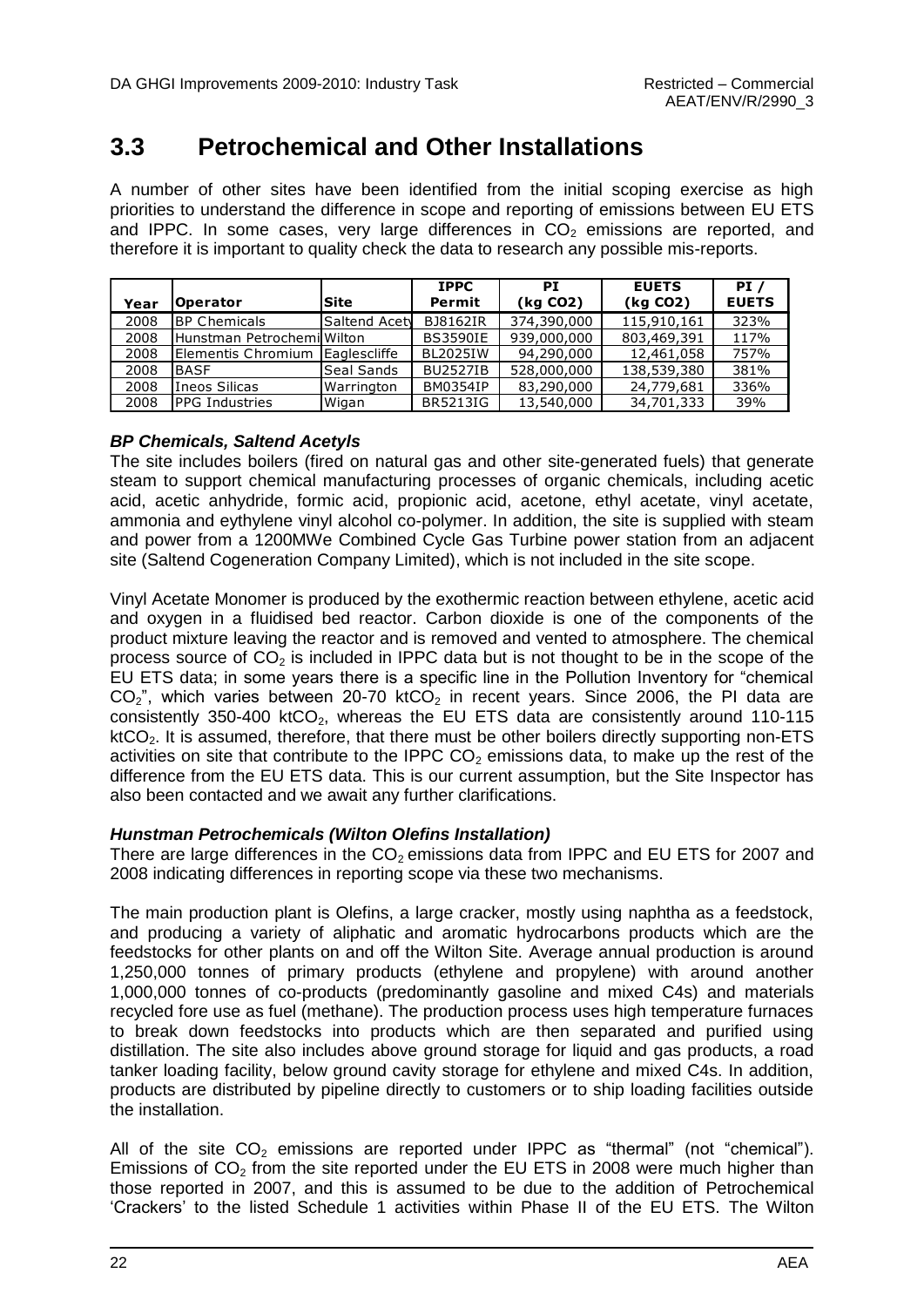## AEAT/ENV/R/2990\_3

Olefins installation meets the required EU ETS Phase II Schedule 1 criteria (production of ethylene and propylene in excess of 50 kt yr-1), and thus all combustion emissions related to the chemical production on site are included in the scope of EU ETS in Phase II (2008 onwards). In 2008, there remains a difference in IPPC and EU ETS  $CO<sub>2</sub>$  estimates of around 100kt which are assumed to be derived from combustion activities that provide steam and heat to other chemical production on site which are outside of the EU ETS Schedule 1 scope. The IPPC permit notes other activities such as post-processing of gasoline ("Gasoline Treatment Unit"), and separation of mixed C4s into a butadiene product and a raffinate product using a solvent extraction process ("Butadiene 3 plant"). Heating of these processes is likely to be the source of the additional emissions in IPPC.

#### *2008, BASF Plc, Seal Sands*

The IPPC  $CO<sub>2</sub>$  emissions data are much higher than those reported within EU ETS for the Seal Sands site, indicating a difference in scope of reporting. The IPPC permit outlines the main emissions sources to include combustion from boilers and air heaters, an offgas oxidiser, and also the potential generation of  $CO<sub>2</sub>$  from the catalytic cracking and waste water treatment processes. In addition, the on-site CHP plant operated by Innogy Cogen (Permit BV2867) is listed on the IPPC permit for the BASF site as providing the bulk of the site's energy demands but emissions are reported separately within both IPPC and EU ETS for the CHP site.

The BASF site manufactures intermediate organic chemicals used for the production of plastics and fibres at other locations, with annual capacities in the order of hundreds of thousands of tonnes per annum. These processes require high energy input, provided by 3 independently operable boilers each capable of raising steam for use throughout the site. Each boiler can be fired using imported natural gas and also site-generated by-product fuels. In addition, the acrylonitrile process uses two reactors that require heated air, for start-up purposes, supplied by natural gas-fired air heaters. The IPPC permit covers  $CO<sub>2</sub>$  emissions from the main activities which are the boilers and the air heaters.

Due to the large difference in estimated  $CO<sub>2</sub>$  emissions via IPPC and EU ETS, it is assumed that the higher levels of emissions reported under IPPC are derived primarily from the boilers and air heaters operated for non-Schedule 1 EU ETS chemical production activities on site, and from the offgas oxidisers and catalytic cracking process. We have contacted the Site Inspector to review this analysis and have received some initial feedback.

#### *Ineos Silicas, Warrington*

The  $CO<sub>2</sub>$  emissions reported under IPPC are much higher than those reported under EU ETS indicating a difference in reporting scope. The site produces a range of chemical products, none of which fall under the EU ETS Schedule 1 activities, including manufacture of sodium silicates, silicon dioxides and aluminosilicates. The site has three boilers to provide steam and power, which have a total capacity of 98.4MWth and are fired on natural gas and fuel oil. The boiler emissions are reported under the EU ETS as they comprise a Schedule 1 activity.

However there are a number of chemical processes involving product drying which will not fall under EU ETS, and the emissions from these activities are likely to be the primary source of emissions under IPPC that are not reported within the EU ETS. For example, the IPPC permit includes reference to gas fired furnaces (in associated activities).

#### *Elementis Chromium*

The  $CO<sub>2</sub>$  emissions reported under IPPC are much higher than those reported under EU ETS indicating a difference in reporting scope. Elementis Chromium carry out a number of prescribed processes at the Eaglescliffe site, none of which are directly associated or Schedule 1 EU ETS activities. The site boilers comprise a 55MWth plant, and emissions from the boilers will be included under EU ETS.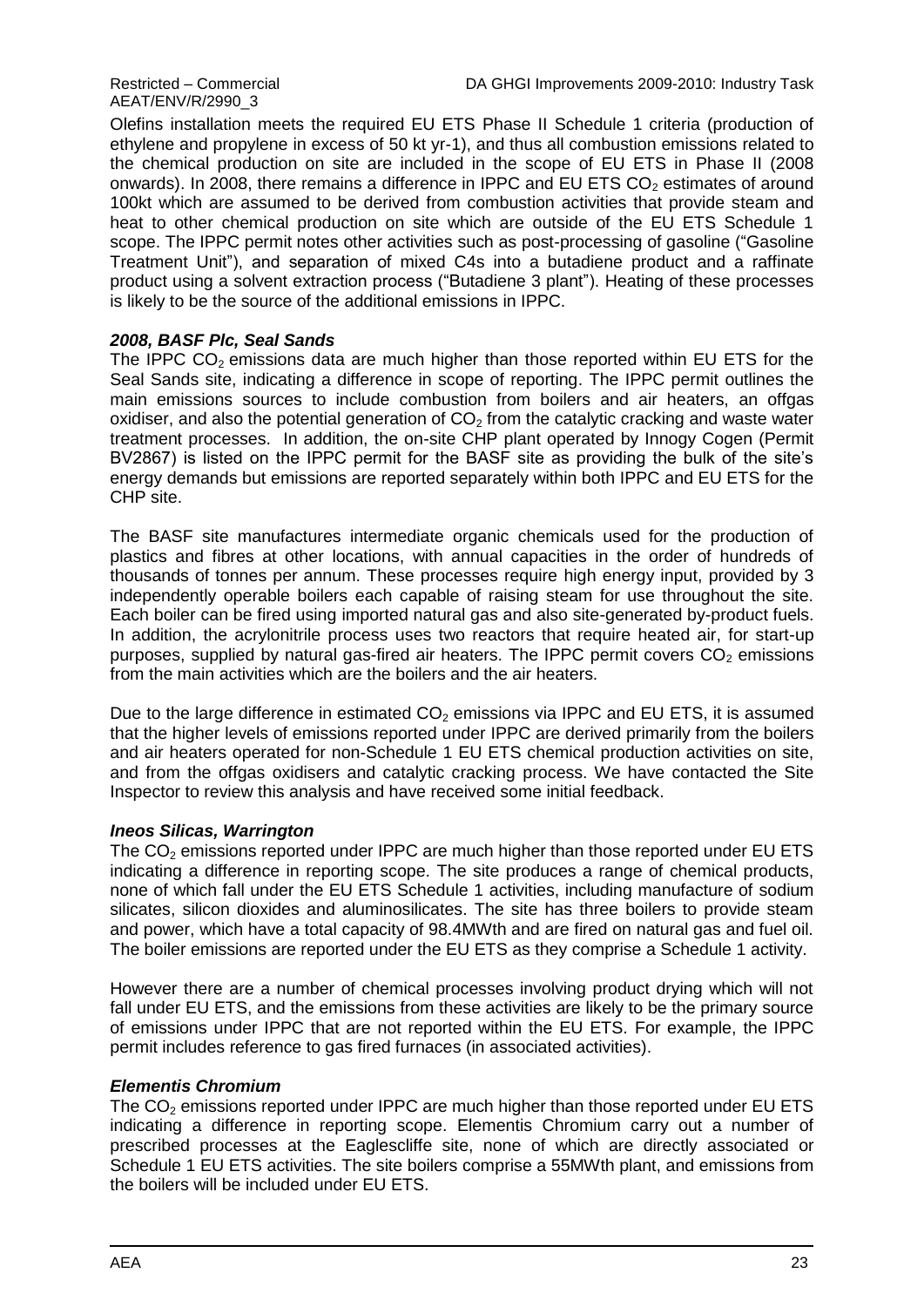The chemical processes on site include:

- Calcination of chromite ore in a high temperature rotary kiln to produce sodium chromate;
- Manufacture of various other chromium chemicals such as chromic oxide, produced by reacting sodium dichromate and ammonium sulphate at high temperatures.
- Drying of chemical products

The emissions from these activities are assumed to be the primary source of emissions under IPPC that are not reported within the EU ETS. We have contacted the Site Inspector to review this analysis. We have had some feedback but await further information.

#### *PPG Industries, Wigan*

The EU ETS  $CO<sub>2</sub>$  emissions are higher than IPPC data in 2008, which is unusual. The site manufactures glass fibre at over 20 tonnes per day, which meets the criteria in Schedule 1 of the EU ETS regulations. The process includes mixing of raw materials and feeding the batch into one of two oxy-gas fired furnace melters where it is melted and conditioned. The molten glass from each furnace melter then passes through a refining zone and canals (air-gas fired), and finally products are dried in gas fired or radio frequency ovens.

Two small gas fired boilers also supply steam for heating process oils and waters. Emissions of carbon dioxide arise from the combustion of natural gas/fuel oil in the furnace, natural gas during drying wet glass fibre packages, and the decomposition of carbonate minerals during the melting of the glass batch.

There appears to be no clear reason for the discrepancy in the reported emissions, as all of the processes appear to be reportable under both IPPC and EU ETS, and therefore it is assumed that either the Pollution Inventory data for the site are an under-report, or that there are other IPPC permits covering the site that have not been traced. The data reported are consistent since 2005, with the IPPC date around 14  $kCO<sub>2</sub>$ , and the EU ETS data around  $35-40$  ktCO<sub>2</sub>. It is perhaps conceivable that the IPPC data only includes chemical or thermalderived emissions. The site emissions query has been raised with the North West Environment Agency office and we await any clarifications. Currently within the NAEI we assume that the EU ETS data are the correct  $CO<sub>2</sub>$  emissions for the site.

In addition to the above sites, our analysis also highlighted where mis-allocations within the NAEI database were leading to erroneous comparisons between IPPC and EU ETS data, i.e. where emissions data from different sites was being compared. In these instances, the NAEI assignation of installations to NAEI sources has been revised to correct these errors.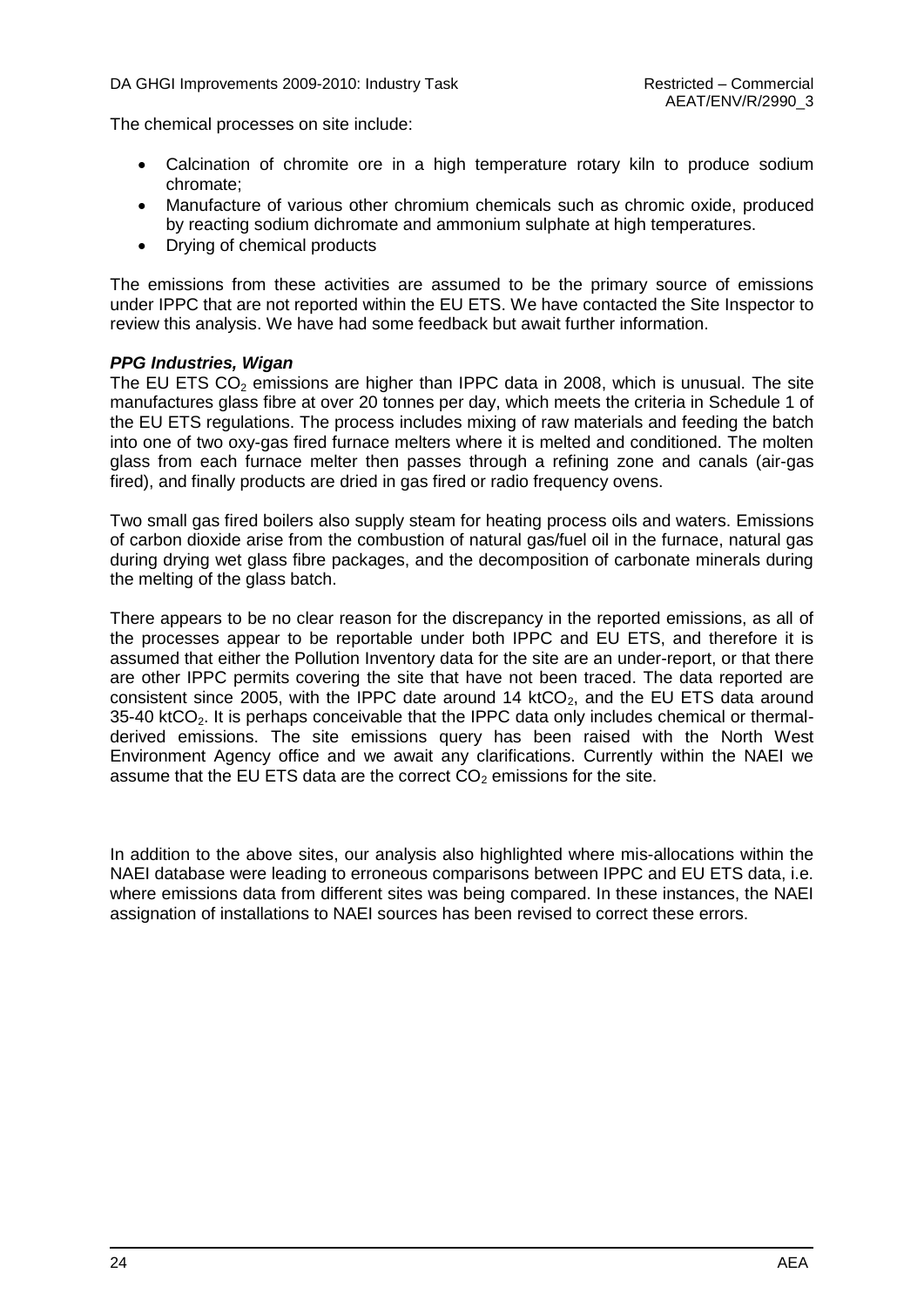## <span id="page-30-0"></span>**4 Conclusions & Recommendations**

### <span id="page-30-1"></span>**4.1 Main Study Findings**

The primary focus of the work has been to review regulatory information / documentation for specific sectors and sites, and to analyse emissions data from different reporting mechanisms and the available information on the scope and detail of emissions reporting across sites. The aim of this analysis is to enable the inventory team to identify and resolve data gaps and inconsistencies, in order to improve the use of the available information across inventory deliverables; the work has led to direct improvements in site emission allocations and will lead to improvements within emission maps and inventories for Local Authorities, Devolved Administrations, and it will also help to improve the UK GHG inventory.

It has been apparent for some years that there are many instances where large differences occur between emissions data for carbon dioxide reported for the same site in different data sets. These differences posed a problem for inventory compilation - which data should be used, and were the differences due to errors or differences in scope? This research has enabled some of those differences to be understood, and has shown that there are many sites where the scope of emissions data differs depending upon whether the reporting is done for IPPC purposes, for EU ETS, or for reporting to EEMS. In some, but not all, cases, the differences in scope we have found allow the different emission estimates to be reconciled i.e. the data are consistent once differences in scope are taken into account.

However, there are still several sites where differences in scope have not been confirmed or where differences do not appear to explain the differences in reported emissions. This is partly due to a paucity of information for some sites, e.g. the level of information on EU ETS installations is not uniform. In other cases, the available data appear sufficient to determine the scope of reported data and yet still the differences in reported emissions cannot be explained. In this latter case, it could be assumed that errors in data or revisions between submission of one data set and submission of the next could have led to the differences in reported emissions. Only one instance of a revision to data has been found, and it seems unlikely that errors and revisions can account for all of the numerous and often very large differences in reported emissions. A further possibility is that we have not yet resolved the scope of reporting to a sufficient level of detail in order to identify differences. Further consultation with regulatory and industry experts is therefore recommended in order to identify the reasons for differences in emissions at these sites, and for several sites we await responses from the Site Inspectors / Process Engineers.

Sites where uncertainties remain about the reporting differences, and we await further clarifications or confirmation of our analysis findings from regulators include:

- Sullom Voe terminal
- SAGE terminal
- Kinneil terminal
- Theddlethorpe terminal
- BASF Seal Sands
- Hunstman Petrochemicals
- Elementis Chromium
- BP Chemicals Saltend
- PPG Industries, Wigan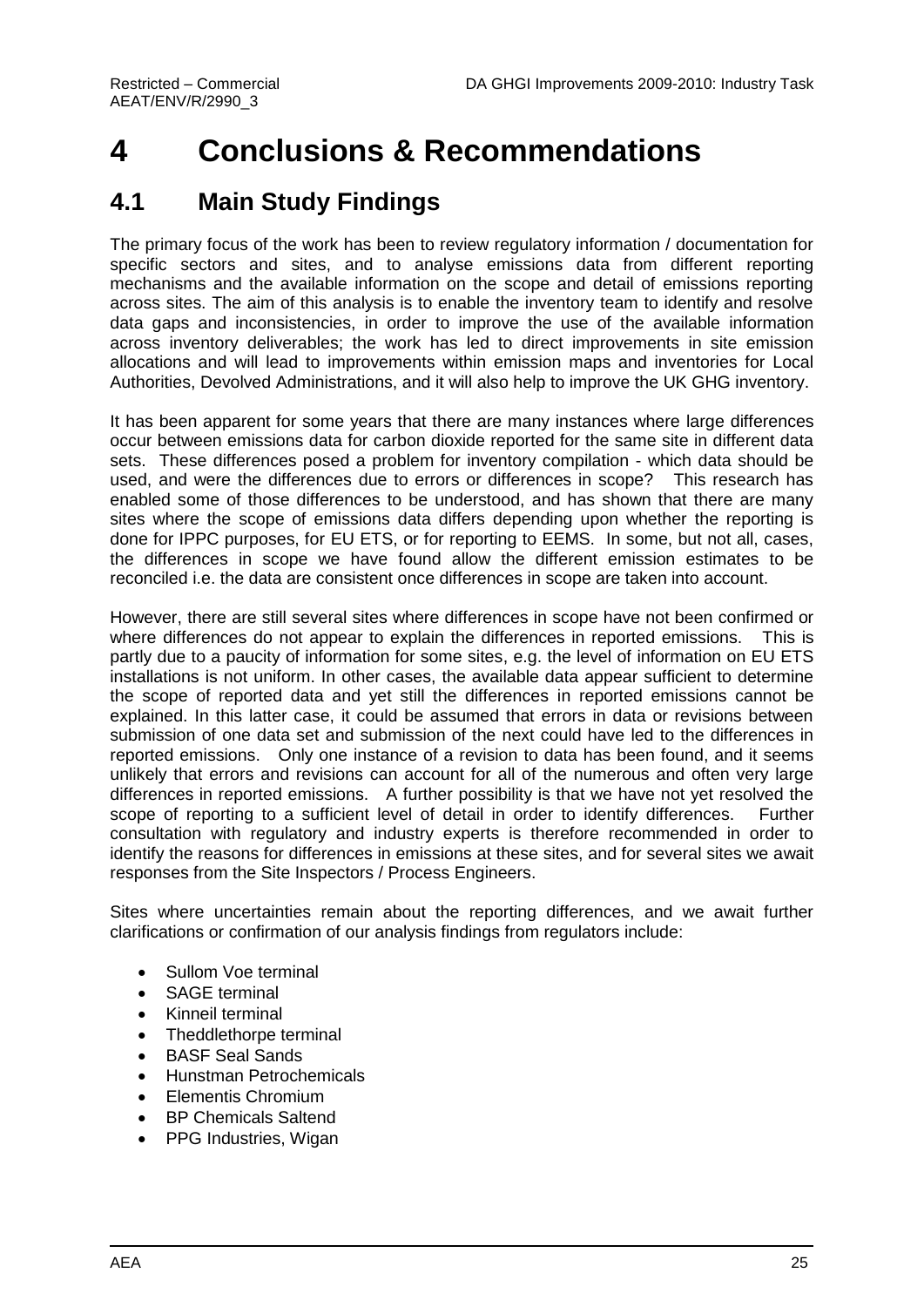DA GHGI Improvements 2009-2010: Industry Task Restricted – Commercial

Sites where we have identified misallocations or data discrepancies within the NAEI point source work that have now been resolved include:

- BP Wytch Farm (duplicate entry)
- South Killingholme refinery (use EU ETS, UKPIA data)
- Stanlow refinery (division of emission sources to include chemical processes)
- Grangemouth refinery (source allocations, scope of Olefins plant emissions data)
- Interconnector Norwich (revise source allocation)
- Sullom Voe (revise source allocations for power and refinery sites)
- Seal Sands terminal (allocation of extra IPPC emissions to reboilers)
- Teesside Gas Plant (revise source allocation)
- Innogy Cogen Seal Sands (revise source allocation)
- Point of Ayr terminal (use EU ETS and IPPC data, not EEMS data)
- Tioxide Europe (revise source allocations for chemical and CHP sites)
- Ineos Silica (allocation of extra IPPC emissions to chemical driers etc)

For many other complex and high-emitting sites, the research has enabled a much needed detailed quality check of emissions data, such as the research conducted to resolve the emissions totals and allocations across the Grangemouth installation of power station, refinery and petrochemical manufacturing plant.

The research has provided an initial opportunity to address specific issues for key emission sectors in the DA and UK inventories, and there are a number of ongoing areas of consultation with Site Inspectors and Process Engineers that have not been completed in time for this report. These clarifications will be pursued by the inventory team over the coming months and resolved within the 2010 UK and DA GHGI compilation cycle. The tables below summarise the site-specific research activities, findings and future work:

| <b>DA</b> | <b>Site</b>   | <b>Research Summary</b>                           | <b>Further work</b> |
|-----------|---------------|---------------------------------------------------|---------------------|
| Scotland  | Grangemouth   | IPPC permits reviewed for all units.              | Review 2009 data.   |
|           |               | Data reporting issues all resolved, with improved |                     |
|           |               | understanding of scope of reporting<br>and        |                     |
|           |               | allocation of emissions.                          |                     |
| Scotland  | Dundee        | IPPC permit reviewed.                             | Review 2009 data.   |
|           |               | Data analysis - quality check.                    |                     |
| Wales     | Pembroke      | IPPC permit reviewed.                             | Review 2009 data.   |
|           |               | Data analysis - quality check.                    |                     |
| Wales     | Milford Haven | IPPC permit reviewed.                             | Review 2009 data.   |
|           |               | Data analysis - quality check.                    |                     |
| England   | Harwich       | IPPC permit reviewed.                             | Review 2009 data.   |
|           |               | Data analysis - quality check.                    |                     |
| England   | Stanlow       | IPPC permit reviewed. Site Inspector contacted.   | Review 2009 data.   |
|           |               | Data analysis resolved reporting issues, through  |                     |
|           |               | clarification of scope.                           |                     |
|           |               | Changes made to NAEI source allocation for        |                     |
|           |               | residual IPPC emissions.                          |                     |
| England   | South         | IPPC permit reviewed.                             | Review 2009 data.   |
|           | Killingholme  | Data analysis indicated that EUETS and UKPIA      |                     |
|           |               | data are consistent, IPPC data slightly higher.   |                     |
|           |               | NAEI data to use EUETS / UKPIA data.              |                     |
| England   | North Tees    | IPPC permit reviewed.                             | Review 2009 data.   |
|           |               | Data analysis indicated that EUETS and UKPIA      |                     |
|           |               | data are consistent, IPPC data slightly lower -   |                     |
|           |               | suspect under-report.                             |                     |
|           |               | NAEI data to use EUETS / UKPIA data.              |                     |

#### *Table 4.1.1. Summary of Refinery Research Findings*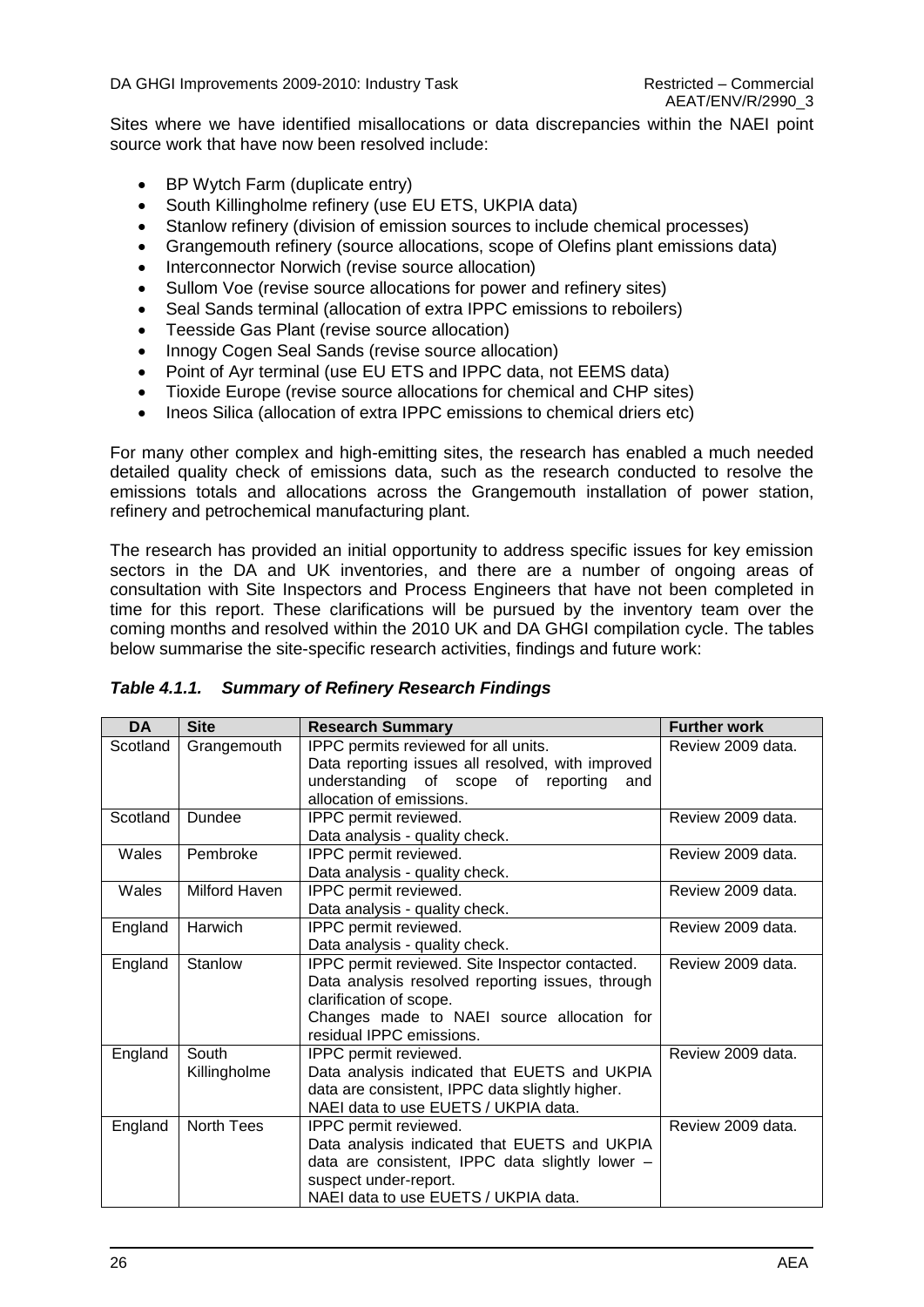AEAT/ENV/R/2990\_3

| DA      | <b>Site</b>  | <b>Research Summary</b>        | <b>Further work</b> |
|---------|--------------|--------------------------------|---------------------|
| England | Coryton      | IPPC permit reviewed.          | Review 2009 data.   |
|         |              | Data analysis - quality check. |                     |
| England | Fawley       | IPPC permit reviewed.          | Review 2009 data.   |
|         |              | Data analysis - quality check. |                     |
| England | Killingholme | IPPC permit reviewed.          | Review 2009 data.   |
|         |              | Data analysis - quality check. |                     |

#### *Table 4.1.2. Summary of Oil and Gas Terminal Research Findings*

| <b>Site</b><br><b>DA</b><br><b>Research Summary</b>                                       | <b>Further work</b>            |
|-------------------------------------------------------------------------------------------|--------------------------------|
| Scotland<br>IPPC permit reviewed.<br>Flotta                                               | Review 2009 data.              |
| Data analysis shows good consistency, with                                                |                                |
| some evidence of small differences in EFs.                                                |                                |
| Scope of reporting confirmed, and allocation of                                           |                                |
| emissions to source in NAEI resolved.                                                     |                                |
| Kinneil<br>Scotland<br><b>IPPC</b> permit reviewed and Process Engineer                   | Awaiting clarification         |
| contacted.                                                                                | from site<br>Process           |
| Data analysis indicates inconsistencies, approx                                           | Engineer.                      |
| 0.2% of Scotland total emissions. Uncertain                                               |                                |
| scope differences between EEMS and EUETS.                                                 |                                |
| Cowdenbeath<br>Scotland<br>IPPC permit reviewed.                                          | Review 2009 data.              |
| Data analysis shows good consistency, with                                                |                                |
| some evidence of small differences in EFs.                                                |                                |
| Scope of reporting confirmed, and allocation of                                           |                                |
| emissions to source in NAEI resolved.                                                     |                                |
| Scotland<br>Shell St Fergus<br>IPPC permit reviewed.                                      | Review 2009 data.              |
| analysis<br>shows<br>consistency.<br>Data<br>good                                         |                                |
| Reviewed assumptions<br>regarding<br>reporting                                            |                                |
| scope under different mechanisms.                                                         |                                |
| Scotland<br><b>SAGE</b><br>IPPC permit reviewed and Process Engineer                      | Awaiting clarification         |
| contacted.                                                                                | from<br>site<br><b>Process</b> |
| Data analysis indicates inconsistencies, approx                                           | Engineer.                      |
| 0.5% of Scotland total emissions. Uncertain                                               |                                |
| scope differences between EEMS and IPPC,                                                  |                                |
| with inconsistent timeseries of $CO2$ emissions                                           |                                |
| within SPRI that requires clarification with SEPA.                                        |                                |
| <b>Total St Fergus</b><br>IPPC permit reviewed.<br>Scotland                               |                                |
|                                                                                           | Review 2009 data.              |
| Data analysis shows good consistency, with                                                |                                |
| some evidence of small differences in EFs.                                                |                                |
| Scope of reporting confirmed, and allocation of                                           |                                |
| emissions to source in NAEI resolved.                                                     |                                |
| Sullom Voe<br>Scotland<br>IPPC permit reviewed and Process Engineer                       | Awaiting clarification         |
| contacted.                                                                                | from site<br><b>Process</b>    |
| Data analysis indicates inconsistencies, approx                                           | Engineer.                      |
| 0.5% of Scotland total emissions. Uncertain                                               |                                |
| scope differences between EEMS and IPPC,                                                  |                                |
| with inconsistent timeseries of $CO2$ emissions                                           |                                |
| within SPRI that requires clarification with SEPA.                                        |                                |
| Source allocations in NAEI revised for the power                                          |                                |
| station and oil refinery sites.                                                           |                                |
| Point of Ayr<br>IPPC permit reviewed.<br>Wales                                            | Review 2009 data.              |
| Data analysis shows good consistency, except                                              |                                |
| slightly low EEMS data in 2008.                                                           |                                |
| Scope of reporting confirmed. Allocation of                                               |                                |
| emissions to source in NAEI resolved. 2008 data                                           |                                |
| in NAEI to use the EUETS data, not EEMS.<br>England<br>Easington<br>IPPC permit reviewed. | Review 2009 data.              |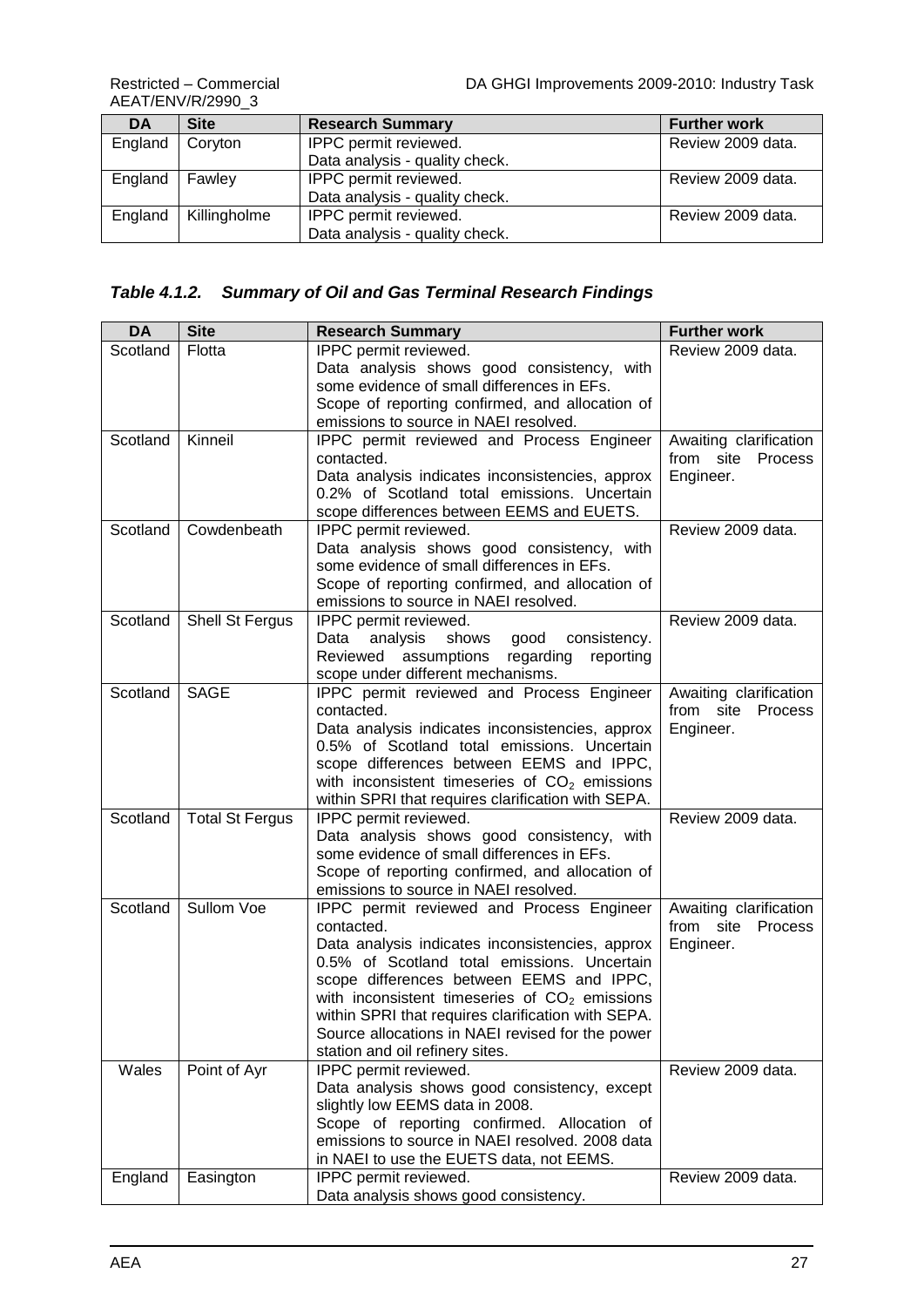| <b>DA</b> | <b>Site</b>          | <b>Research Summary</b>                                                                  | <b>Further work</b>          |
|-----------|----------------------|------------------------------------------------------------------------------------------|------------------------------|
|           |                      | Scope of reporting confirmed, and allocation of<br>emissions to source in NAEI resolved. |                              |
| England   | Barrow               | IPPC permit reviewed.                                                                    | Review 2009 data.            |
|           |                      | Data analysis shows good consistency.                                                    |                              |
|           |                      | Scope of reporting confirmed, and allocation of<br>emissions to source in NAEI resolved. |                              |
| England   | Wytch Farm           | IPPC permit reviewed.                                                                    | Review 2009 data.            |
|           |                      | Data analysis shows good consistency, except                                             |                              |
|           |                      | suspected IPPC under-report in 2007.                                                     |                              |
|           |                      | Scope of reporting confirmed, and allocation of                                          |                              |
|           |                      | emissions to source in NAEI resolved.                                                    |                              |
|           |                      | Duplicate entry in NAEI database removed.                                                |                              |
| England   | <b>CATS</b>          | IPPC permit reviewed.                                                                    | Review 2009 data.            |
|           |                      | Data analysis shows good consistency.                                                    |                              |
|           |                      | Scope of reporting confirmed, and allocation of<br>emissions to source in NAEI resolved. |                              |
| England   | Theddlethorpe        | IPPC permit reviewed. Site Inspector contacted.                                          | Awaiting<br>feedback         |
|           |                      | Data analysis shows good consistency, with                                               | from Site Inspector          |
|           |                      | IPPC slightly higher than EEMS and EUETS.                                                | clarify<br><b>IPPC</b><br>to |
|           |                      | Scope of reporting confirmed, and allocation of                                          | scope. Review 2009           |
|           |                      | emissions to source in NAEI resolved.                                                    | data.                        |
| England   | Seal Sands           | IPPC permit reviewed. Site Inspector contacted.                                          | Review 2009 data.            |
|           |                      | Data analysis shows good consistency, except                                             |                              |
|           |                      | higher emissions in IPPC - scope confirmed by                                            |                              |
|           |                      | Site Inspector. Allocation of emissions to source<br>in NAEI resolved.                   |                              |
| England   | <b>Shell Bacton</b>  | IPPC permit reviewed.                                                                    | Review 2009 data.            |
|           |                      | analysis<br>shows<br>consistency.<br>Data<br>good                                        |                              |
|           |                      | Reviewed<br>assumptions<br>regarding<br>reporting                                        |                              |
|           |                      | scope under different mechanisms.                                                        |                              |
| England   | Dimlington           | IPPC permit reviewed.<br>analysis<br>consistency.<br>Data<br>shows                       | Review 2009 data.            |
|           |                      | good<br>regarding<br>Reviewed assumptions<br>reporting                                   |                              |
|           |                      | scope under different mechanisms.                                                        |                              |
| England   | <b>Tullow Bacton</b> | IPPC permit reviewed.                                                                    | Review 2009 data.            |
|           |                      | Data analysis shows good consistency.                                                    |                              |
|           |                      | Scope of reporting confirmed, and allocation of                                          |                              |
|           |                      | emissions to source in NAEI resolved.                                                    |                              |

#### *Table 4.1.3. Summary of Chemical Site Research Findings*

| <b>DA</b> | <b>Site</b>                       | <b>Research Summary</b>                                                                                                                                                                                                                               | <b>Further work</b>                                                                        |
|-----------|-----------------------------------|-------------------------------------------------------------------------------------------------------------------------------------------------------------------------------------------------------------------------------------------------------|--------------------------------------------------------------------------------------------|
| England   | <b>BP Chemicals</b>               | IPPC permit reviewed. Site Inspector contacted.<br>Reviewed assumptions regarding reporting<br>under different mechanisms and<br>scope<br>allocation of IPPC "residual" emissions.                                                                    | Awaiting<br>response<br>from Site Inspector to<br>clarify IPPC scope.<br>Review 2009 data. |
| England   | Hunstman<br><b>Petrochemicals</b> | IPPC permit reviewed. Site Inspector contacted.<br>Reviewed assumptions regarding reporting<br>under different mechanisms and<br>scope<br>allocation of IPPC "residual" emissions.                                                                    | Awaiting response<br>from Site Inspector to<br>clarify IPPC scope.<br>Review 2009 data.    |
| England   | <b>BASF</b>                       | IPPC permit reviewed. Site Inspector contacted<br>and has provided initial feedback to clarify<br>scope of reporting. Reviewed assumptions<br>regarding reporting scope under different<br>mechanisms and allocation of IPPC "residual"<br>emissions. | Follow-up with Site<br>Inspector. Review<br>2009 data.                                     |
| England   | <b>Ineos Silicas</b>              | IPPC permit reviewed. Site Inspector contacted<br>and has provided initial feedback to clarify                                                                                                                                                        | Review 2009 data.                                                                          |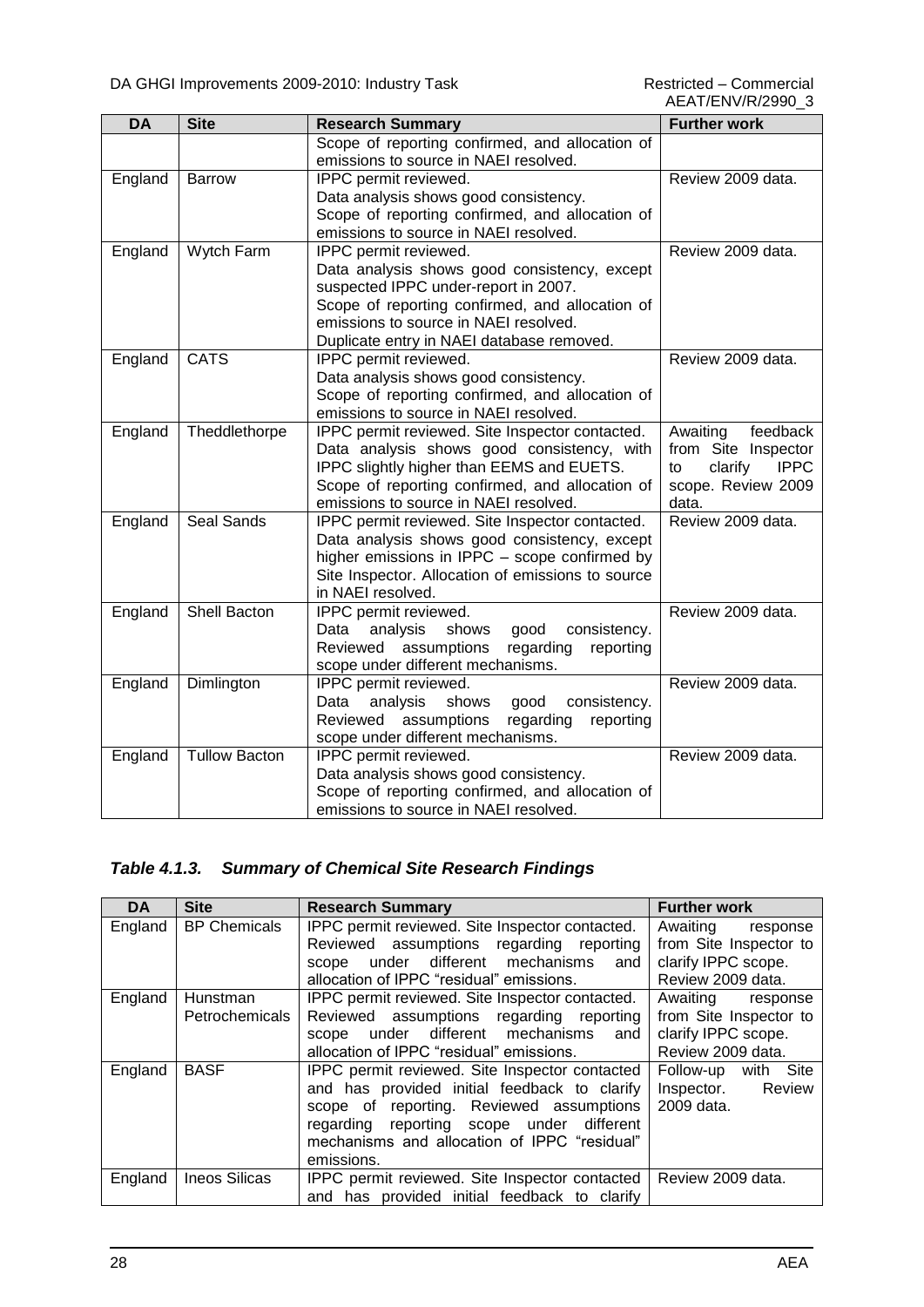AEAT/ENV/R/2990\_3

| <b>DA</b> | <b>Site</b> | <b>Research Summary</b>                                                                                                                                                                                                                               | <b>Further work</b>                                                                        |
|-----------|-------------|-------------------------------------------------------------------------------------------------------------------------------------------------------------------------------------------------------------------------------------------------------|--------------------------------------------------------------------------------------------|
|           |             | scope of reporting. Reviewed assumptions<br>regarding reporting scope under different<br>mechanisms and allocation of IPPC "residual"<br>emissions.                                                                                                   |                                                                                            |
| England   | Elementis   | IPPC permit reviewed. Site Inspector contacted<br>and has provided initial feedback to clarify<br>scope of reporting. Reviewed assumptions<br>regarding reporting scope under different<br>mechanisms and allocation of IPPC "residual"<br>emissions. | Review 2009 data.                                                                          |
| England   | <b>PPG</b>  | IPPC permit reviewed. Site Inspector contacted.<br>Reviewed assumptions regarding reporting<br>under different mechanisms and<br>scope<br>allocation of IPPC "residual" emissions.                                                                    | Awaiting<br>response<br>from Site Inspector to<br>clarify IPPC scope.<br>Review 2009 data. |

### <span id="page-34-0"></span>**4.2 Additional Benefits of the Research**

In addition to meeting the primary objectives noted above, this research has enabled the NAEI/GHGI team to access resources of information that are useful across a range of emissions mapping, inventory and modelling improvement programmes, including:

#### **4.2.1 IPPC Information Resource**

The NAEI team now has access to a more up to date resource of site information for highemitting sites across the UK, not only within the key target sectors of oil & gas, refineries and petrochemicals, but also for ALL IPPC and EU ETS sites in Northern Ireland, plus a number of specific chemical sites in England and Wales. These documents are an extremely useful resource for the ongoing work to improve the UK emission inventories, through providing an up to date understanding of plant design, fuel use, abatement options and so on. Not all of the documents have been reviewed in full within this research project, due to time and resource limitations. The documents will provide useful evidence for analysing the scope of IPPC reporting to respond to UNFCCC and EUMM enquiries; for example, the permits describe where on-site industrial waste water treatment works are included in the permit scope and hence the PI/SPRI/ISR emission estimates are required to include emissions from that source within the installation total.

#### **4.2.2 Stack Parameters: Pollution Climate Mapping**

Stack parameters for many of the high priority sites have been obtained through review of available IPPC application documentation. This information is being used to update the UK stack database to improve the Pollution Climate Mapping work undertaken on behalf of DECC and Defra.

#### **4.2.3 Landfill Design Information**

Updated information (from consultations with regulators during site visits) on details of landfill design and application of methane capture and oxidation (e.g. flaring, gas engines) has been collected to augment the research to revise the landfill emission mapping grids by the AEA emissions mapping team.

#### **4.2.4 Upstream Oil, Upstream Gas**

The allocation of sites to "oil" or "gas" industries separately has been agreed in consultation with the DECC regulators of EEMS. This now enables the NAEI team to prepare for the improvements required by the IPCC 2006 Guidelines on national inventory reporting, and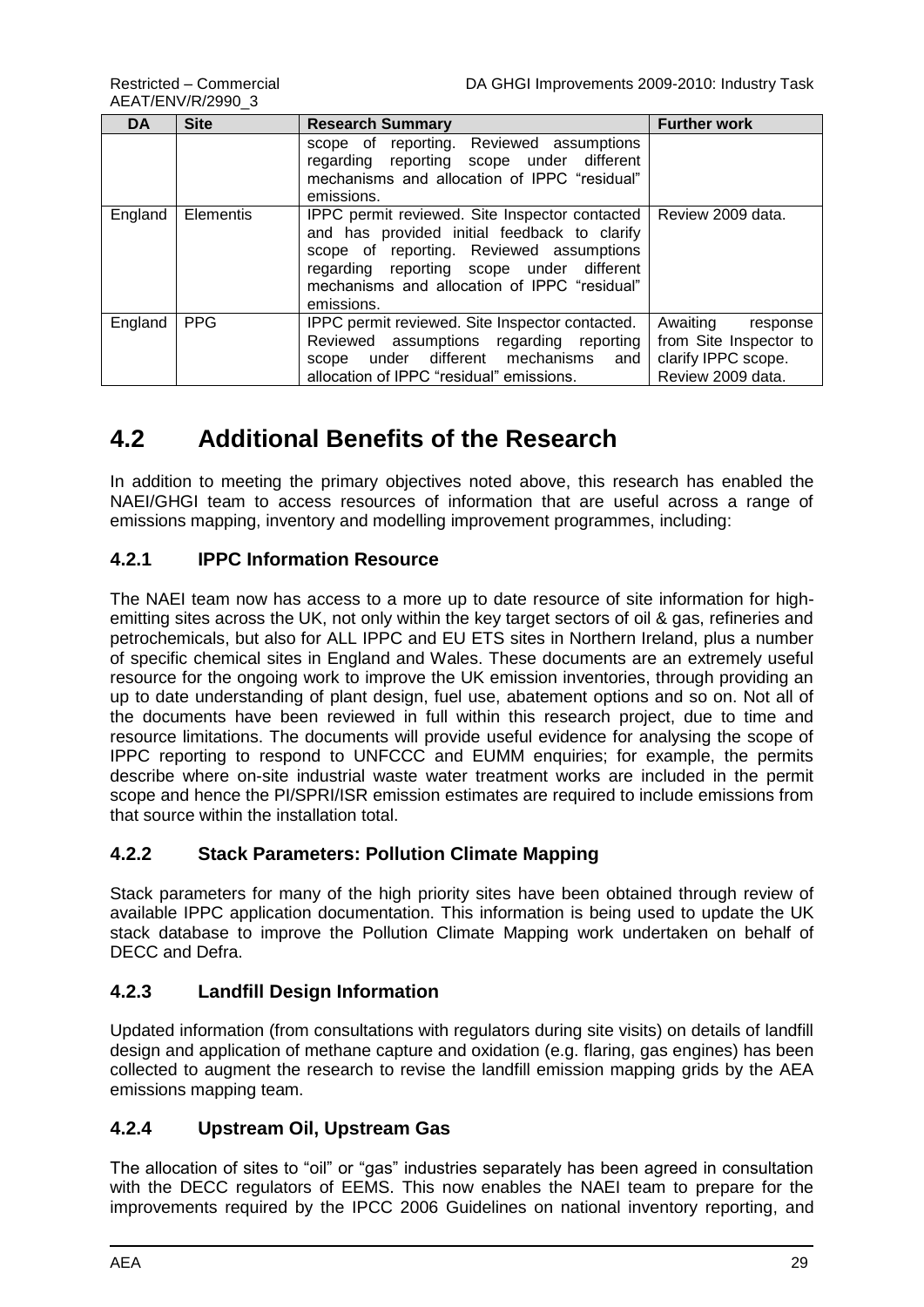also to review and improve End User emission inventory data and methodologies. The site allocations are provided in the Table A1 in Appendix 1, whilst the analysis of the division of  $2008$  CO<sub>2</sub> emissions between upstream oil and upstream gas are provided in Table A2 in Appendix 1.

### <span id="page-35-0"></span>**4.3 Recommendations**

#### **4.3.1 Annual process to prioritise and obtain site-specific data and regulatory information**

The research team has found that site information and data availability between agencies and regions within agencies is somewhat variable. We understand that the Environment Agency is implementing a new data access system for all EPR information, but that is not available yet and hence contact with local area offices has been necessary to acquire information. Several of the IPPC permits were available electronically from a database called the Permit Administration System (PAS), whilst others were not. The SEPA PPC Registry system is managed through a small number of regional offices, with some permits available electronically and others scanned or photocopied for the purposes of this research. In Northern Ireland, all site information was accessed via a central registry in Belfast.

The study team managed to acquire all of the key IPPC information for priority sites, although the process was quite resource-intensive. The focus on oil and gas, refinery and petrochemical sites, which are often co-located on a small number of coastal sites, enabled the data gathering from local offices to be a reasonably cost-effective option; for example, in Scotland all of the sites were accessed via the Edinburgh, Aberdeen or Dingwall SEPA offices. For research on other industrial sectors this is unlikely to be the case. The development of a centralised system of access to electronic IPPC permits in Scotland would enable such research to be conducted more quickly and efficiently, but this would require the provision of resources to SEPA to enable system development and maintenance.

 $\triangleright$  It is recommended that an annual process of prioritising sites and requesting IPPC / EPR permit and application information be conducted as part of the NAEI programme, to gradually build up access to up to date IPPC / EPR permit information.

#### **4.3.2 Data Supply Agreements**

The difficulty in obtaining site-specific information from some sources has highlighted the need for Data Supply Agreements to be established with environmental regulators of IPPC and EU ETS in order that the UK GHGI compilation team can access permits and data more readily in future. In particular, access to the Environment Agency"s (IPPC) Permit Administration System (or its replacement system which is under construction) and the DECC EU ETS site information from the National Allocation Plans would enable further improvements to research into energy and emissions data, which in turn would facilitate improved analysis of policy options, drawing upon site-specific information.

 $\triangleright$  It is recommended that these matters be taken forward through the arrangement of Data Supply Agreements between DECC and UK GHGI data providers, through the inventory improvement programme under the National Inventory Steering Committee.

#### **4.3.3 Future Access to EEMS Data from Onshore Oil & Gas Terminals**

Through this research, it is apparent that the EEMS data from oil & gas terminals is an incredibly useful dataset that provides a good degree of transparency as regards emission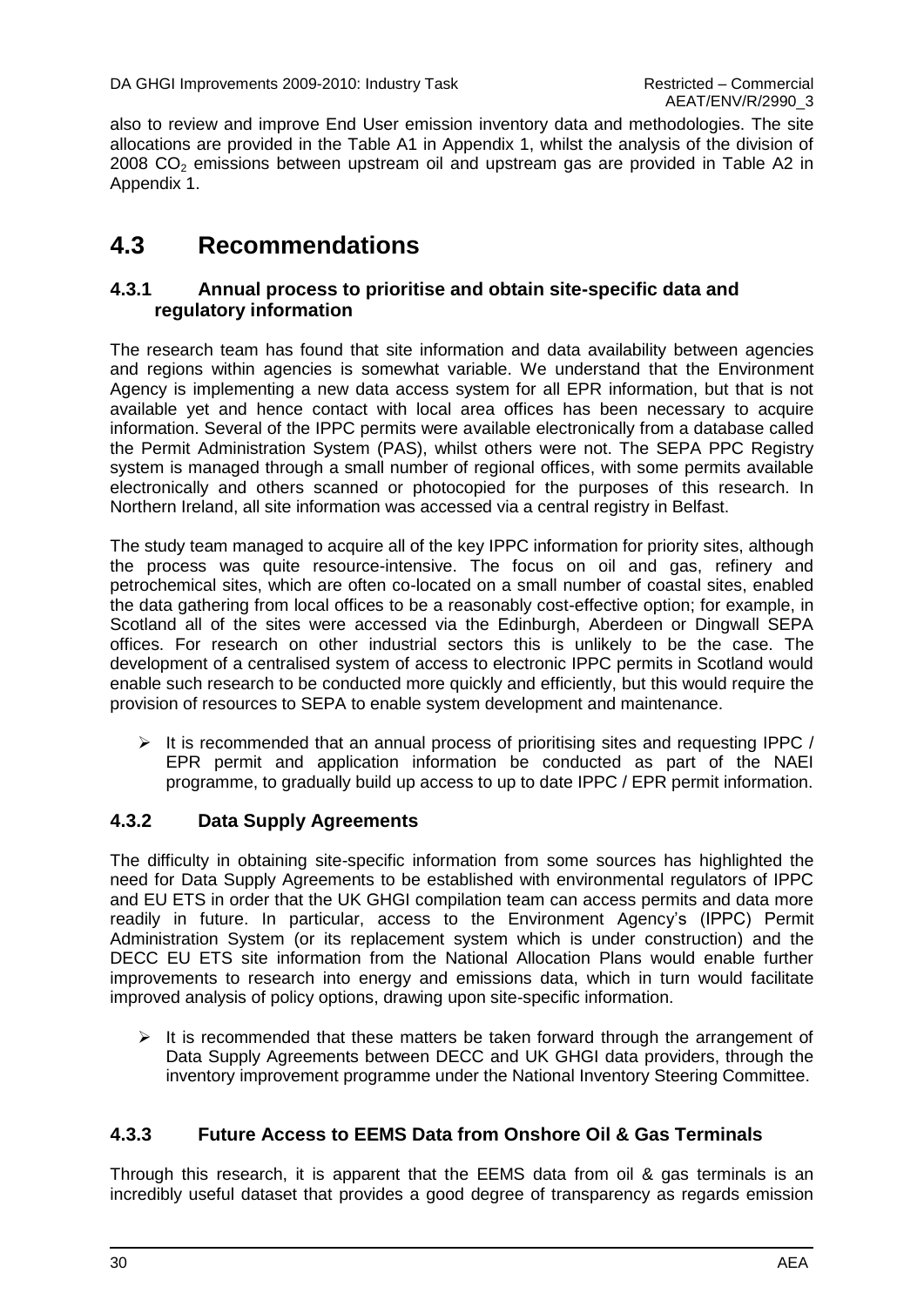sources for oil and gas terminal emissions. These are high-emitting sites, but there is no legal requirement for oil & gas terminals to report these data to DECC; it is our understanding that the EEMS data submissions by onshore installations are currently performed on a voluntary basis. The detail of the EEMS data makes it very useful from a policy perspective, as it provides transparency regarding which activities / emission sources on site are priorities for working with industry to mitigate emissions. There is a risk that industry may cease to provide the data to DECC, due to the duplication of reporting under IPPC (mandatory) and EEMS (voluntary).

 $\triangleright$  It is recommended that the EEMS reporting arrangements for onshore oil and gas terminals be reviewed. The future provision of the detailed EEMS data could be secured through implementation of a Data Supply Agreements between DECC and the terminal operators, as part of the inventory improvement programme under the National Inventory Steering Committee.

#### **4.3.4 Review of EU ETS Phase III data on Chemicals Sector**

From 2012, the EU ETS Phase III scope will be extended to include new activities, and there will be a need to review the available data for specific sources to improve the UK and DA GHGI. One key example is that of flaring on chemical production sites; this research has indicated that several of the chemical sites where the IPPC emissions data are higher than those from the EU ETS exhibit potentially high  $CO<sub>2</sub>$  emissions from flaring of off-gases, waste solvents and other process effluents. These emission sources are estimated within the UK and DA GHG inventories, but the estimates are based on limited industry information and the EU ETS data will be an important new dataset to improve those national, regional and local estimates.

The improvement of these estimates may be possible in advance of the EU ETS Phase III data reporting (in 2013) were the Inventory Agency granted access to the Phase III National Allocation Plan documentation.

[Note that currently within point source emission estimates, where the IPPC data include estimates of these sources the data WILL be included in the AEA database, but may not be allocated to the correct source.]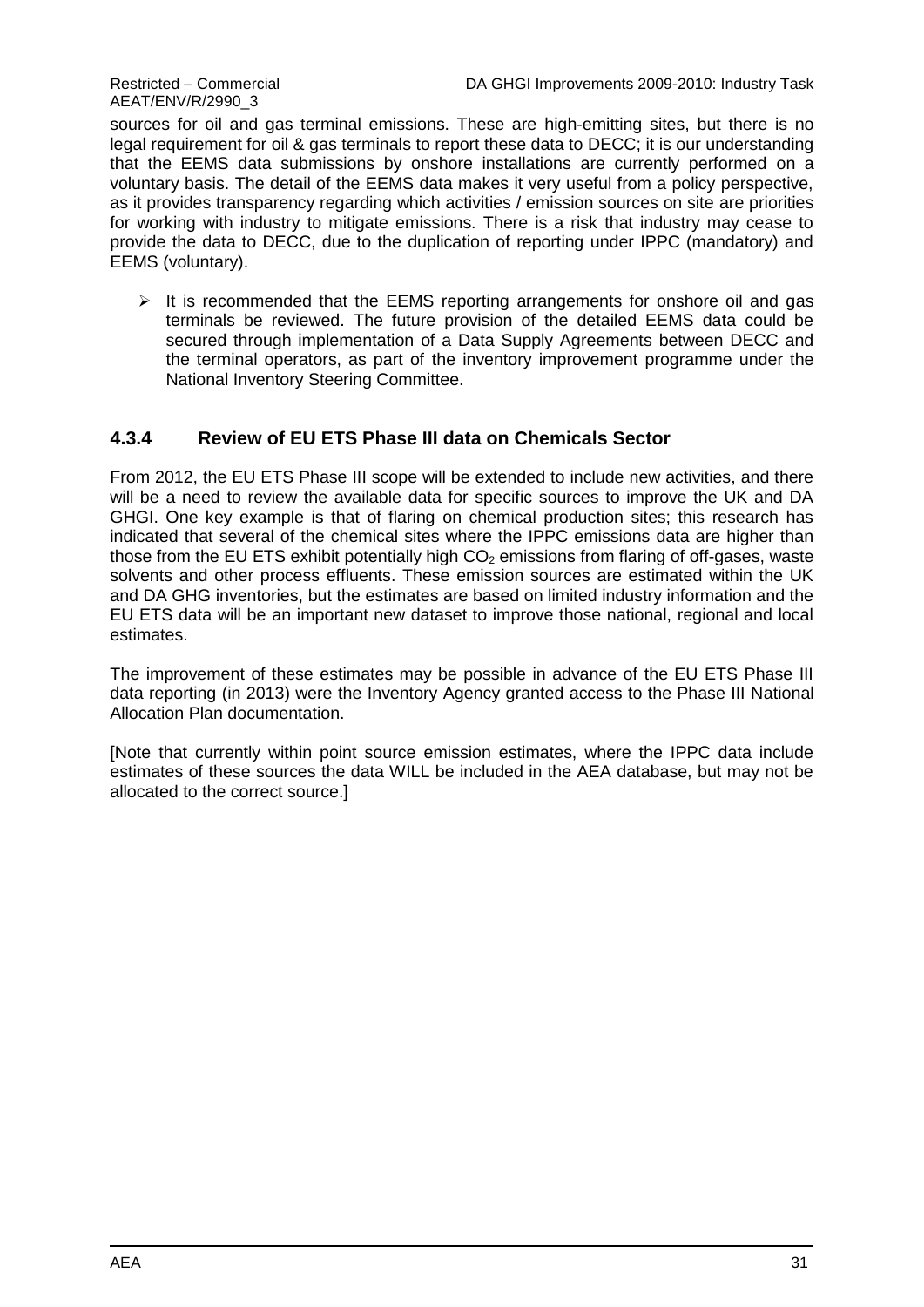## <span id="page-37-0"></span>**5 Acknowledgements**

The study team would like to acknowledge the significant assistance from many of the IPPC, EU ETS and EEMS environmental regulatory teams and industry contacts for their help in delivering this research, especially:

- David Drake, Steph Hilton, Howard Stuttard, Alex Hole, Alice Skinner and Roy Caughlin of the Environment Agency of England and Wales;
- Hugh McGinn, David Bell, Sandy Truesdale and Phelim Sands of the NIEA;
- Don Mackay, Norman Donnelly and Bob Boyce of SEPA;
- The PPC Registry teams in numerous SEPA and Environment Agency offices, and Site Inspectors and Process Engineers for specific sites;
- Ian Furneaux of the DECC Oil & Gas team;
- Emilie Sinet of UK Oil and Gas.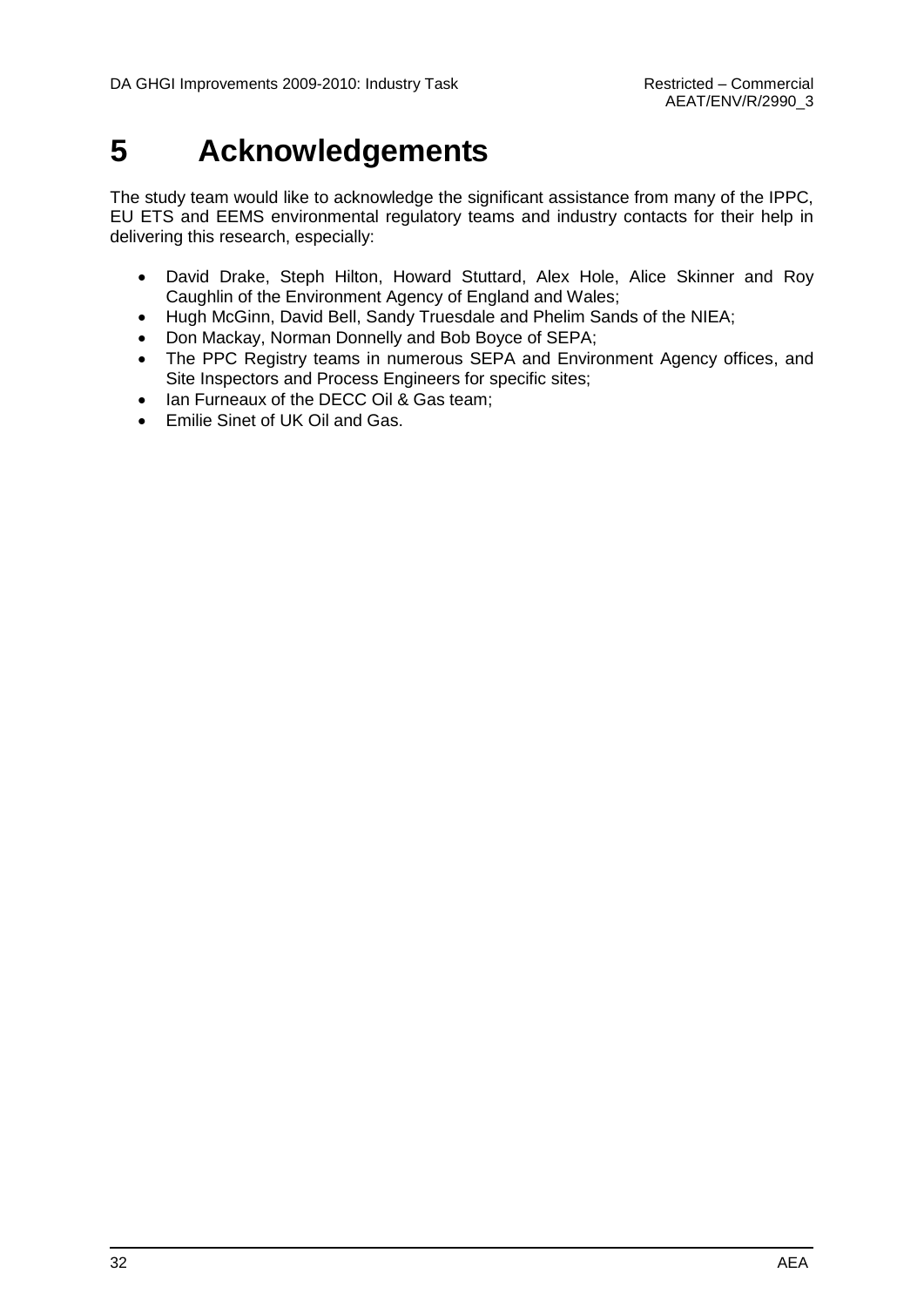## **Appendices**

Appendix 1: Oil and Gas Sites – Allocations and 2008 Emissions **Summary** 

Appendix 2: The Scope of EU ETS

Appendix 3: IPPC Site Information Summaries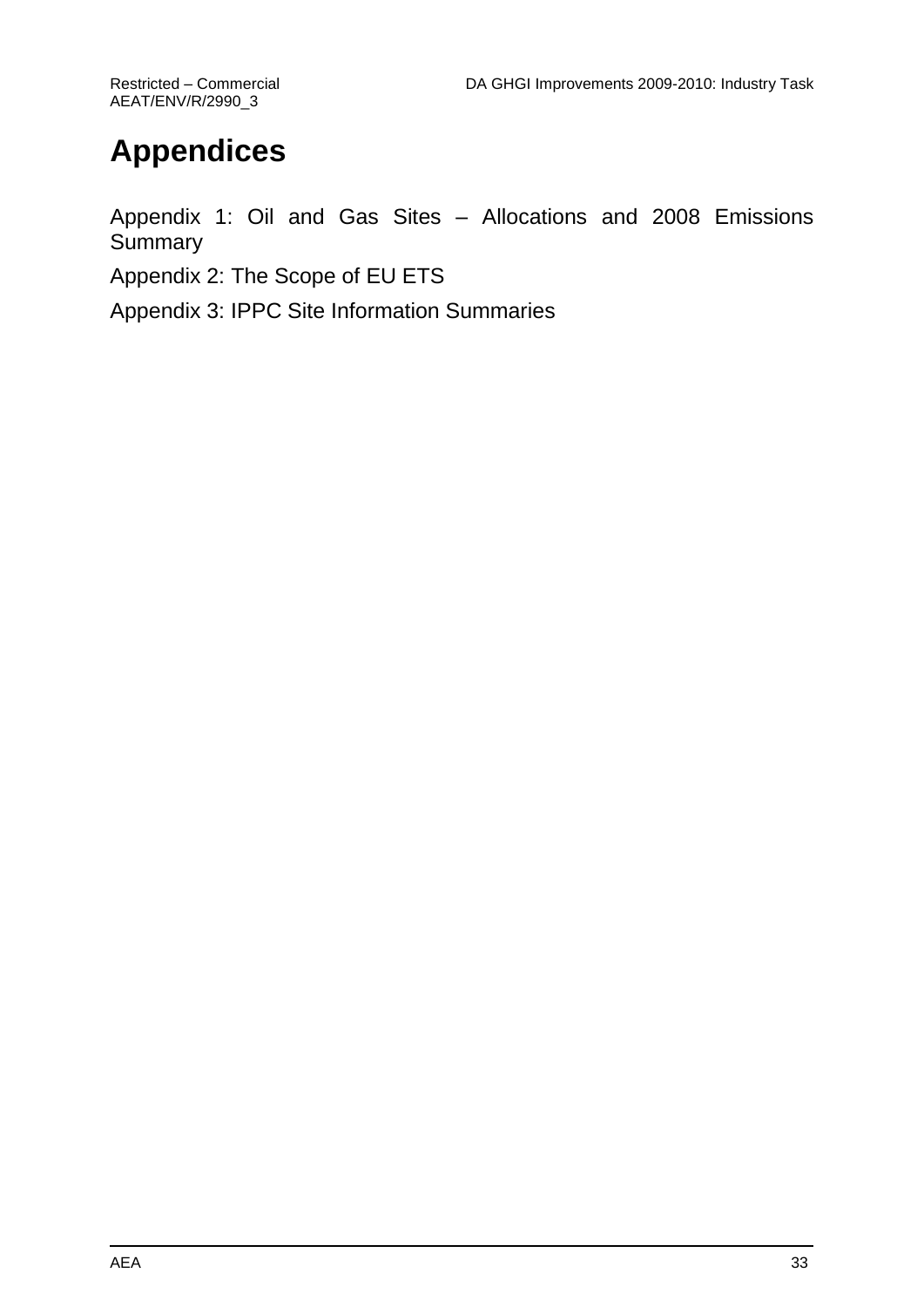## **Appendix 1**

## **Oil and Gas Sites: Allocations and 2008**

## **Emissions Summary**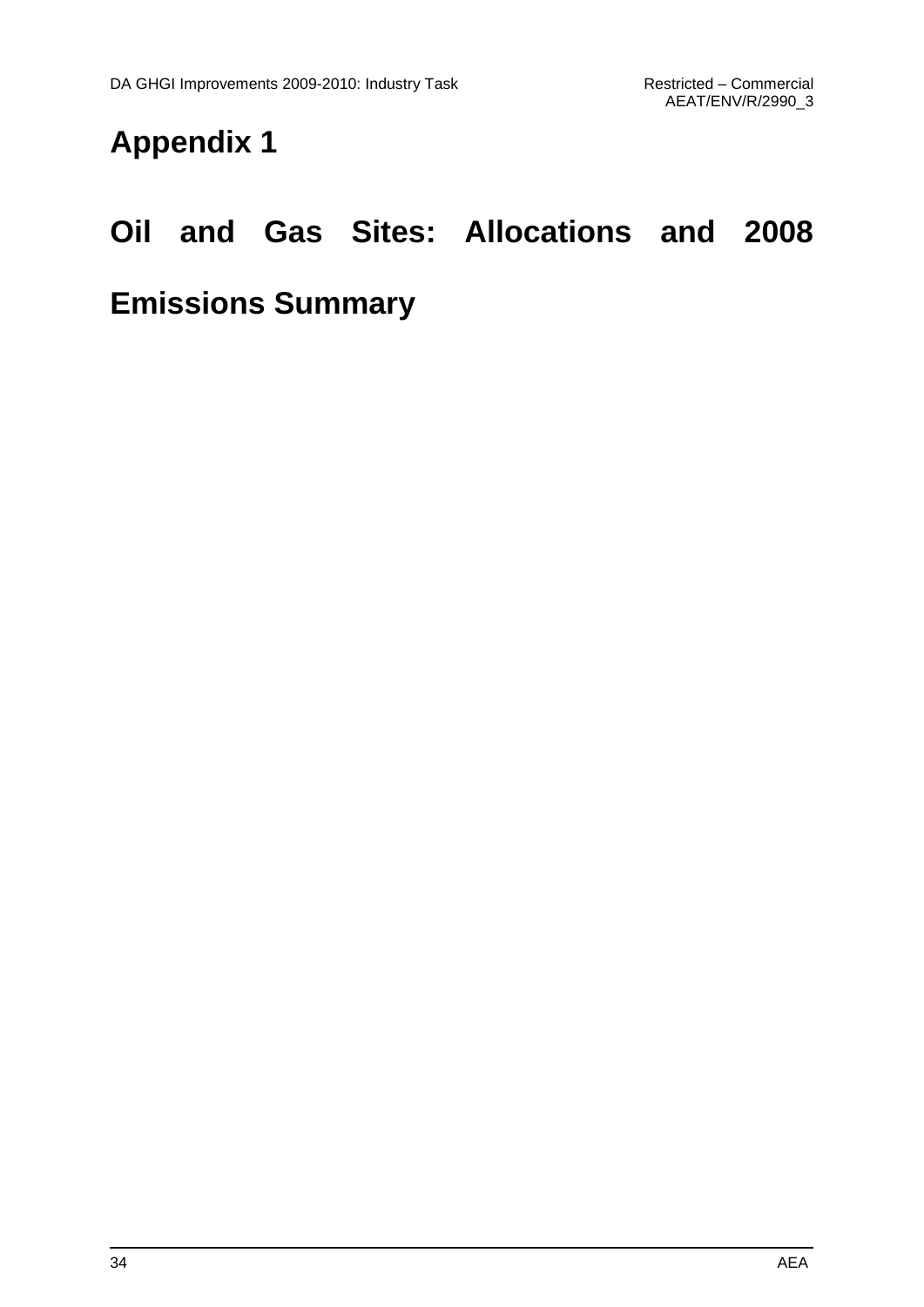#### Restricted – Commercial **DA GHGI Improvements 2009-2010: Industry Task** AEAT/ENV/R/2990\_3 **Table A1: Allocation of Oil and Gas Sites within EEMS**

|                                      | Gas, Light Crude or |                               | Gas, Light Crude or |
|--------------------------------------|---------------------|-------------------------------|---------------------|
| <b>Site</b>                          | <b>Heavy Crude</b>  | <b>Site</b>                   | <b>Heavy Crude</b>  |
| <b>Bacton Gas Terminal 1</b>         | Gas                 | <b>Andrew Platform</b>        | Light Crude         |
| <b>Bacton Gas Terminal 2</b>         | Gas                 | <b>Bruce PUQ Platform</b>     | Light Crude         |
| <b>Bacton Gas Terminal 3</b>         | Gas                 | Clair Phase 1 Platform        | <b>Heavy Crude</b>  |
| <b>Barrow North Terminal</b>         | Gas                 | Cleeton CPQ Platform          | Gas                 |
| <b>Barrow South Terminal</b>         | Gas                 | <b>Everest North Platform</b> | Light Crude         |
| <b>CATS</b>                          | Gas                 | Foinaven - FPSO Petrojarl     | Light Crude         |
| <b>Condensate Storage Facility</b>   | Gas                 | <b>Harding Platform</b>       | <b>Heavy Crude</b>  |
| Dimlington                           | Gas                 | <b>Hyde Platform</b>          | Gas                 |
| Easington Terminal 1                 | Gas                 | Lomond Platform               | Gas                 |
| <b>Flotta Terminal</b>               | Light Crude         | Magnus Platform               | Light Crude         |
| Frigg Terminal, St Fergus - Phase II | Gas                 | Marnock ETAP PDR Platform     | Light Crude         |
| Frigg Terminal, St Fergus - Phase II | Gas                 | Ravenspurn North CPP Platform | Gas                 |
| Miller Reception Facility, St Fergus | Gas                 | <b>Schiehallion FPSO</b>      | <b>Heavy Crude</b>  |
| Mossmorran                           | Gas                 | West Sole WA Main Platform    | Gas                 |
| Nigg                                 | <b>Heavy Crude</b>  | <b>Apollo Spirit</b>          | Gas                 |
| Point of Ayr Terminal                | Gas                 | Murchison Platform            | Light Crude         |
| SAGE - St Fergus                     | Gas                 | Ninian Central Platform       | Light Crude         |
| Seal Sands - Teeside                 | <b>Heavy Crude</b>  | Ninian Northern Platform      | Light Crude         |
| St Fergus - Shell                    | Gas                 | Ninian Southern Platform      | Light Crude         |
| <b>Hound Point</b>                   | Light Crude         | Petrojarl Banff               | Light Crude         |
| Sullom Voe                           | Light Crude         | <b>Tiffany Platform</b>       | Light Crude         |
| Theddlethorpe                        | Gas                 | Rough BD Platform             | Gas                 |
| Wytch Farm Gathering Station         | Light Crude         | Alba FSU                      | <b>Heavy Crude</b>  |
| AH001                                | Light Crude         | Alba Northern Platform        | <b>Heavy Crude</b>  |
| Fife FPSO - Uisge Gorm               | Light Crude         | Captain FPSO                  | <b>Heavy Crude</b>  |
| Guillemot West(Triton) FPSO          | Light Crude         | Captain WPPA                  | <b>Heavy Crude</b>  |
| Forties FA Platform                  | Light Crude         | <b>Erskine Platform</b>       | Gas                 |
| Forties FB Platform                  | Light Crude         | Jade Platform                 | Light Crude         |
| Forties FC Platform                  | Light Crude         | Judy Platform                 | Light Crude         |
| Forties FD Platform                  | Light Crude         | <b>LOGGS Platform Complex</b> | Gas                 |
| Armada Platform                      | Gas                 | MacCulloch FPSO               | Light Crude         |
| Douglas DA Platform                  | Light Crude         | Murdoch Platform Complex      | Gas                 |
| <b>Britannia Platform</b>            | Light Crude         | Viking B Platform Complex     | Gas                 |
| Amethyst A1D Platform                | Gas                 | Beryl A Platform              | Light Crude         |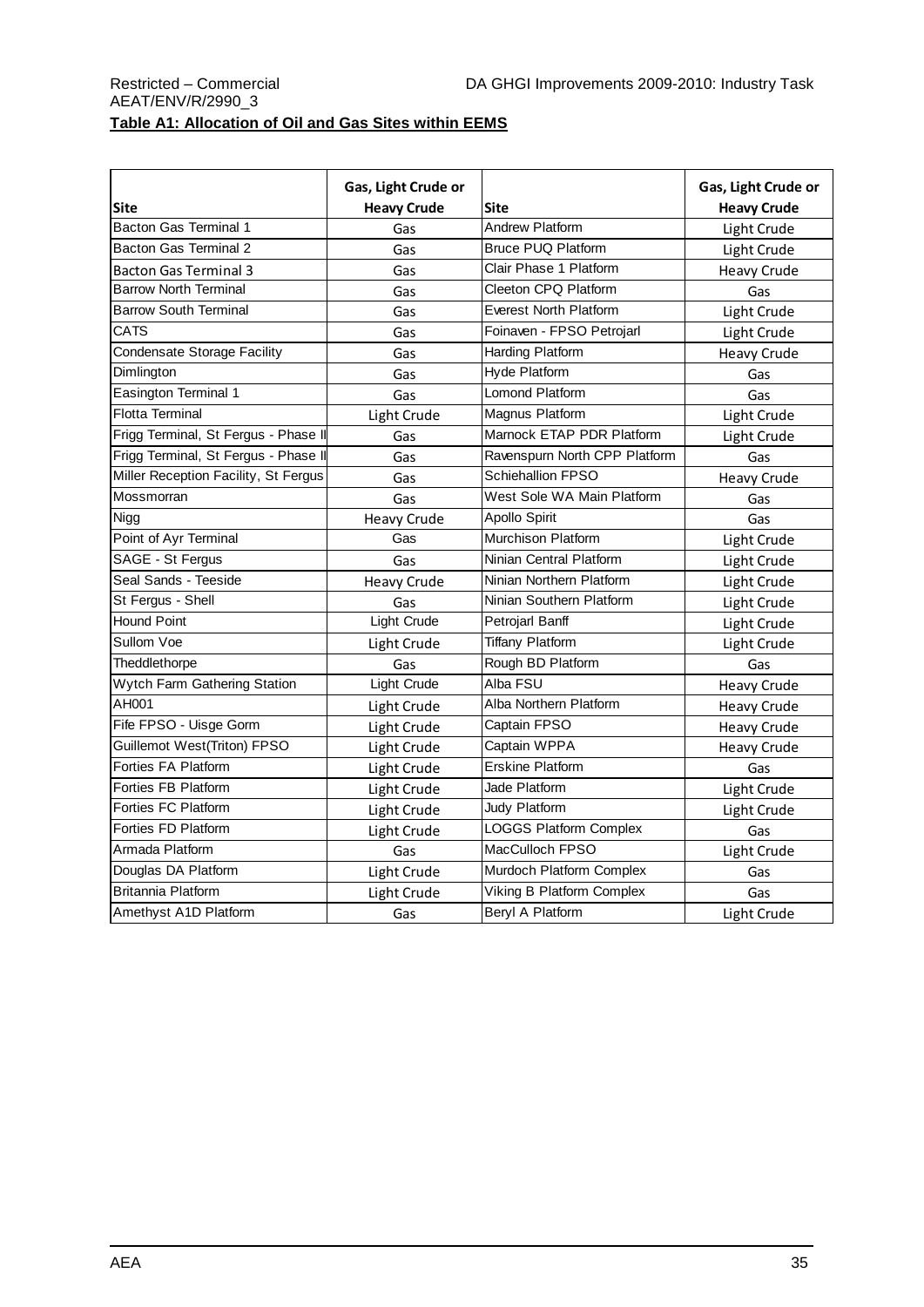#### **Table A1: Allocation of Oil and Gas Sites within EEMS: cont.**

|                                    | Gas, Light Crude or |                            | Gas, Light Crude   |
|------------------------------------|---------------------|----------------------------|--------------------|
| <b>Site</b>                        | <b>Heavy Crude</b>  | <b>Site</b>                | or Heavy Crude     |
| Beryl B Platform                   | Light Crude         | Goldeneye Platform         | Light Crude        |
| Dunlin A Platform                  | Light Crude         | Guillemot, Teal FPSO Anası | Light Crude        |
| Morecambe North Platform           | Gas                 | Leman AD1 Platform [SHEL   | Gas                |
| Morecambe South CPP1 Platform      | Gas                 | <b>Nelson Platform</b>     | Light Crude        |
| <b>Beatrice AP Platform</b>        | <b>Heavy Crude</b>  | Pierce FPSO (Haewene Brin  | Light Crude        |
| Heather A Platform                 | <b>Heavy Crude</b>  | Sean PP Platform           | Gas                |
| Thistle A Platform                 | Light Crude         | Shearwater C PUQ Platform  | Gas                |
| <b>Gryphon A Production Vessel</b> | <b>Heavy Crude</b>  | <b>Tern Platform</b>       | Light Crude        |
| Janice A                           | Light Crude         | Arbroath Platform          | Light Crude        |
| <b>Brae A Platform</b>             | Light Crude         | Auk A Platform             | Light Crude        |
| <b>Brae B Platform</b>             | Light Crude         | <b>Beatrice B Platform</b> | <b>Heavy Crude</b> |
| <b>Brae East Platform</b>          | Light Crude         | <b>Beatrice C Platform</b> | <b>Heavy Crude</b> |
| <b>Buzzard Production Platform</b> | Light Crude         | Buchan A Platform          | Light Crude        |
| Scott JD Platform                  | Light Crude         | Claymore A Platform        | <b>Heavy Crude</b> |
| <b>Balmoral FPV</b>                | <b>Heavy Crude</b>  | Clyde Platform             | Light Crude        |
| Inde AC Platform (PERENCO)         | Gas                 | Fulmar A Platform          | Light Crude        |
| Lancelot Platform                  | Gas                 | Montrose A Platform        | Light Crude        |
| Leman AC Platform [PERENCO]        | Gas                 | Piper B Platform           | Light Crude        |
| Pickerill B Platform               | Gas                 | Ross FPSO Bleo Holm        | Light Crude        |
| Thames AP Platform                 | Gas                 | Saltire A Platform         | Light Crude        |
| <b>Trent Platform</b>              | Gas                 | Tartan A Platform          | Light Crude        |
| Tyne Platform                      | Gas                 | Alwyn North NAB Platform   | Light Crude        |
| Cavendish                          | Gas                 | Dunbar Platform            | Light Crude        |
| Windermere Platform                | Gas                 | Elgin PUQ platform         | Light Crude        |
| <b>Brent A Platform</b>            | Light Crude         | Frigg MCP-01 Platform      | Gas                |
| <b>Brent B Platform</b>            | Light Crude         | Hewett 48/29 A Platform    | Gas                |
| Brent C Platform                   | Light Crude         | Hewett 48/29 B Platform    | Gas                |
| Brent D Platform                   | Light Crude         | Hewett 48/29 C Platform    | Gas                |
| <b>Clipper PT Platform</b>         | Gas                 | Hewett 52/5 A Platform     | Gas                |
| Cormorant A Platform               | Light Crude         | Chestnut Hummingbird FPS   | Light Crude        |
| Cormorant North Platform           | Light Crude         | Kittiwake A Platform       | Light Crude        |
| Curlew FPSO                        | Light Crude         | Chiswick Platform          | Gas                |
| <b>Eider Platform</b>              | Light Crude         | Markham ST-1 Platform      | Gas                |
| Gannet A Platform                  | Light Crude         |                            |                    |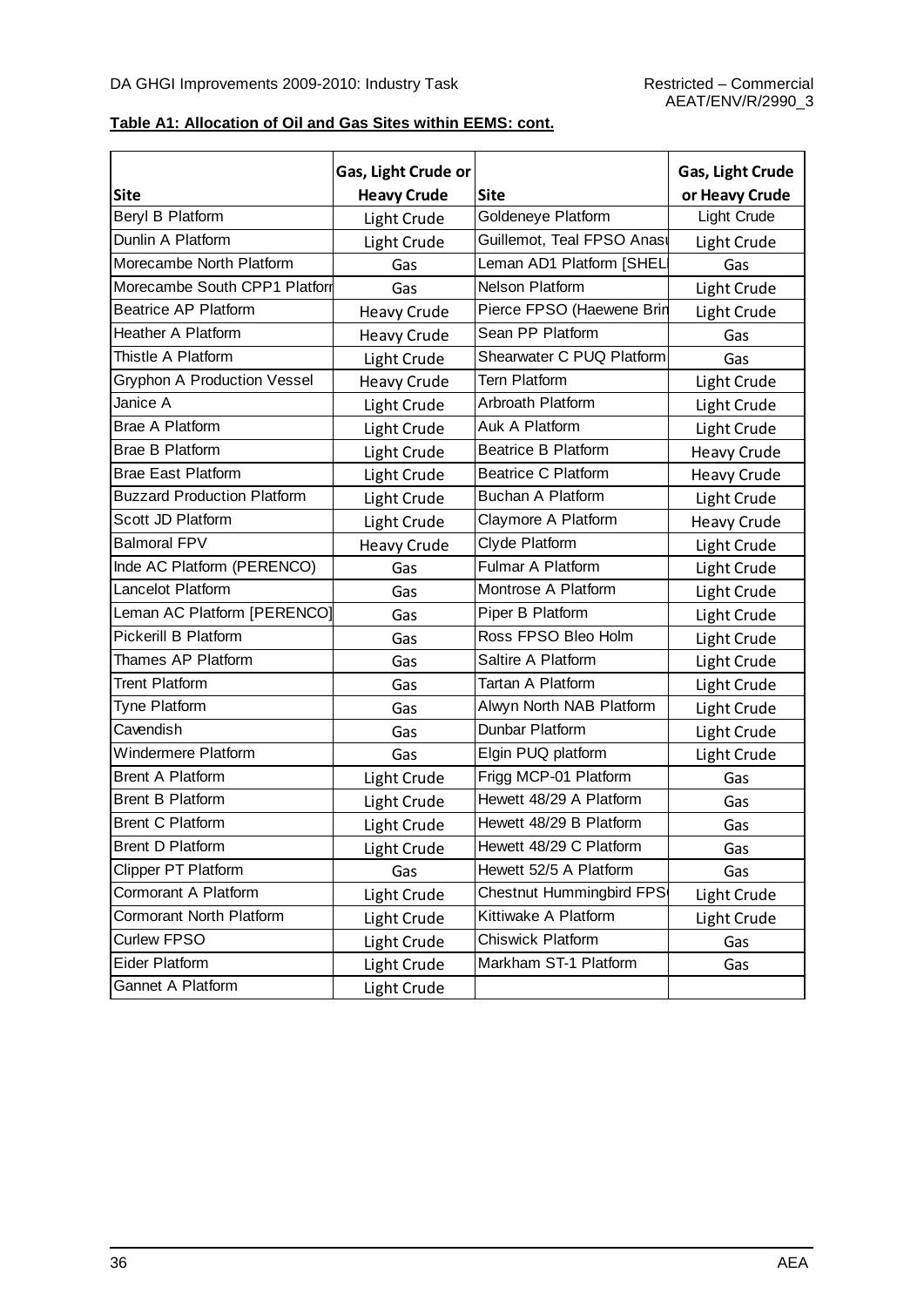#### **Table A2: 2008 CO<sup>2</sup> Emissions by Source, Upstream Gas and Upstream Oil Production**

| <b>Offshore Sites</b>     | Gas                          | Oil        | Gas           | Oil  |
|---------------------------|------------------------------|------------|---------------|------|
| 2008                      | $CO2$ (t)                    | $CO2$ (t)  | $\%$          | $\%$ |
| <b>Direct Process</b>     |                              | 330,842    | $0\%$         | 100% |
| Flaring                   | 129,043                      | 2,934,163  | 4%            | 96%  |
| <b>Fugitive Emissions</b> | 48                           | 251        | 16%           | 84%  |
| <b>Gas Consumption</b>    | 2,110,076                    | 8,769,698  | 19%           | 81%  |
| Gas Venting               | 66                           | 7,781      | 1%            | 99%  |
| Oil Loading               |                              | 1,437      | 0%            | 100% |
| <b>Other Gases</b>        |                              |            |               |      |
| Well Testing              | 31,599                       | 29,042     | 52%           | 48%  |
| Total                     | 2,270,832                    | 12,073,213 | 16%           | 84%  |
|                           |                              |            |               |      |
| <b>Onshore Sites</b>      | Gas                          | Oil        | Gas           | Oil  |
| 2008                      | $CO2$ (t)                    | $CO2$ (t)  | %             | $\%$ |
| <b>Direct Process</b>     | 342,300                      |            | 100%          | 0%   |
| Flaring                   | 129,761                      | 427,907    | 23%           | 77%  |
| <b>Fugitive Emissions</b> | 52                           | 43         | 55%           | 45%  |
| Gas Consumption           | 1,535,087                    | 1,059,216  | 59%           | 41%  |
| <b>Gas Venting</b>        | 106                          | 109        | 49%           | 51%  |
| Oil Loading               |                              |            |               |      |
| <b>Other Gases</b>        |                              |            |               |      |
| Storage Tanks             |                              |            |               |      |
| <b>Total</b>              | 2,007,307                    | 1,487,274  | 57%           | 43%  |
|                           |                              |            |               |      |
| <b>All Sites</b>          | Gas                          | Oil        | Gas           | Oil  |
| 2008                      | $CO2$ (t)                    | $CO2$ (t)  | $\frac{9}{6}$ | $\%$ |
| <b>Direct Process</b>     | 342,300                      | 330,842    | 51%           | 49%  |
| Flaring                   | 258,804                      | 3,362,070  | 7%            | 93%  |
| <b>Fugitive Emissions</b> | 100                          | 294        | 25%           | 75%  |
| Gas Consumption           | 3,645,163                    | 9,828,914  | 27%           | 73%  |
| Gas Venting               | 172                          | 7,890      | 2%            | 98%  |
| Oil Loading               | $\overline{\phantom{a}}$     | 1,437      | $0\%$         | 100% |
| <b>Other Gases</b>        | $\qquad \qquad \blacksquare$ |            |               |      |
| Storage Tanks             | 31,599                       | 29,042     | 52%           | 48%  |
| <b>Total</b>              | 4,278,139                    | 13,560,488 | 24%           | 76%  |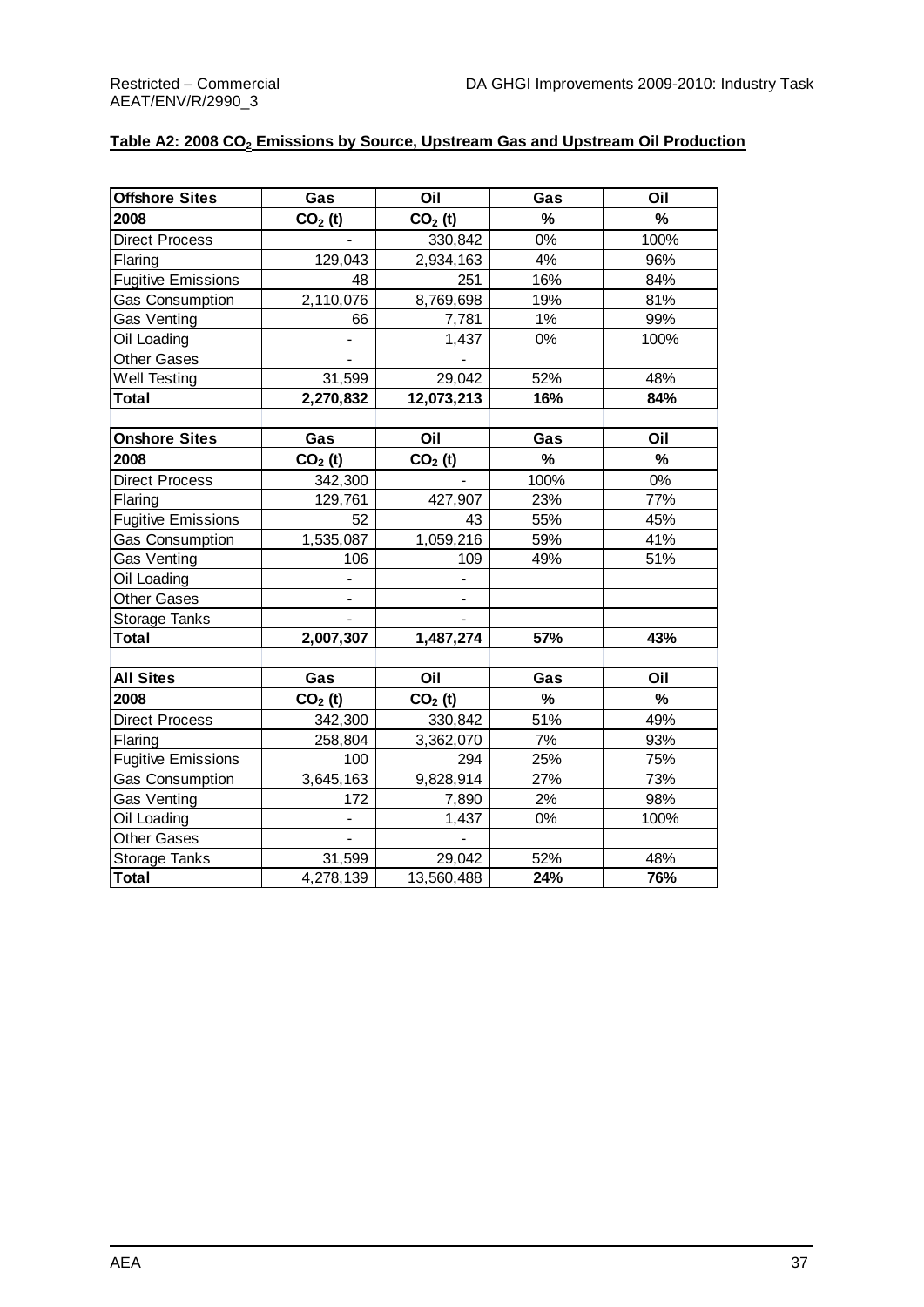## **Appendix 2**

## **The Scope of EU ETS**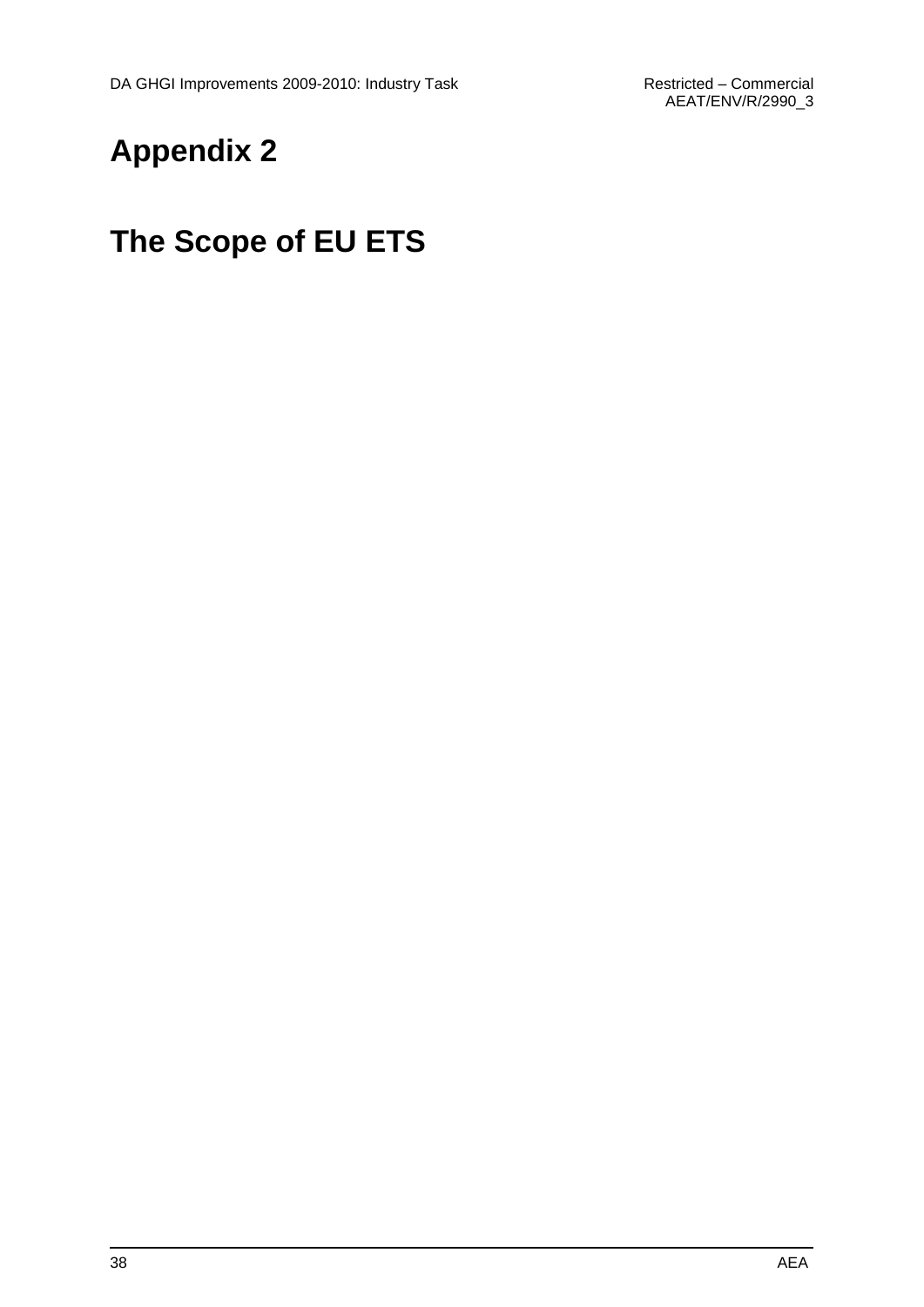### AEAT/ENV/R/2990\_3 **The Scope of EU ETS**

Under Phase I (2005-2007), activities covered by the EU ETS were listed in Schedule 1 of the Regulations and included:

- 1. Energy activities
- 2. Production and processing of ferrous metals
- 3. Mineral Industry
- 4. Timber and Paper Industries

For each of the activities listed in Schedule 1 of the Regulations, specific criteria and thresholds are outlined (see table below) to enable operators and regulators to identify whether each installation is covered by the scheme. In light of guidance from the European Commission in relation to the Phase II National Action Plans (NAPs), and in order to address any gaps that may have arisen in Phase I of the scheme, the UK Government decided to broaden the scope of the EU Emissions Trading Scheme in Phase II (2008-2012) to include:

- 5. Glass
- 6. Mineral Wool Production
- 7. Gypsum
- 8. Flaring from offshore oil and gas production
- 9. Petrochemical (Crackers)
- 10. Integrated steelworks
- 11. Carbon black

The Regulations include the provision for "Aggregation", where an operator undertakes several activities in the same installation which fall under the same sub-heading in Schedule 1, the capacities of these should be added together, regardless of whether they are technically connected.

In addition, any other directly associated activities undertaken on the same site which have a technical connection with the Schedule 1 activities and which could have an effect on greenhouse gas emissions and pollution are regarded as part of the same installation. However, this is influenced by the 'asymmetry rule', which states that in order for a non-Schedule 1 activity to be included as part of an installation, it must serve the Schedule 1 activity. For example, where a 25 MW boiler is serving a chemical manufacturing plant (non-schedule 1 activity), the non-Schedule 1 activity is not considered to be an associated activity, as it is not serving the Schedule 1 activity.

The Guidance provides a definition of 'directly associated activities', which may be said to have a technical connection to the Schedule 1 activity. This categorizes directly associated activities into 4 main types:

- 1. Input activities associated with the storage and treatment of inputs (e.g. fuel);
- 2. Intermediate activities concerned with the storage and treatment of intermediate products;
- 3. Output activities concerned with the treatment of waste; and,
- 4. Output activities concerned with finishing, packaging and storage of products from the Schedule 1 activity.

However, only emissions from the Schedule 1 activities require to be accounted for to meet the monitoring and reporting requirements of the EU ETS.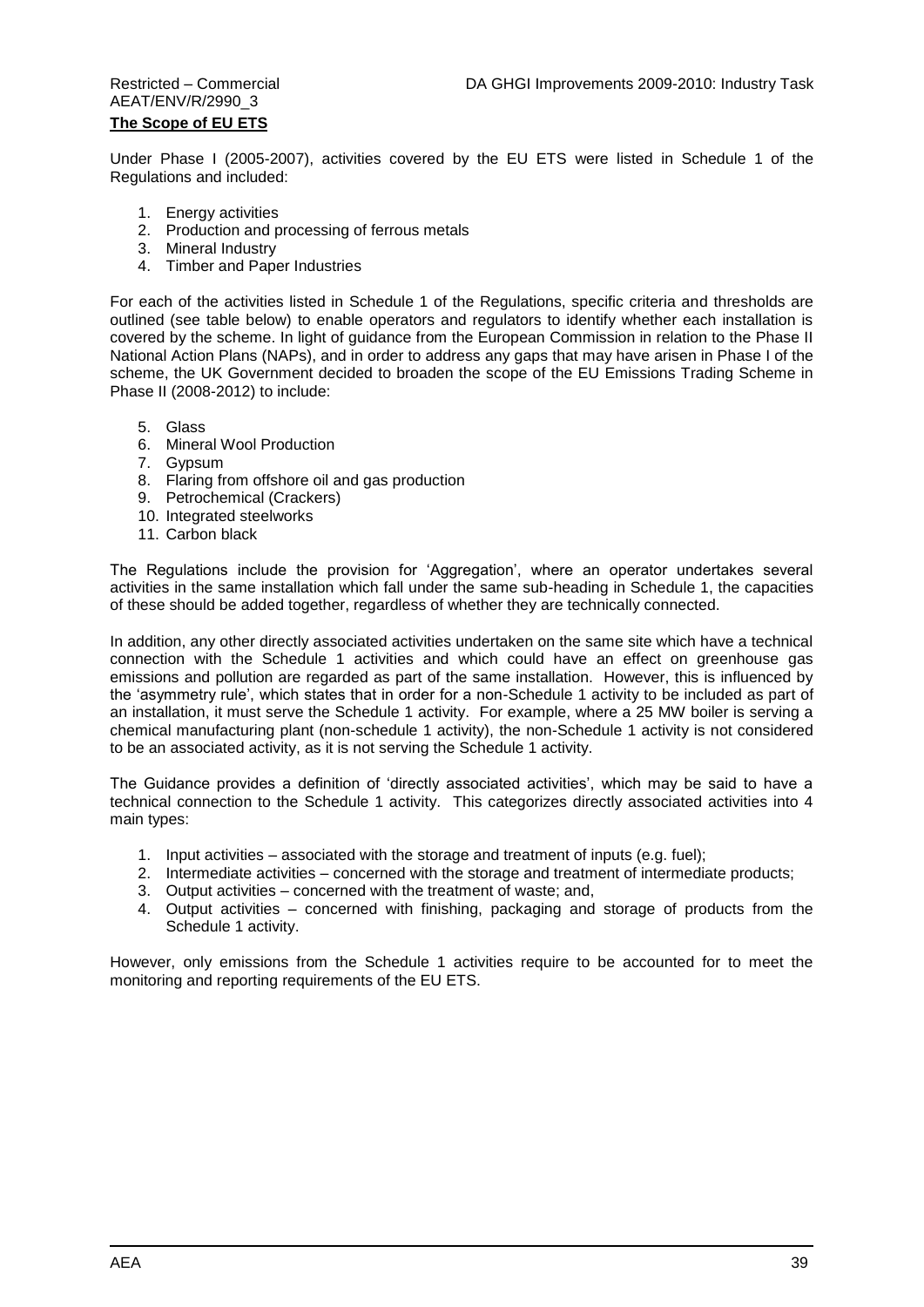|  | <b>Schedule 1 Activities – Criteria and Thresholds</b> |  |
|--|--------------------------------------------------------|--|
|  |                                                        |  |

| <b>Activity Category</b>                           | Sub-category                                                                                                                                                                                      | <b>Inclusion criteria</b>                                                                                                                                                                                | <b>Exclusions</b>                                    |
|----------------------------------------------------|---------------------------------------------------------------------------------------------------------------------------------------------------------------------------------------------------|----------------------------------------------------------------------------------------------------------------------------------------------------------------------------------------------------------|------------------------------------------------------|
| Energy                                             | Combustion<br>installations                                                                                                                                                                       | Rated thermal input > 20 MW<br>Combustion installations include the<br>following appliances:<br><b>Electricity generators</b><br><b>Boilers</b><br><b>CHP</b><br>Gas turbines (including<br>compressors) | Hazardous<br>and municipal<br>waste<br>installations |
|                                                    | Mineral oil refineries<br><b>Coke Ovens</b>                                                                                                                                                       | Activities of mineral oil refineries<br><b>Activities of Coke Ovens</b>                                                                                                                                  |                                                      |
| Production and<br>processing of                    | Metal ore roasting<br>and sintering plants                                                                                                                                                        | Activities of metal ore (including<br>sulphide ore) roasting and<br>sintering installations                                                                                                              |                                                      |
| ferrous metals                                     | Production of pig iron<br>and steel                                                                                                                                                               | Primary or secondary fusion.<br>Production of $> 2.5$ tonnes h <sup>-1</sup>                                                                                                                             |                                                      |
|                                                    | Production of cement<br>clinker in<br>rotary kilns.                                                                                                                                               | Production $>$ 500 tonnes day <sup>-1</sup>                                                                                                                                                              |                                                      |
| <b>Mineral Industries</b>                          | Production of lime in<br>rotary kilns<br>or other furnaces                                                                                                                                        | Production > 20 tonnes day <sup>-1</sup>                                                                                                                                                                 |                                                      |
|                                                    | Manufacture of<br>ceramic products by<br>firing in kilns.                                                                                                                                         | Production > 75 tonnes day <sup>-1</sup><br>Kiln capacity more than $4m^3$ and the<br>setting density more than 300 kg m <sup>-3</sup> .                                                                 |                                                      |
| <b>Other Activities</b>                            | Production of pulp<br>from timber or other<br>fibrous materials.                                                                                                                                  |                                                                                                                                                                                                          |                                                      |
|                                                    | Production of paper<br>and board.                                                                                                                                                                 | Production capacity > 20 tonnes day <sup>-1</sup>                                                                                                                                                        |                                                      |
|                                                    |                                                                                                                                                                                                   | <b>Phase II</b>                                                                                                                                                                                          |                                                      |
| Glass                                              | Manufacture of glass,<br>including glass fibre -<br>including all fuel<br>combustion on site<br>related to the<br>manufacture of glass.                                                           | All sites with a melting capacity<br>exceeding 20 tonnes day                                                                                                                                             |                                                      |
| Mineral Wool                                       | Manufacture of<br>mineral wool<br>insulation material,<br>using rock, glass or<br>slag, including all fuel<br>combustion on site<br>related to the<br>manufacture<br>of mineral<br>wool products. |                                                                                                                                                                                                          |                                                      |
| Gypsum                                             | Manufacture of<br>gypsum products at<br>installations where the<br>processes on the site<br>include grinding,<br>calcining and board<br>drying.                                                   | Installations with a rated thermal input<br>$>$ 20 MW.                                                                                                                                                   |                                                      |
| Flaring from<br>offshore oil and gas<br>production | The combustion of<br>materials derived from<br>the exploration,                                                                                                                                   | Activities undertaken at offshore oil<br>and gas facilities or onshore oil and<br>gas reception terminals that are                                                                                       |                                                      |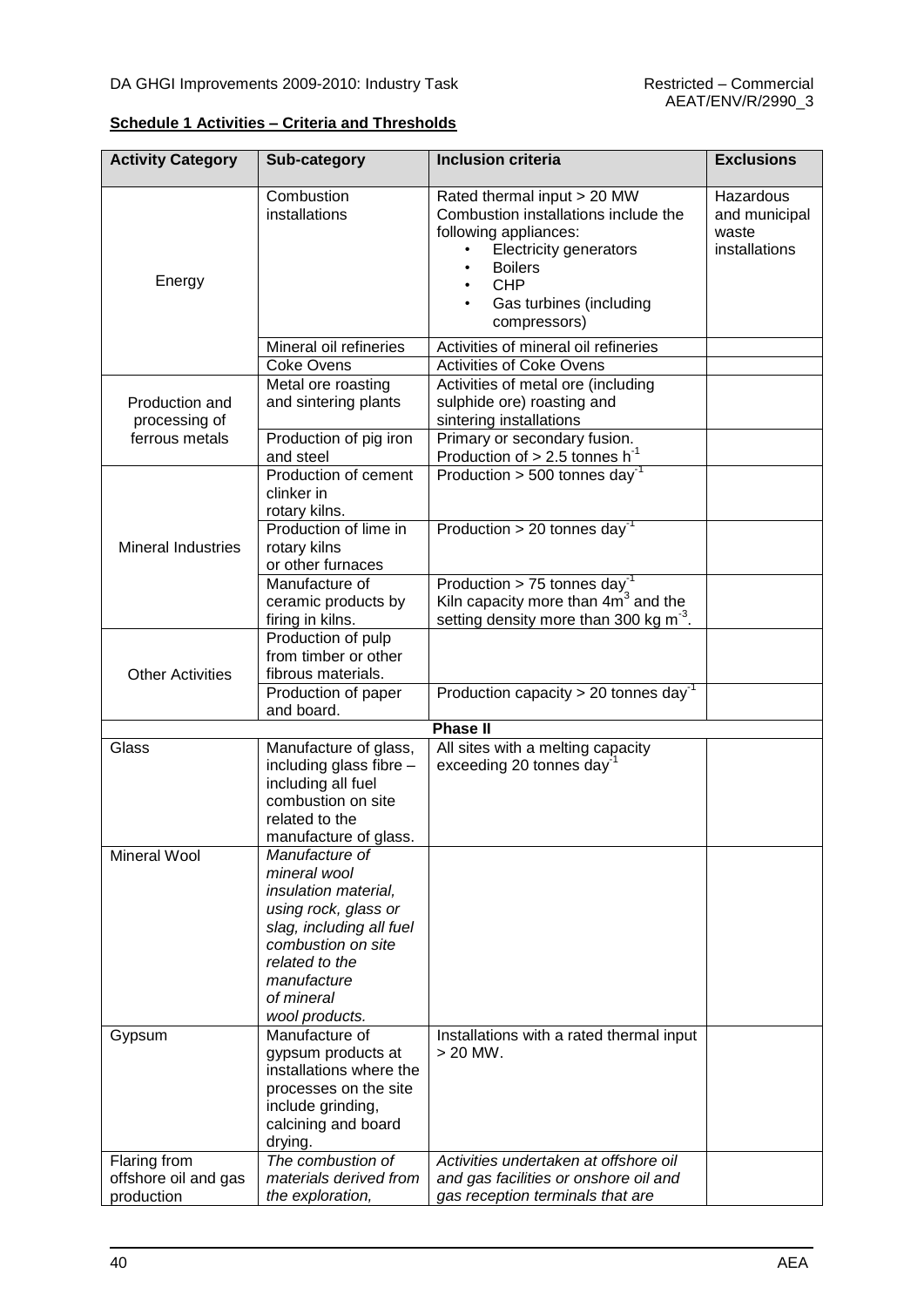| <b>Activity Category</b>                                                                      | Sub-category                                                                                                                                                            | <b>Inclusion criteria</b>                                                  | <b>Exclusions</b> |
|-----------------------------------------------------------------------------------------------|-------------------------------------------------------------------------------------------------------------------------------------------------------------------------|----------------------------------------------------------------------------|-------------------|
|                                                                                               | appraisal, production,<br>storage and<br>processing of offshore<br>oil and gas for<br>purposes other than<br>energy production.                                         | designated combustion installations<br>with a rated thermal input > 20 MW. |                   |
| Petrochemicals<br>(Crackers)                                                                  | Combustion<br>emissions from<br>chemical installations<br>designed for the<br>production of<br>propylene and/ or<br>ethylene.                                           | Product output of at least 50 kt yr <sup>-1</sup>                          |                   |
|                                                                                               | Metal ore (including<br>sulphide ore) roasting<br>or sintering<br>installations                                                                                         |                                                                            |                   |
| Production and<br>processing of<br>ferrous metals -<br>Phase II<br>(Integrated<br>Steelworks) | Installations for the<br>production of pig iron<br>or steel (primary or<br>secondary fusion)<br>including continuous<br>casting.                                        | Capacity exceeding 2.5 tonnes h <sup>-1</sup>                              |                   |
|                                                                                               | Additional combustion<br>activities at integrated<br>steelworks                                                                                                         |                                                                            |                   |
| <b>Carbon Black</b>                                                                           | Installations for the<br>production of carbon<br>black involving the<br>carbonisation of<br>organic substances<br>such as oils, tars,<br>cracker and still<br>residues. | Combustion plant rated thermal input<br>$>$ 20 MW.                         |                   |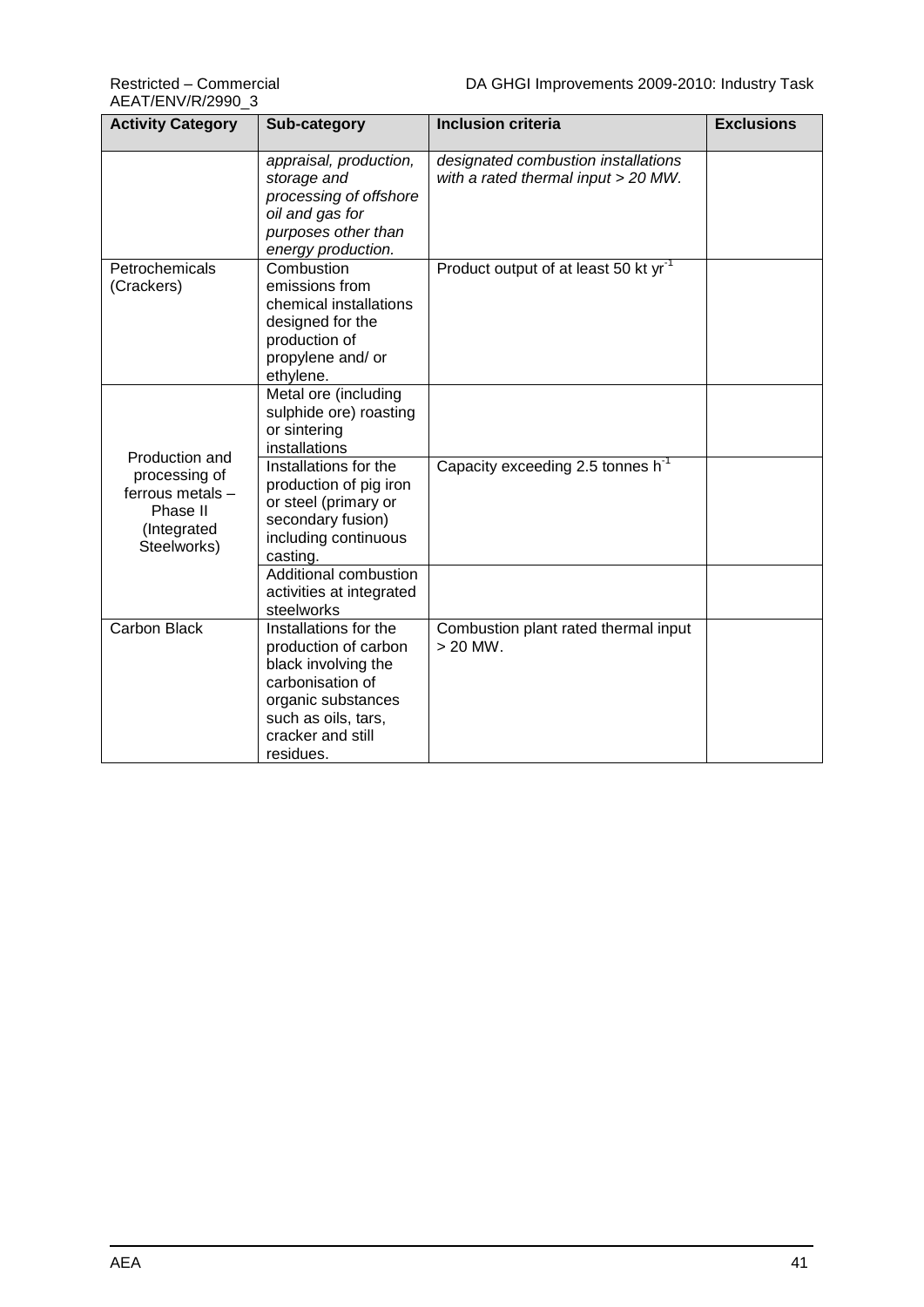## **Appendix 3**

## **IPPC Site Information Summaries**

- **A3.1 Environment Agency Oil & Gas: IPPC Permit information**
- **A3.2 SEPA Oil & Gas: IPPC Permit information**
- **A3.3 Environment Agency Chemical and NFM Sites: IPPC Permit information**
- **A3.4 Northern Ireland Environment Agency Sites: IPPC Permit information**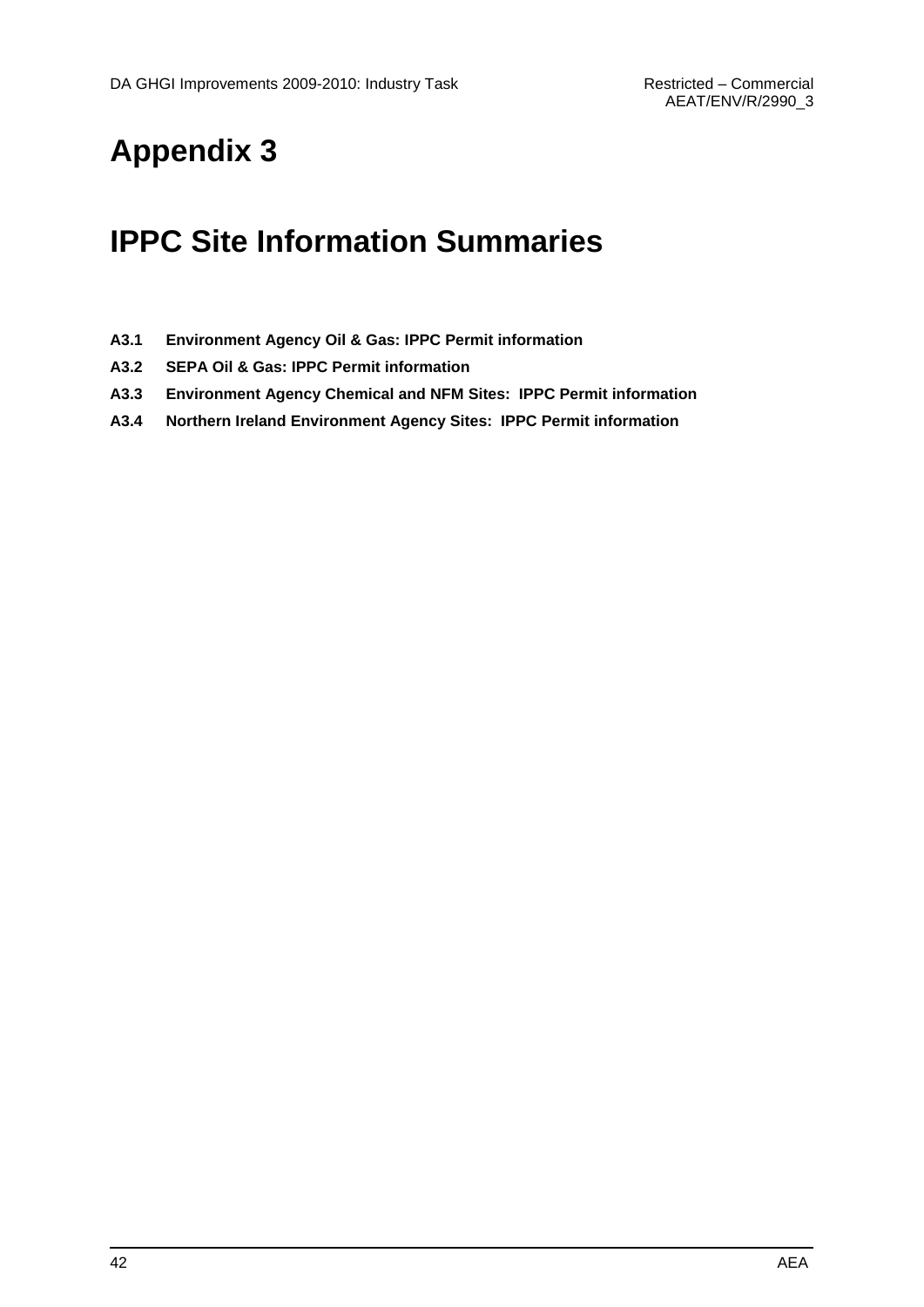#### Restricted – Commercial **DA GHGI Improvements 2009-2010: Industry Task** AEAT/ENV/R/2990\_3 **A3.1 Environment Agency Oil & Gas: IPPC Permit information**

| <b>Site</b><br><b>Reference</b>                                                | <b>IPPC</b><br><b>Reference</b> | <b>Combustion</b><br>emissions | Combustion ><br>50MWth | <b>Process</b><br>emissions | <b>Flaring</b> | <b>Venting</b> | <b>Material</b><br>storage/ | <b>Waste</b><br><b>Water</b> | <b>Comments / Sources</b>                                                                                                                                                                                                                                          |
|--------------------------------------------------------------------------------|---------------------------------|--------------------------------|------------------------|-----------------------------|----------------|----------------|-----------------------------|------------------------------|--------------------------------------------------------------------------------------------------------------------------------------------------------------------------------------------------------------------------------------------------------------------|
|                                                                                |                                 |                                | (Aggregate)            |                             |                |                | handling                    | T/ment                       |                                                                                                                                                                                                                                                                    |
| Point of Ayr<br><b>Terminal: BHP</b><br><b>Billiton</b><br>Petroleum Ltd       | ZP3331LM                        |                                |                        |                             |                |                |                             |                              | Combustion sources <<br>20MWth input. Gas oil<br>standby turbine; gas/gas oil<br>standby burner; 2 gas fired<br>hot-oil burners; thermal<br>oxidiser, 2 flares (LP, HP).                                                                                           |
| <b>Easington Gas</b><br>Terminal:<br>Centrica<br>Storage<br>Limited            | AP3833LW                        |                                |                        |                             |                |                |                             |                              | 2 regeneration gas heaters;<br>2 methanol reboilers;<br>condensate flash heater;<br>condensate stabiliser<br>reboiler; 2 outlet gas<br>heaters; ground flare.                                                                                                      |
| E Bacton Gas<br>Terminal, Shell<br>UK                                          | <b>NP3637SW</b>                 |                                |                        |                             |                |                |                             |                              | 2 Trim heaters; 2 Sales gas<br>heaters; hot oil heater.                                                                                                                                                                                                            |
| <b>Central Bacton</b><br>Gas Terminal,<br>Perenco UK<br>Ltd                    | PP3633LM                        |                                |                        |                             |                |                |                             |                              | No combustion activities on<br>site > 20 MW thermal input,<br>aggregate activities $< 50$<br>MWth. 6 refrigerant<br>compressors; recycle gas<br>compressor; vapour<br>recovery compressor; 2<br>MEG reboilers; 2<br>stabilisation reboilers;<br>standby generator. |
| <b>ConocoPhillips</b><br>(UK) Limited,<br>Theddlethorpe<br><b>Gas Terminal</b> | LP3933LX                        |                                |                        |                             |                |                |                             |                              | 2 thermal oil heaters;<br>ground flare and standby<br>diesel generator.                                                                                                                                                                                            |
| <b>Barrow Gas</b><br>Terminals -<br>North, South &<br>Rivers.                  | BX1675IT/<br>V002               |                                |                        |                             |                |                |                             |                              | 2 hot oil heaters; dew point<br>control regeneration heater;<br>$CO2$ removal plant vent gas<br>incinerator; pipe flare and<br>ground flare.                                                                                                                       |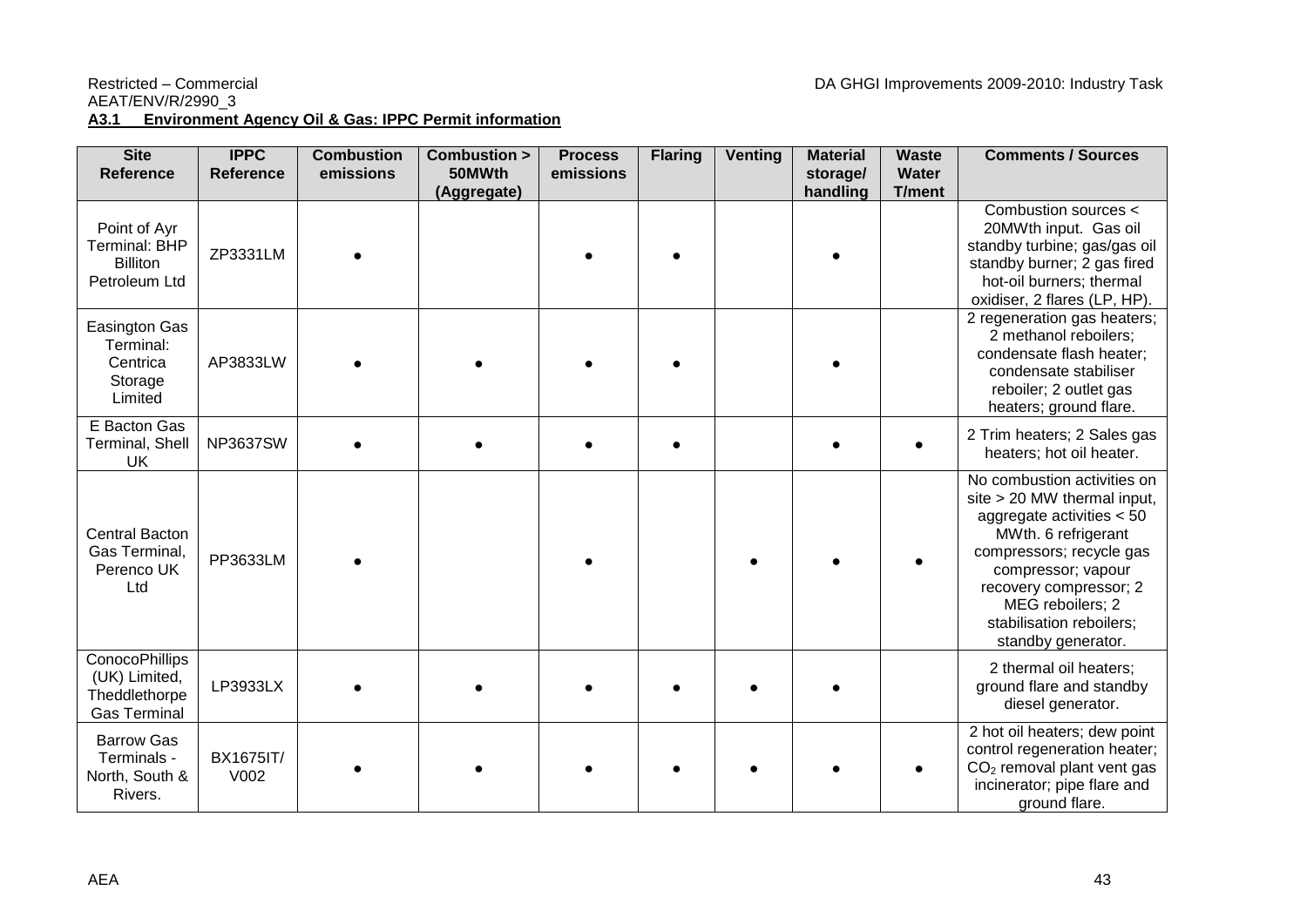DA GHGI Improvements 2009-2010: Industry Task and the state of the state of the state of the Restricted – Commercial

AEAT/ENV/R/2990\_3

| <b>Site</b><br><b>Reference</b>                                           | <b>IPPC</b><br>Reference | <b>Combustion</b><br>emissions | Combustion ><br>50MWth | <b>Process</b><br>emissions | <b>Flaring</b> | <b>Venting</b> | <b>Material</b><br>storage/ | <b>Waste</b><br>Water | <b>Comments / Sources</b>                                              |
|---------------------------------------------------------------------------|--------------------------|--------------------------------|------------------------|-----------------------------|----------------|----------------|-----------------------------|-----------------------|------------------------------------------------------------------------|
|                                                                           |                          |                                | (Aggregate)            |                             |                |                | handling                    | T/ment                |                                                                        |
| <b>ConocoPhilips</b><br>Oil Terminal<br>(Seal Sands)                      | <b>NP3033LN</b>          | $\bullet$                      |                        |                             |                |                |                             |                       | 6 reboilers and an elevated<br>gas flare.                              |
| Dimlington<br><b>Gas Terminal</b>                                         | QP3133LR                 | $\bullet$                      | $\bullet$              | $\bullet$                   | $\bullet$      | $\bullet$      | $\bullet$                   |                       | 5 small process heaters; 2<br>MEG reboilers and 2 flares.              |
| <b>BP</b> Wytch<br>Farm<br>Gathering<br>Station                           | CP3039MV                 |                                |                        |                             |                |                |                             |                       | 3 x flares, ancillary<br>combustion plant and<br>waste water treatment |
| <b>Milford Haven</b><br>Refinery,<br>Murco<br>Petroleum Ltd               | AP3830XQ                 |                                |                        |                             |                |                |                             |                       | Schedule 1 EU ETS<br>process.                                          |
| Coryton<br>Refinery,<br>Petroplus<br>Refining and<br><b>Marketing Ltd</b> | <b>BP3135LK</b>          |                                |                        |                             |                |                |                             |                       | Schedule 1 EU ETS<br>process.                                          |
| Fawley<br>Refinery,<br>Hampshire.<br>Esso<br>Petroleum<br>Company Ltd     | BR69961C                 |                                |                        |                             |                |                |                             |                       | Schedule 1 EU ETS<br>process.                                          |
| <b>Lindsey Oil</b><br><b>Refinery Total</b><br><b>UK Ltd</b>              | <b>UP3430LQ</b>          |                                |                        |                             |                |                |                             |                       | Schedule 1 EU ETS<br>process.                                          |
| Eastham<br>Refinery,<br>Wirral.                                           | <b>BS5215IZ</b>          |                                |                        |                             |                |                |                             |                       | Schedule 1 EU ETS<br>process.                                          |
| Petroplus<br>Refining<br>Teeside                                          | <b>NP3733LM</b>          |                                |                        |                             |                |                |                             |                       | Schedule 1 EU ETS<br>process.                                          |
| Stanlow<br>Manufacturing                                                  | <b>NP3237LS</b>          |                                | $\bullet$              | $\bullet$                   | $\bullet$      |                |                             | $\bullet$             | Schedule 1 EU ETS<br>process.                                          |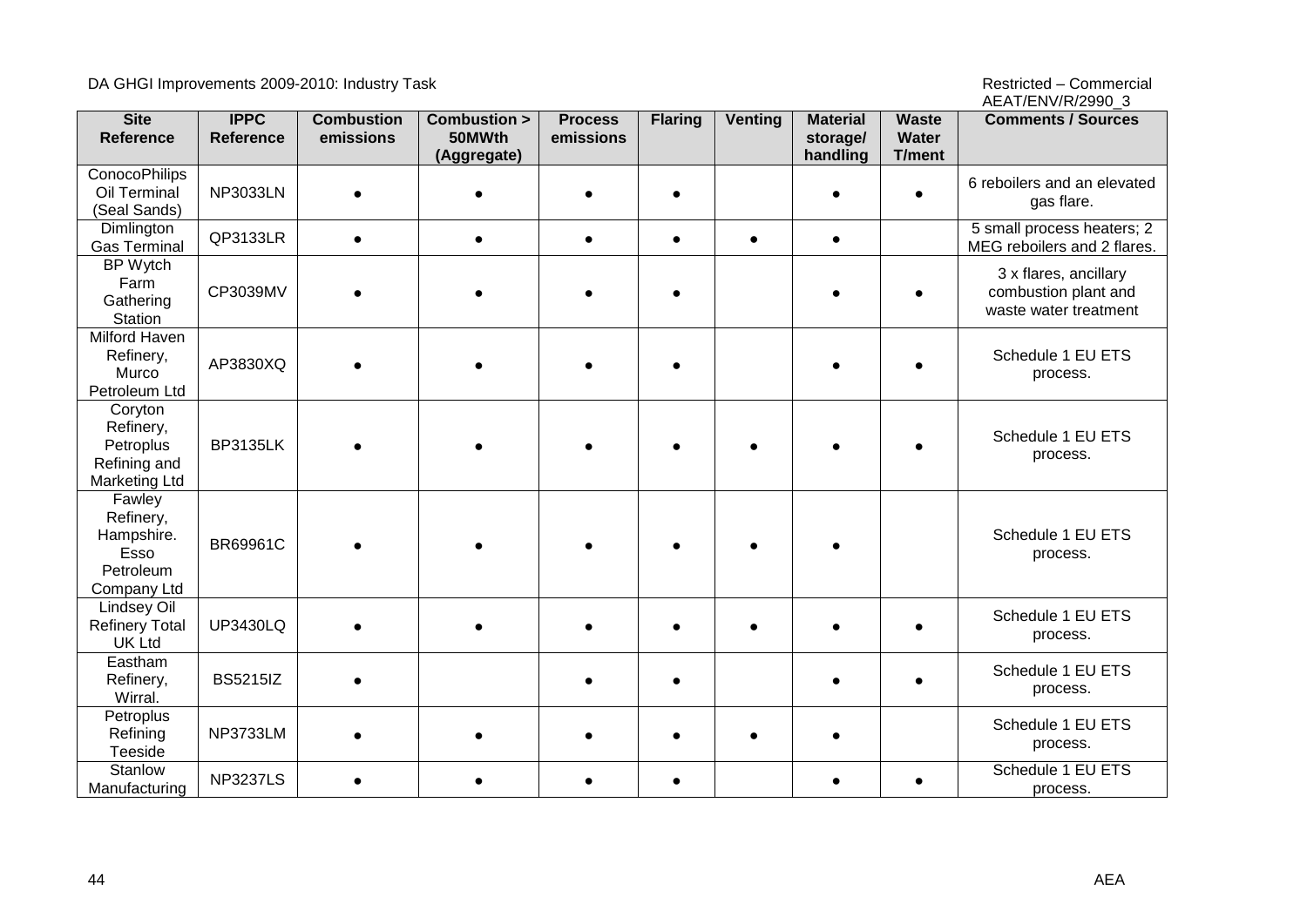### AEAT/ENV/R/2990\_3

#### Restricted – Commercial **DA GHGI Improvements 2009-2010: Industry Task**

| <b>Site</b><br><b>Reference</b>                      | <b>IPPC</b><br><b>Reference</b> | <b>Combustion</b><br>emissions | Combustion ><br>50MWth<br>(Aggregate) | <b>Process</b><br>emissions | <b>Flaring</b> | <b>Venting</b> | <b>Material</b><br>storage/<br>handling | Waste<br><b>Water</b><br><b>T/ment</b> | <b>Comments / Sources</b>     |
|------------------------------------------------------|---------------------------------|--------------------------------|---------------------------------------|-----------------------------|----------------|----------------|-----------------------------------------|----------------------------------------|-------------------------------|
| Chevron,<br>Pembroke<br>Refinery                     | QP3033LW                        |                                | $\epsilon$                            |                             |                |                |                                         |                                        | Schedule 1 EU ETS<br>process. |
| Harwich<br>Refinery<br>(Colchester<br>Essex)         | <b>NP3139LM</b>                 |                                |                                       |                             |                | $\bullet$      |                                         |                                        | Schedule 1 EU ETS<br>process. |
| <b>ConocoPhillips</b><br>Ltd Humber<br>Refinery      | <b>UP3230LR</b><br>$-2007$      |                                | $\bullet$                             |                             |                |                |                                         |                                        | Schedule 1 EU ETS<br>process. |
| Petroplus<br>Tankstorage<br>Milford Haven<br>Limited | BK1341 -<br>no date             |                                |                                       |                             |                | $\bullet$      |                                         |                                        |                               |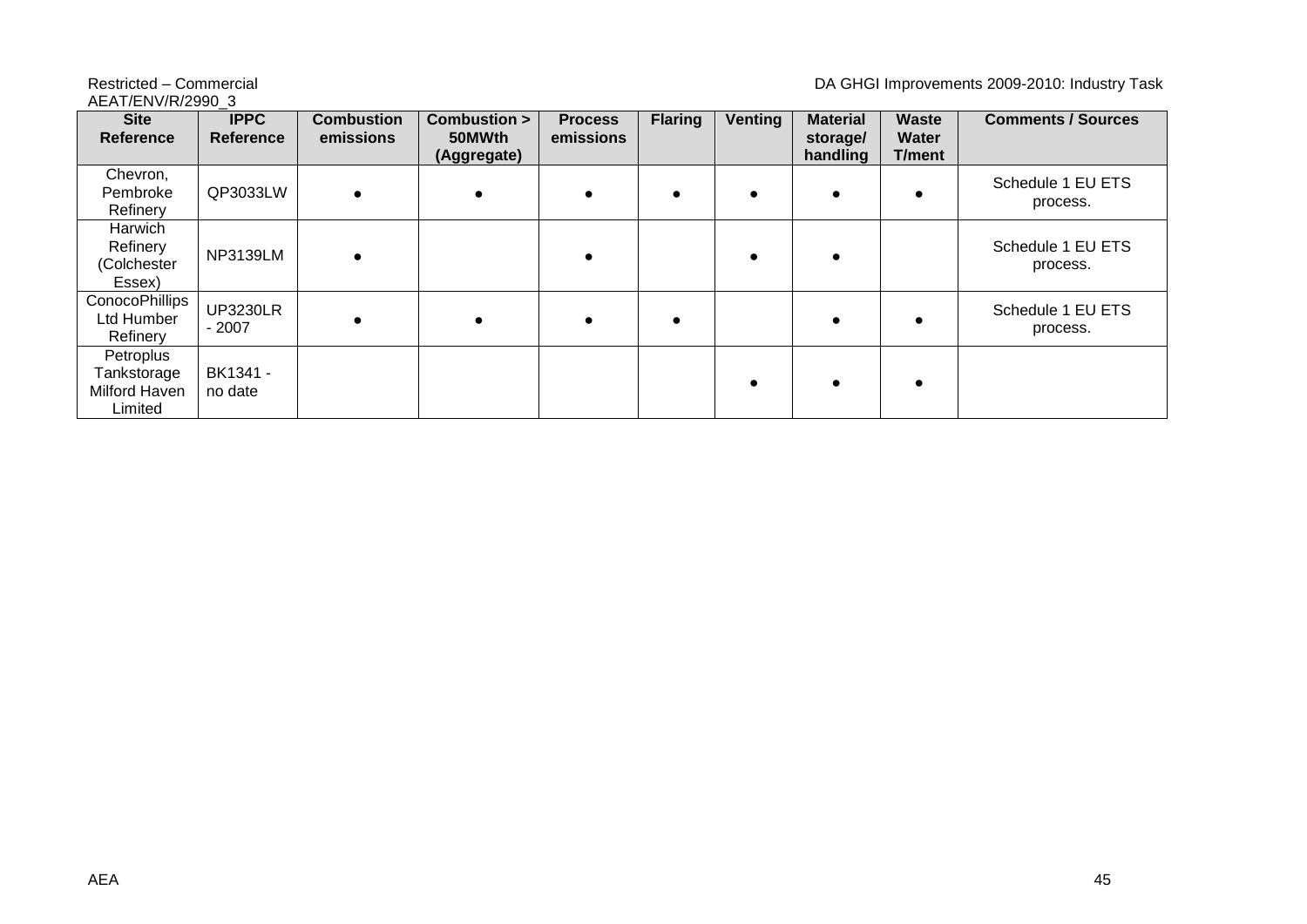#### **A3.2 SEPA Oil & Gas: IPPC Permit information**

| <b>Site Reference</b>                                         | <b>IPPC ID</b>                       | <b>Combustion</b><br>emissions | <b>Combustion &gt;</b><br>50MWth<br>(Aggregate) | <b>Process</b><br>emissions | <b>Flaring</b> | <b>Venting</b> | <b>Material</b><br>storage/<br>handling | <b>Waste</b><br>Water<br><b>Treatment</b> | <b>Comments /</b><br>sources                                                                                                                                                                                                                                    |
|---------------------------------------------------------------|--------------------------------------|--------------------------------|-------------------------------------------------|-----------------------------|----------------|----------------|-----------------------------------------|-------------------------------------------|-----------------------------------------------------------------------------------------------------------------------------------------------------------------------------------------------------------------------------------------------------------------|
| <b>Ineos</b><br>Manufacturing<br>Scotland Ltd,<br>Grangemouth | <b>PPC/A/101</b><br>$3141 -$<br>2007 |                                |                                                 |                             |                | $\bullet$      |                                         |                                           | Schedule 1 EU<br>ETS process.                                                                                                                                                                                                                                   |
| <b>SAGE Terminal</b><br>St Fergus,<br>Peterhead               | <b>PPC/A/100</b><br>$0158 -$<br>2005 |                                |                                                 |                             |                |                |                                         |                                           | Processing well<br>fluids into natural<br>gas and NGL. NGL<br>and MEG sepn and<br>stabilisation: 2-<br>stage compressor.<br>6.5 MW electric<br>motor. MEG Regen<br>facility                                                                                     |
| Talisman<br>Energy, Flotta<br>Oil terminal                    | <b>PPC/A/101</b><br>$2610 -$<br>2007 |                                |                                                 |                             |                |                |                                         |                                           | 6 hot oil heaters;<br>main flare, LPG<br>flare; 2 ground<br>flares; 2 gas turbine<br>loading pumps;<br>driers and 6 hot oil<br>heaters.                                                                                                                         |
| Shell UK St<br>Fergus Gas<br>Plant,<br>Aberdeenshire          | PPC/A/101<br>3096 -<br>2007          |                                |                                                 |                             |                |                |                                         |                                           | 2 molecular sieve<br>regeneration<br>heaters; 2 reboiler<br>furnace;<br>regeneration gas<br>heaters; reboiler<br>furnace; Goldeneye<br>incinerator; 2<br>ground flares; sour<br>flare; elevated flare;<br>thermal oxidiser;<br>thermal fluid<br>heating system. |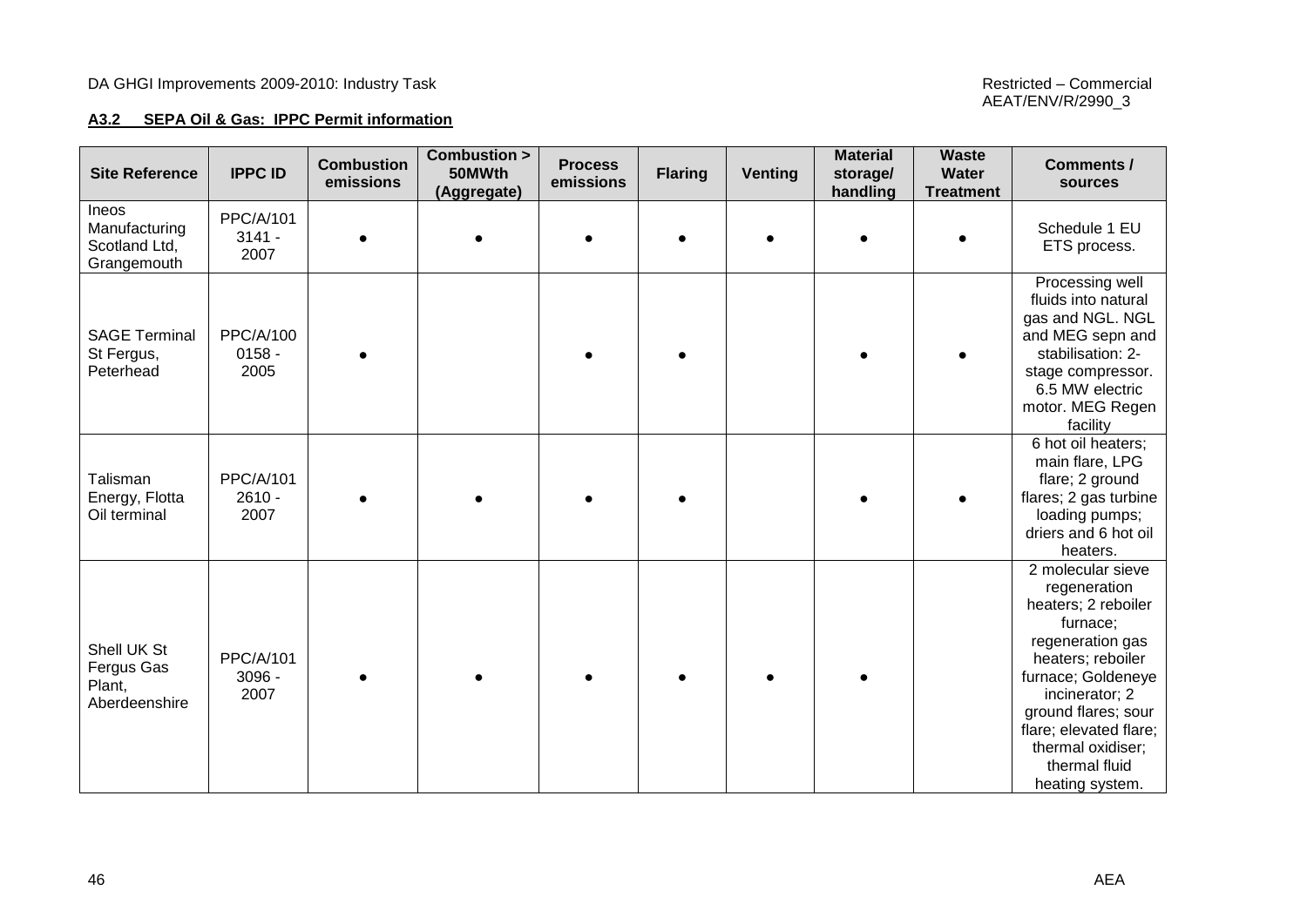**Site Reference IPPC ID Combustion emissions Combustion > 50MWth (Aggregate) Process emissions Flaring Venting Material storage/ handling Waste Water Treatment Comments / sources** Nynas Dundee PPC/A/101 3015 - 2007 Schedule 1 EU ETS process. Goldeneye, Shell, St Fergus Gas plant, Aberdeenshire PPC/N/200 14 - <sup>2007</sup> Thermal oxidiser; thermal fluid heating system; Fortum, **Grangemouth** CHP, **Stirlingshire** PPC/A/101 3071 - 2007 Fortum, Sullom Voe PPC/A/101 3522 - 2007 Main flare, surge flare and LPG flare; standby generator; Kinknockie Gas **Odorisation** Plant PPC/B/100 4308 - 2006  $\bullet$ Cruden Bay Oil reception facility PPC/A/101 3111 - 2007 2 inline booster pumps; emergency ground flare; Shell UK Mossmoran PPC/A/101 3495 -2007 3 process furnaces; 3 molecular sieve regeneration heaters; 2 ground flares, HP flare and LP flare. (Petrochemical cracker). Shell Gas Ltd, Cowdenbeath, Fife (NGL Plant) PPC/E/300 82 - <sup>2007</sup> Talisman Nigg | PPC/A/101 C/2V101 | ● | ● | ● | ● | ● | ● | ● | ●<br>2611 | ● | ● | ● | ● | ● | ● | ● | ● Ground flare; elevated flare; effluent treatment plant.

### AEAT/ENV/R/2990\_3

Restricted – Commercial **DA GHGI Improvements 2009-2010: Industry Task**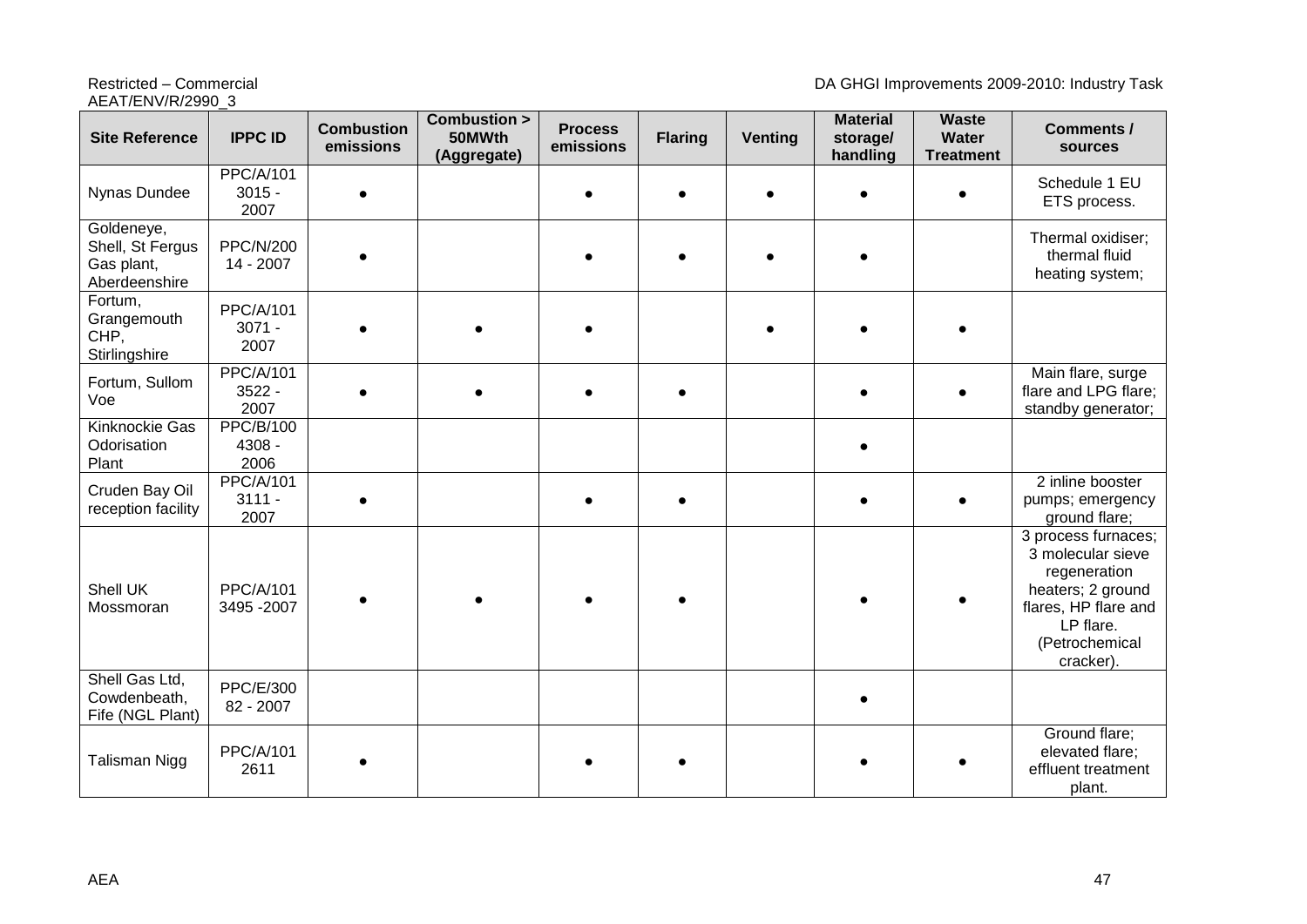#### DA GHGI Improvements 2009-2010: Industry Task and the state of the state of the state of the Restricted – Commercial

AEAT/ENV/R/2990\_3

| <b>Site Reference</b>     | <b>IPPC ID</b>           | <b>Combustion</b><br>emissions | Combustion ><br>50MWth<br>(Aggregate) | <b>Process</b><br>emissions | <b>Flaring</b> | Venting | <b>Material</b><br>storage/<br>handling | <b>Waste</b><br>Water<br><b>Treatment</b> | Comments /<br>sources                                                                                                                                                                                              |
|---------------------------|--------------------------|--------------------------------|---------------------------------------|-----------------------------|----------------|---------|-----------------------------------------|-------------------------------------------|--------------------------------------------------------------------------------------------------------------------------------------------------------------------------------------------------------------------|
| Exxon Mobile St<br>Fergus | <b>PPC/A/101</b><br>2449 |                                |                                       |                             |                |         |                                         |                                           | Hot oil heaters;<br>primary and<br>secondary<br>reboilers; inlet gas<br>heaters; amine<br>exchanger; LP flash<br>condenser; amine<br>regenerators; acid<br>gas co-incinerator;<br>ground flare;<br>elevated flare. |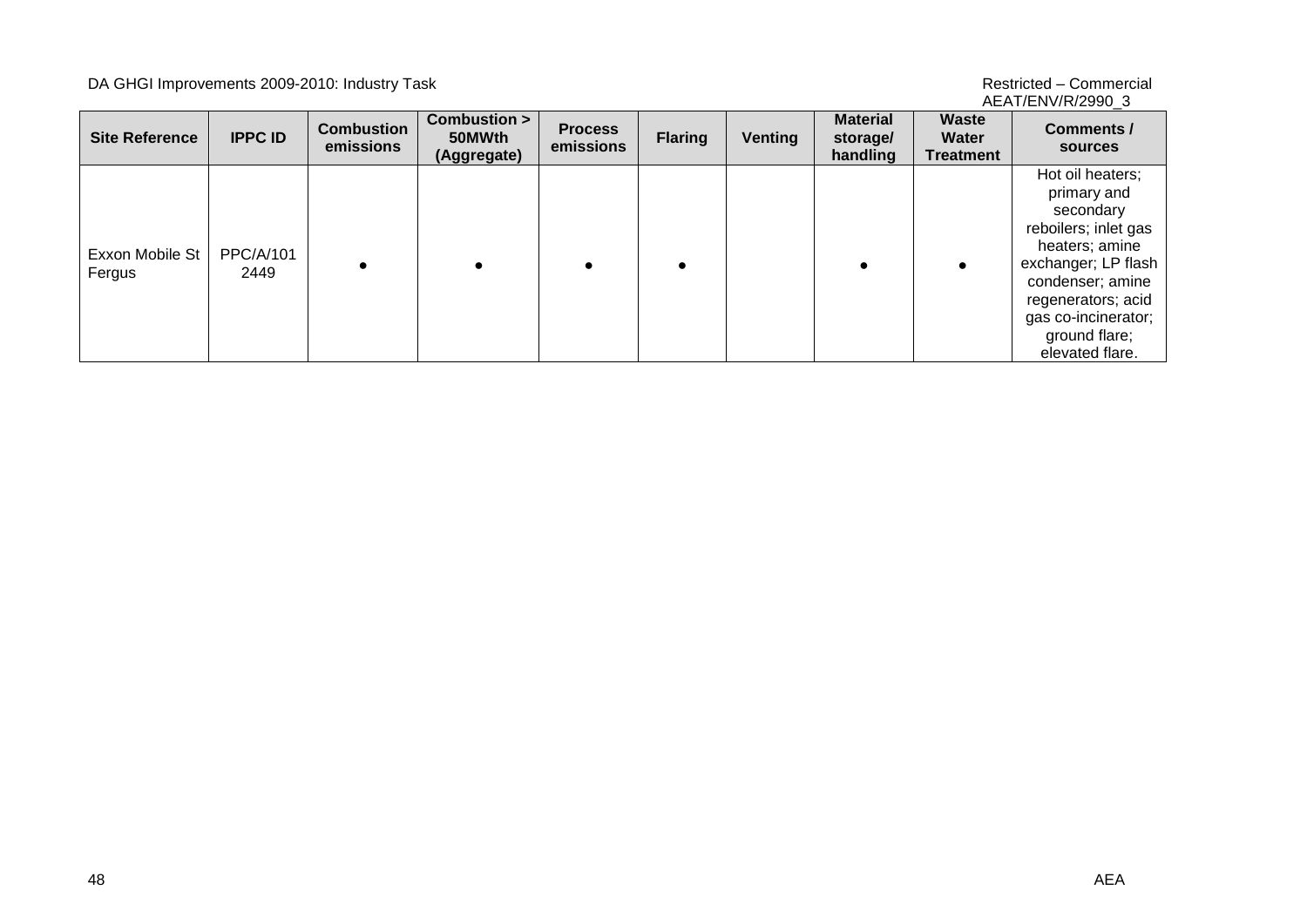#### Restricted – Commercial **DA GHGI Improvements 2009-2010: Industry Task**

## AEAT/ENV/R/2990\_3

#### **A3.3 Environment Agency Chemical and NFM Sites: IPPC Permit information**

| <b>Site Reference</b>                                          | <b>IPPC</b><br><b>Reference</b> | <b>Combustion</b><br>emissions                                              | Combustion ><br>50MWth                                        | <b>Process</b><br>emissions | <b>Flaring</b> | <b>Venting</b> | <b>Material</b><br>storage/ | <b>Waste</b><br><b>Water</b> | <b>Comments /</b><br>sources                                                                                                                                                                                                                                      |
|----------------------------------------------------------------|---------------------------------|-----------------------------------------------------------------------------|---------------------------------------------------------------|-----------------------------|----------------|----------------|-----------------------------|------------------------------|-------------------------------------------------------------------------------------------------------------------------------------------------------------------------------------------------------------------------------------------------------------------|
| BP Chemicals,<br>Saltend, Hull                                 | <b>BJ8162IR</b>                 | <b>Boilers fired</b><br>by natural<br>gas and site-<br>generated<br>fuels.  | (Aggregate)<br>No. (Adjacent,<br>separate<br>1200MWe<br>CCGT) |                             |                |                | handling                    | <b>Treatment</b>             | Chemical<br>generation of $CO2$<br>from production of<br>vinyl acetate<br>monomer.                                                                                                                                                                                |
| Hunstman<br>Petrochemicals<br>(Winton Olefins<br>Installation) | <b>BS3590IE</b>                 | Boilers,<br>furnaces,<br>crackers,<br>distillation<br>columns.              |                                                               |                             |                |                |                             |                              | 3 boilers and 3<br>superheaters.<br>14 USC furnaces;<br>3 VMR furnaces<br>and flare systems.<br>Chemical<br>processes: cracking<br>naphtha, high temp<br>furnaces to<br>breakdown<br>products, distil.<br>Gasoline treatment<br>unit and Butadiene<br>plant also. |
| <b>BASF Seal</b><br>Sands                                      | <b>BU2527IB</b>                 | Boilers, gas-<br>fired air<br>heaters,<br>crackers,<br>thermal<br>oxidisers |                                                               |                             |                |                |                             |                              | Absorber offgas<br>oxidiser. $CO2$ also<br>generated via cat.<br>cracking process<br>and waste water<br>treatment.<br>Acryonitrile process<br>uses gas-fired air<br>heaters.                                                                                      |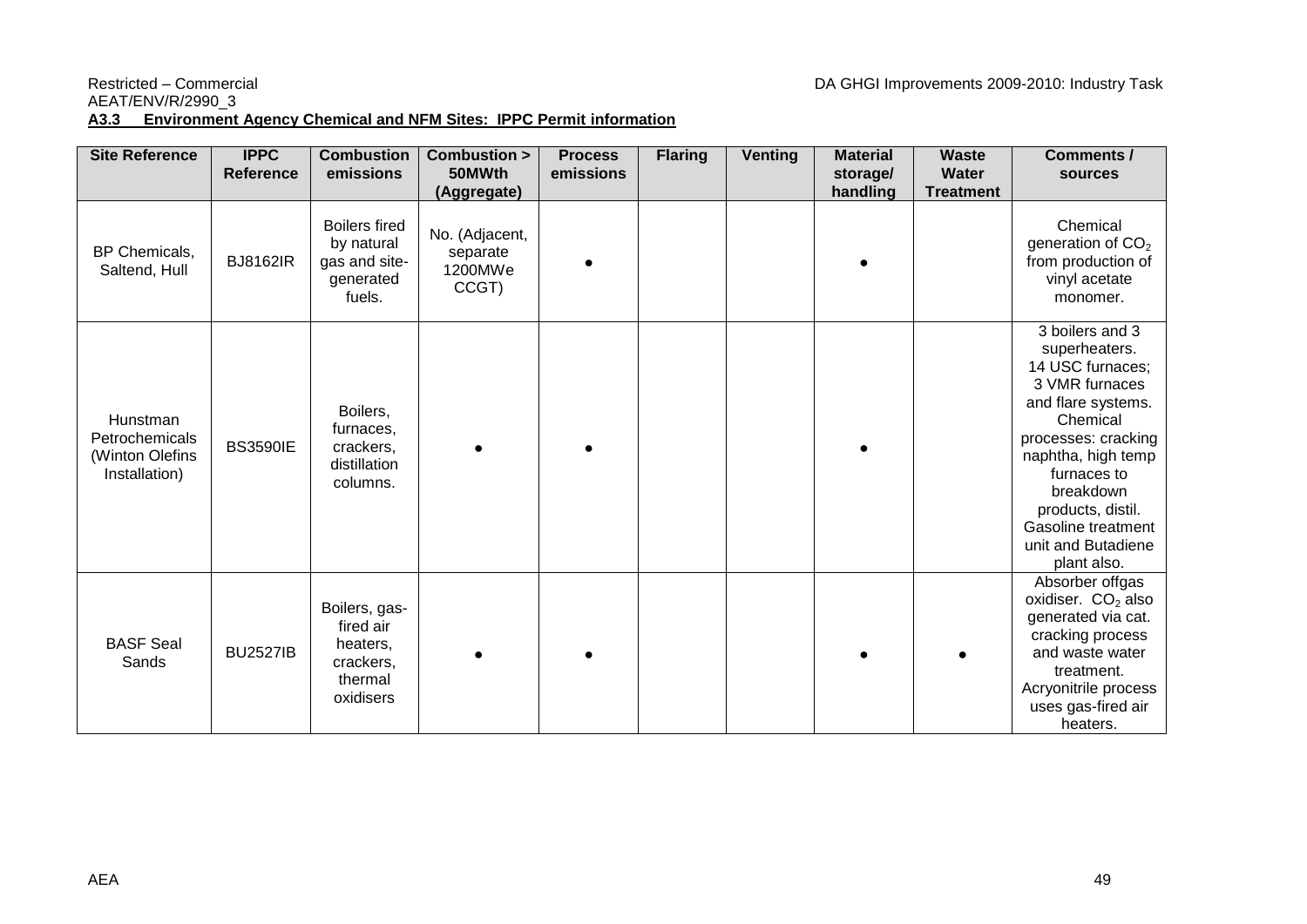#### DA GHGI Improvements 2009 -2010: Industry Task Restricted

– Commercial AEAT/ENV/R/2990\_3

| <b>Tioxide Europe</b><br>Ltd, Grimsby  | <b>NP3438SE</b>        |                                                                             |                                          |  |  | Process emissions:<br>3 driers; $CO2$<br>extraction unit;<br>workshop burners<br>(lead smelter);<br>chemical<br>generation of $CO2$<br>from application of<br>lime to neutralise<br>acid waste. |
|----------------------------------------|------------------------|-----------------------------------------------------------------------------|------------------------------------------|--|--|-------------------------------------------------------------------------------------------------------------------------------------------------------------------------------------------------|
| Ineos Silicas,<br>Warrington           | RP3233GW<br>/ BM0354IP |                                                                             | 98 MWth, gas<br>and oil-fired<br>boilers |  |  | Process activities<br>include a gas fired<br>furnace and waste<br>water treatment<br>plant. Lots of drying<br>of silicate products<br>also needed.                                              |
| Elementis<br>Chromium,<br>Eaglescliffe | <b>BL2025IW</b>        |                                                                             | 55MWth<br>boilers                        |  |  | Calcination of<br>chromite ore in a<br>high temperature<br>rotary kiln<br>Manufacture of<br>various other<br>chromium<br>chemicals at high<br>temperatures.<br>Drying of chemical<br>products   |
| PPG Industries,<br>Wigan               | <b>BR5213IG</b>        | Gas-fired<br>boilers for<br>steam,<br>heating<br>process oils<br>and water. |                                          |  |  | 2 oxy-gas fired<br>furnaces. Melters,<br>refining, product<br>drying in gas-fired<br>or radio frequency<br>ovens. CO2 eluted<br>from decarb of<br>carbonate minerals                            |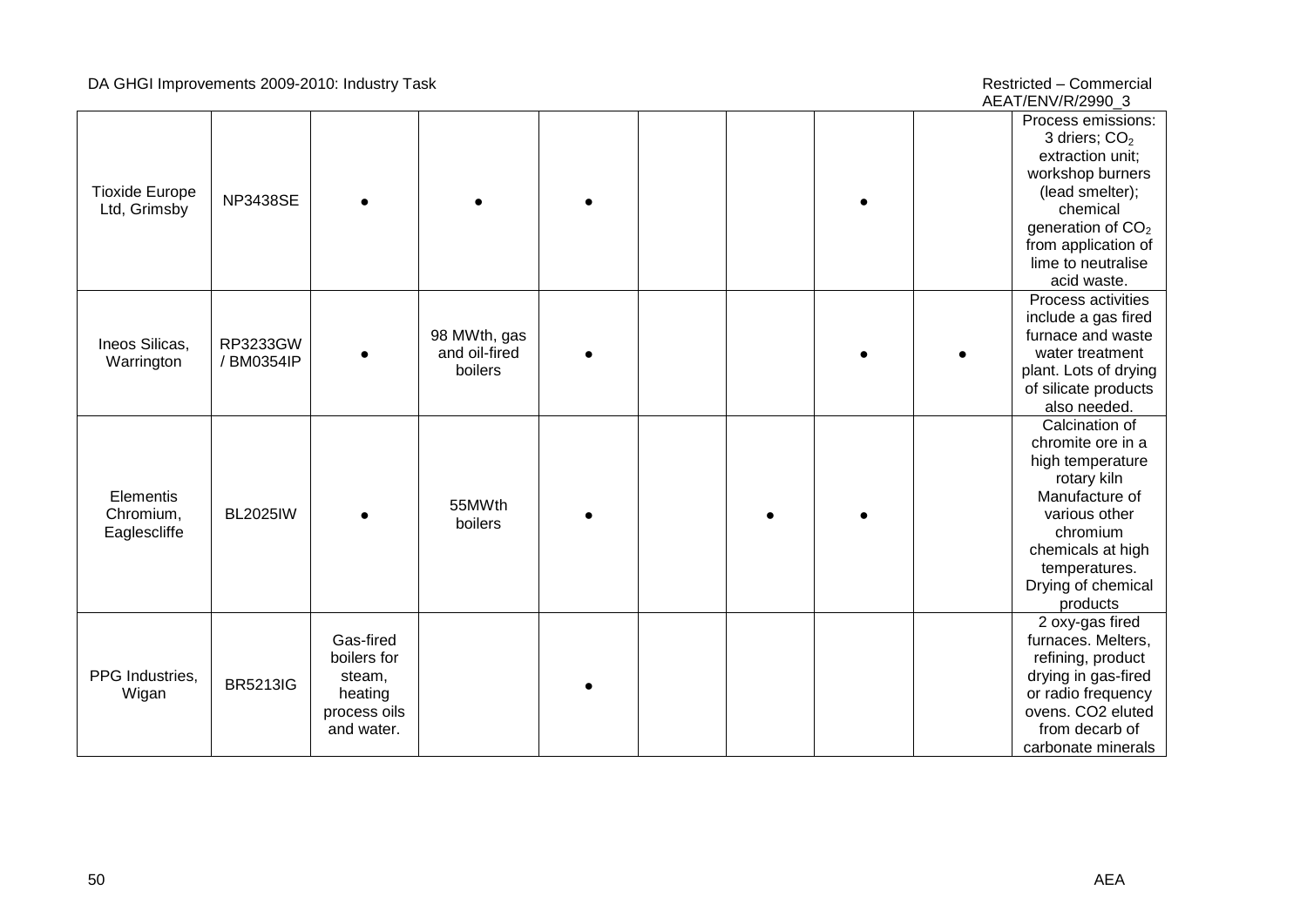#### **A3.4 Northern Ireland Environment Agency Sites: IPPC Permit information**

| <b>Site Reference</b>          | <b>IPPC ID</b> | <b>Main</b><br><b>Activities</b>        | <b>Associated</b><br><b>Processes</b>                                                                                                                                                                                                                                   | <b>Major Sources</b>                                                                                                                                                                         | <b>Stacks/flares and</b><br>vents                                                                                                                                                                                                                                 | <b>Onsite waste</b><br>management                                                                                                                                                            | Waste water/<br><b>Effluent</b><br>treatment   |
|--------------------------------|----------------|-----------------------------------------|-------------------------------------------------------------------------------------------------------------------------------------------------------------------------------------------------------------------------------------------------------------------------|----------------------------------------------------------------------------------------------------------------------------------------------------------------------------------------------|-------------------------------------------------------------------------------------------------------------------------------------------------------------------------------------------------------------------------------------------------------------------|----------------------------------------------------------------------------------------------------------------------------------------------------------------------------------------------|------------------------------------------------|
| <b>Quinn Glass</b>             | P0053/04A      | Melting and<br>refining                 | Storage & handling of<br>raw materials, Hot end<br>surface coating, Cold<br>end coating,<br>Annealing, Cold end<br>coating, storage,<br>Storage and handling<br>of solid and liquid<br>wastes.                                                                          | Melting mixed<br>batch and cullet<br>in end fired<br>regenerative<br>furnaces.                                                                                                               | Main stack; Factory<br>roof vents above<br>Furnaces; Filter<br>vents on lime and<br>ash silos.                                                                                                                                                                    | Controlled<br>storage of wastes<br>such as waste<br>oils, hot and cold<br>end coating and<br>ferroclean.                                                                                     | Sand washing<br>lagoon and oil<br>interceptor. |
| Lafarge Cement                 | P0052/04A      | Operation of<br>cement kiln<br>systems. | Receipt of raw<br>materials from<br>suppliers;<br>storage/crushing of<br>limestone. Storage<br>and processing of raw<br>materials, process<br>feedstock, Coal &<br>petcoke, gas oil,<br>recovered oil, Clinker,<br>cement and substitute<br>fuels.                      | Kiln exhaust -<br>main stack.<br>Coal is primary<br>source of fuel<br>utilised.<br>Substitute fuels<br>include recycled<br>liquid fuel,<br>recycled fuel oil<br>and used tyres.              | Crusher and mill<br>exhausts. Double<br>rotator north - mill<br>exhaust. Kiln<br>exhaust main stack.<br>Kiln auxiliary stack.<br>Clinker conveyor;<br>Cement separator;<br>Bulk and bag<br>cement packing<br>exhausts. RLF<br>storage tank VOC<br>abatement vent. | General Waste,<br>Waste Oil, Scrap<br>metal, Scrap<br>rubber belting,<br>Dust and rubble,<br>Asbestos waste,<br>Special waste.                                                               | Settlement<br>Ponds.                           |
| Premier Power,<br>Ballylumford | P0125/06A      | Power<br>generation                     | Two operational oil<br>fired (either light or<br>heavy fuel oil) auxiliary<br>boilers used to<br>produce steam to<br>supplement steam<br>from the main boilers<br>which is primarily used<br>to heat fuel oil systems<br>and to atomise fuel oil<br>in the burners when | <b>B</b> Station<br>consisting of 3 x<br>120MWe<br>(Phase 1) and 3<br>x 200MWe.<br>Primary fuel -<br>natural gas with<br>HFO back up.<br>Only the Phase<br>2 boilers within<br>the B Station | <b>B</b> station<br>combustion gases<br>are used to preheat<br>combustion air to<br>the boilers before<br>passing to<br>atmosphere<br>through two 124m<br>stacks. C station<br>gases vent to<br>atmosphere via 3 x                                                | Standard waste<br>management<br>facilities for<br>managing:<br>packaging and<br>cleaning<br>materials; waste<br>lubricating oils,<br>waste oils; ion<br>exchange resins;<br>waste chemicals. | Oil/ water<br>separator.                       |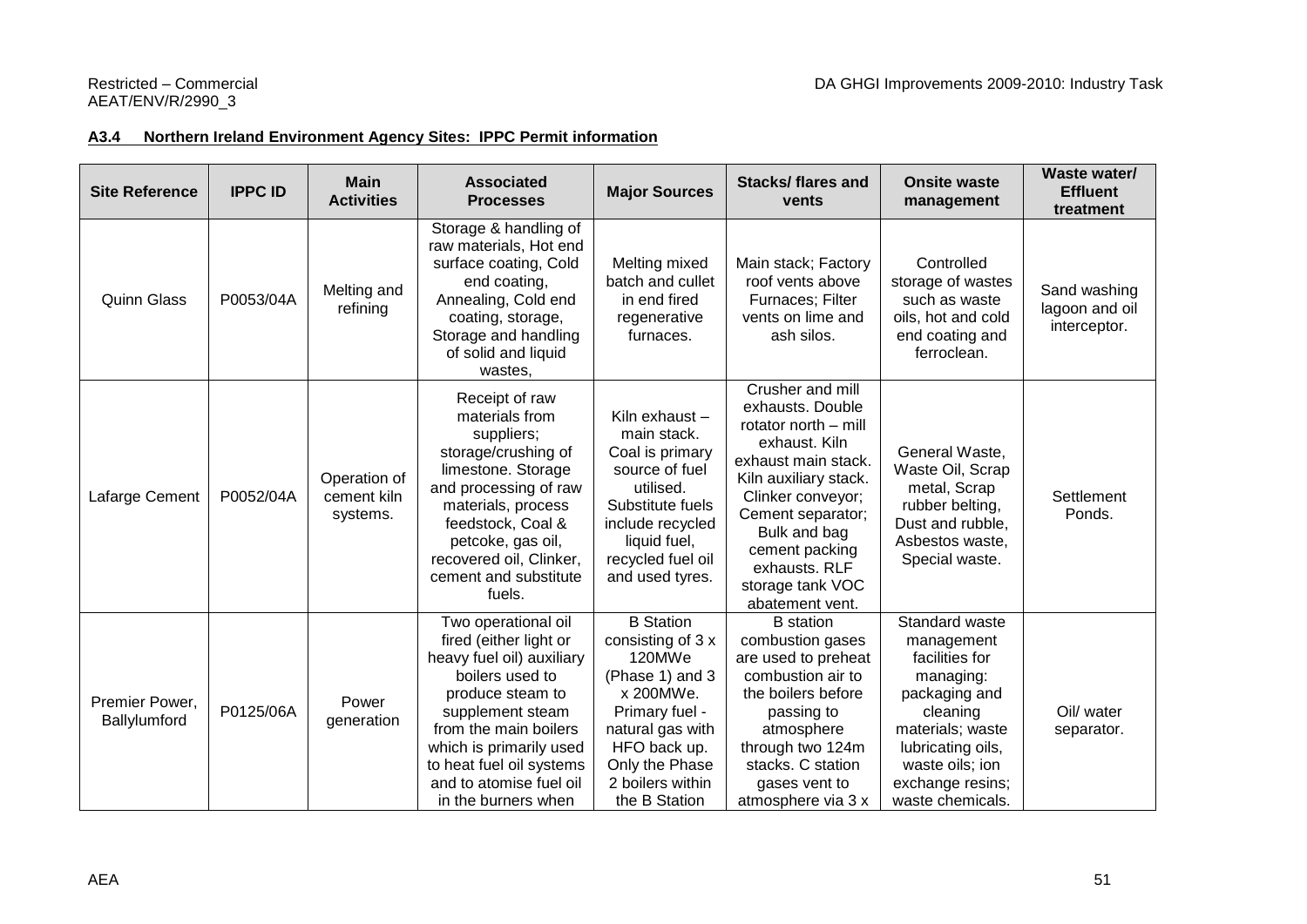#### DA GHGI Improvements 2009-2010: Industry Task and the state of the state of the state of the Restricted – Commercial

AEAT/ENV/R/2990\_3

| <b>Site Reference</b>        | <b>IPPC ID</b> | <b>Main</b><br><b>Activities</b>                                                       | <b>Associated</b><br><b>Processes</b>                                                                                                                            | <b>Major Sources</b>                                                                                                                                                      | <b>Stacks/flares and</b><br>vents                                                                                                                                                                                       | <b>Onsite waste</b><br>management                                                           | Waste water/<br><b>Effluent</b><br>treatment                                                   |
|------------------------------|----------------|----------------------------------------------------------------------------------------|------------------------------------------------------------------------------------------------------------------------------------------------------------------|---------------------------------------------------------------------------------------------------------------------------------------------------------------------------|-------------------------------------------------------------------------------------------------------------------------------------------------------------------------------------------------------------------------|---------------------------------------------------------------------------------------------|------------------------------------------------------------------------------------------------|
|                              |                |                                                                                        | firing on HFO. Storage<br>and handling of fuel<br>oil.                                                                                                           | are currently<br>operational.<br>C Station a<br><b>CCGT</b> facility<br>with a capacity<br>of 600 MWe<br>consisting of a<br>500 MWe CCGT<br>block and a 100<br>MWe block. | 75m stacks. During<br>open cycle<br>operation the<br>combustion gases<br>discharge through<br>two 55m by-pass<br>stacks.                                                                                                |                                                                                             |                                                                                                |
| <b>AES Kilroot</b><br>Power  | P0120/06A      | Power<br>generation                                                                    | <b>Combustion processes</b><br>for raising steam and<br>generation of<br>electricity; receipt,<br>storage and handling<br>of fuels; ash handling<br>and storage. | 2 x 784 MWth<br>coal-fired<br>boilers, 2 x 118<br>MWth oil-fired<br>boilers, from<br>2009 also 2 x<br>144 MWth<br>OCGTs.                                                  | $A1 - \text{main stack}$<br>boiler S1<br>A2 - main stack<br>boiler S2<br>A3 - Gas turbine<br>stack S3, S4, S7,<br>S <sub>8</sub><br>A4 - Main stack<br>auxiliary boilers S5<br>S <sub>6</sub>                           | (no info)                                                                                   | (no info)                                                                                      |
| Coolkeeragh<br><b>ESB</b>    | P0126/06A      | Power<br>generation                                                                    | 2 x OCGTs -<br>emergency back-up,<br>receipt, handling and<br>storage of fuels,<br>auxiliary boiler,<br>demineralised water<br>plant, surface drainage           | 400 MWe<br>electricity<br>generating<br>station using<br><b>CCGT</b><br>technology.                                                                                       | <b>CCGT Plant Stack,</b><br>No. 1 Emergency<br><b>OCGT Plant Stack,</b><br>No. 2 Emergency<br><b>OCGT Plant Stack,</b><br><b>Auxiliary Boiler</b><br>Stack, Distillate Oil<br>Tank Vent,<br>Distillate Oil Tank<br>Vent | Waste<br>management<br>procedures for:<br>waste oil, gas<br>condensate and<br>solid wastes. | Oil/ water<br>separators.                                                                      |
| Invista Textiles,<br>Maydown | P0129/06A      | Generation<br>of steam and<br>electricity in<br>a coal fired<br>power plant<br>and the | Production of plastic<br>materials, synthetic<br>fibres, and cellulose-<br>based fibres.                                                                         | Cogen power<br>plant consists of<br>two travelling<br>grate coal fired<br>boilers each<br>rated at 39.8                                                                   | The combustion<br>gases from the<br>each coal fired<br>boilers are<br>discharged into<br>individual flues                                                                                                               | Storage and<br>disposal of waste<br>ash as hazardous<br>waste.                              | effluent to a<br>holding tank if<br>the TOC content<br>is high,<br>otherwise it<br>passes to a |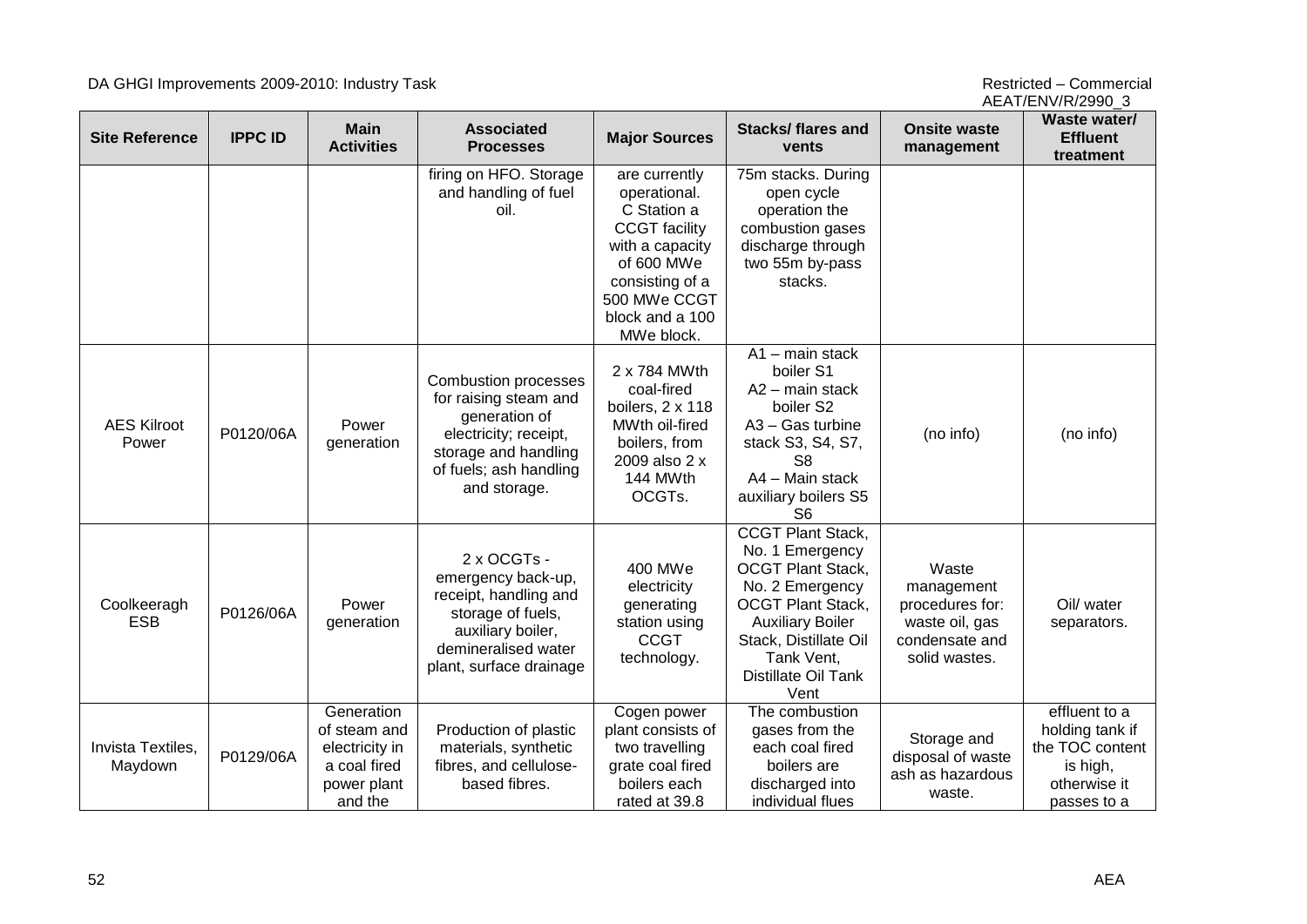AEAT/ENV/R/2990\_3

Restricted – Commercial **DA GHGI Improvements 2009-2010: Industry Task** 

| <b>Site Reference</b> | <b>IPPC ID</b> | Main<br><b>Activities</b> | <b>Associated</b><br><b>Processes</b> | <b>Major Sources</b> | <b>Stacks/flares and</b><br>vents | <b>Onsite waste</b><br>management | Waste water/<br><b>Effluent</b><br>treatment |
|-----------------------|----------------|---------------------------|---------------------------------------|----------------------|-----------------------------------|-----------------------------------|----------------------------------------------|
|                       |                | manufacture               |                                       | $MW(Th)$ and         | within a 73.5m                    |                                   | neutralisation                               |
|                       |                | of Lycra                  |                                       | one oil fired unit,  | stack. The oil fired              |                                   | tank and a bio-                              |
|                       |                |                           |                                       | rated at             | boiler vents to                   |                                   | treatment facility                           |
|                       |                |                           |                                       | $32.5$ (Th).         | atmosphere via a                  |                                   | where the DMAc                               |
|                       |                |                           |                                       | Steam from the       | 42m stack.                        |                                   | concentration                                |
|                       |                |                           |                                       | coal boilers is      |                                   |                                   | Effluent high in                             |
|                       |                |                           |                                       | passed through       |                                   |                                   | TOC is                                       |
|                       |                |                           |                                       | a turbo-             |                                   |                                   | neutralised and                              |
|                       |                |                           |                                       | generator, with      |                                   |                                   | treated by                                   |
|                       |                |                           |                                       | a maximum            |                                   |                                   | biotreatment                                 |
|                       |                |                           |                                       | rating of            |                                   |                                   | facility.                                    |
|                       |                |                           |                                       | $12.1MW(e)$ , to     |                                   |                                   |                                              |
|                       |                |                           |                                       | produce              |                                   |                                   |                                              |
|                       |                |                           |                                       | electricity which    |                                   |                                   |                                              |
|                       |                |                           |                                       | is used on site.     |                                   |                                   |                                              |